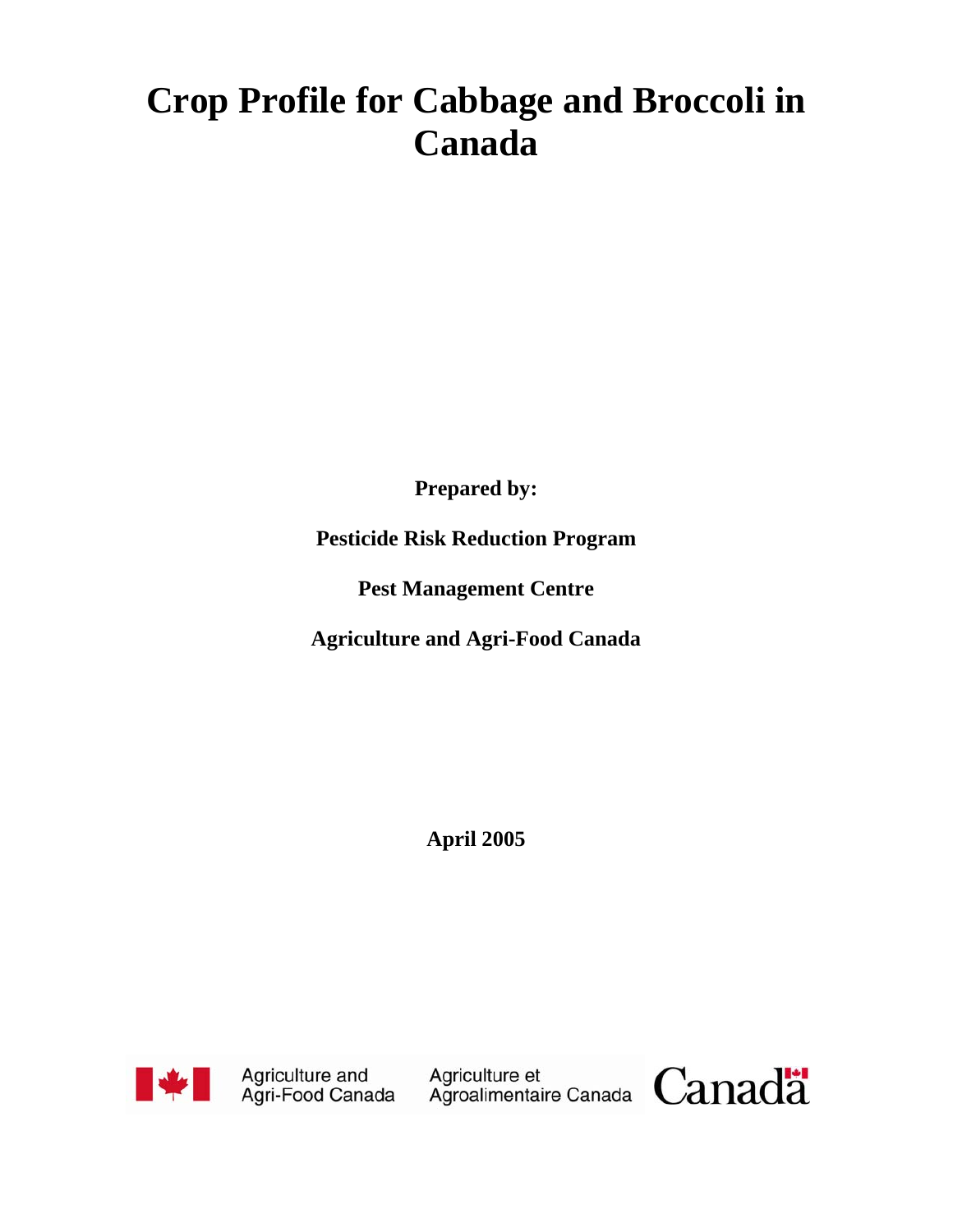**Pest Management Centre Pesticide Risk Reduction Program Agriculture and Agri-Food Canada**  960 Carling Avenue, Building 57 Ottawa, Ontario K1A 0C6 CANADA

This profile is based on a report prepared on contract (01B68-3-0041) by:

Gerry Walker Wine and Agricultural consultant 59 Huntington Lane St-Catherines, ON L2S 3R5

## *The authors recognize the efforts of the Pest Management Regulatory Agency (PMRA), provincial pest management representatives, industry specialists and growers in the gathering of information that was required, and the review and validation of the content of this publication.*

Product trade names may be included and are meant as an aid for the reader to facilitate the identification of products in general use. The use of these trade names does not imply endorsement of a particular product by the authors or any of the organizations represented in this publication.

Information on pesticides and pest control techniques are provided for information purposes only. No endorsement of any of the pesticides or pest control techniques discussed is implied.

Information contained in this publication is not intended to be used by growers as a production guide. Provincial publications should be consulted by growers for this information.

Every effort has been made to ensure that the information in this publication is complete and accurate. Agriculture and Agri-Food Canada does not assume liability for errors, omissions, or representations, expressed or implied, contained in any written or oral communication associated with this publication. Errors brought to the attention of the authors will be corrected in subsequent updates.

Information for many of the tables in this crop profile is incomplete. It has been collected and will be published in an updated version of the crop profile on this website in the near future.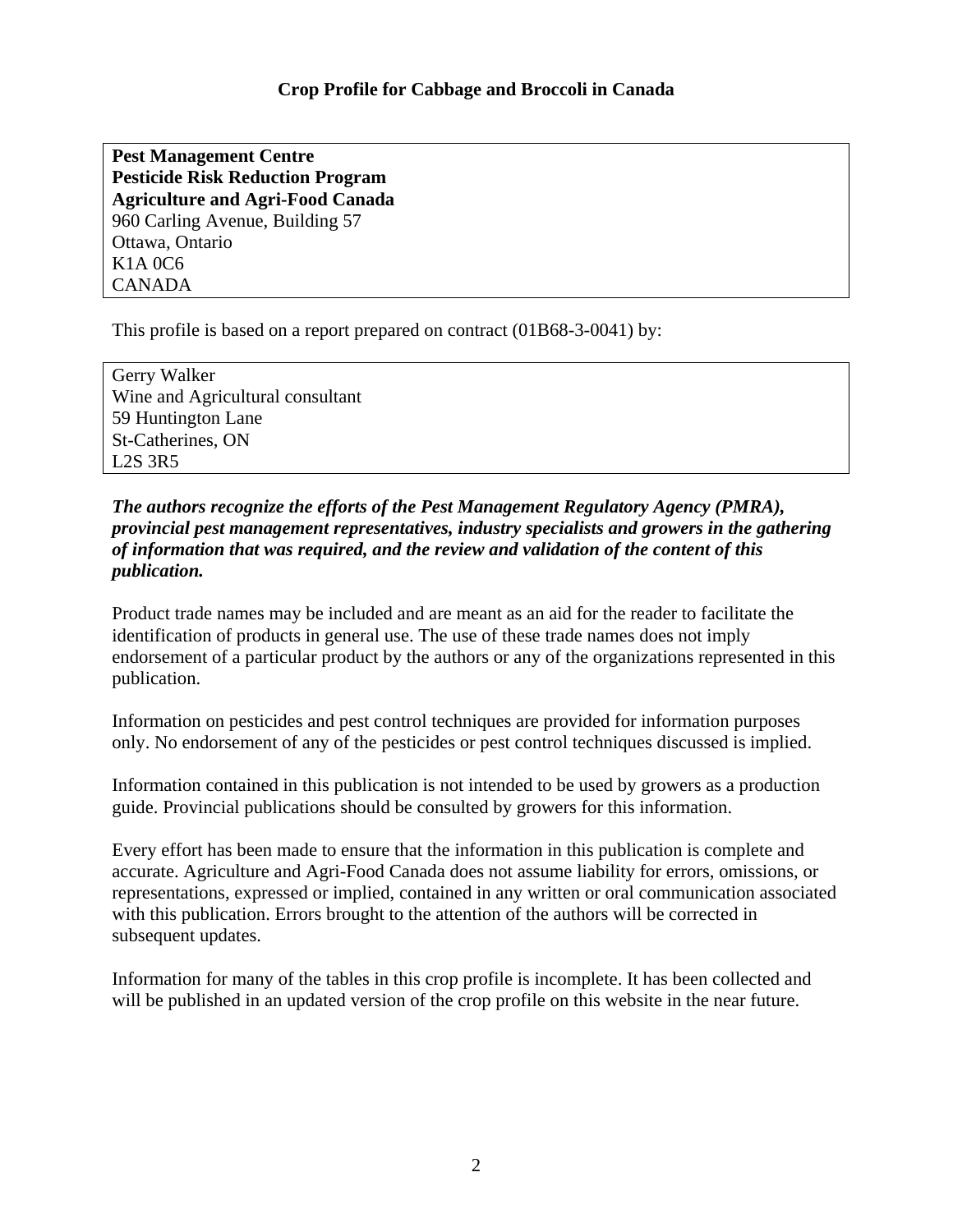## **Table of Contents**

| Grey Leaf Spot and Black Leaf Spot (Alternaria brassicae and A. brassicola) 15            |  |
|-------------------------------------------------------------------------------------------|--|
|                                                                                           |  |
| Rhizoctonia diseases (Damping-off, wirestem, root rot, bottom rot, and head rot)          |  |
|                                                                                           |  |
|                                                                                           |  |
|                                                                                           |  |
|                                                                                           |  |
|                                                                                           |  |
|                                                                                           |  |
|                                                                                           |  |
|                                                                                           |  |
| Caterpillars: Imported Cabbageworm (Pieris rapae), Diamondback Moth (Plutella             |  |
| xylostella), Cabbage Looper (Trichoplusia ni) and Alfalfa Looper (Autographa californica) |  |
|                                                                                           |  |
|                                                                                           |  |
|                                                                                           |  |
|                                                                                           |  |
|                                                                                           |  |
|                                                                                           |  |
|                                                                                           |  |
|                                                                                           |  |
|                                                                                           |  |
|                                                                                           |  |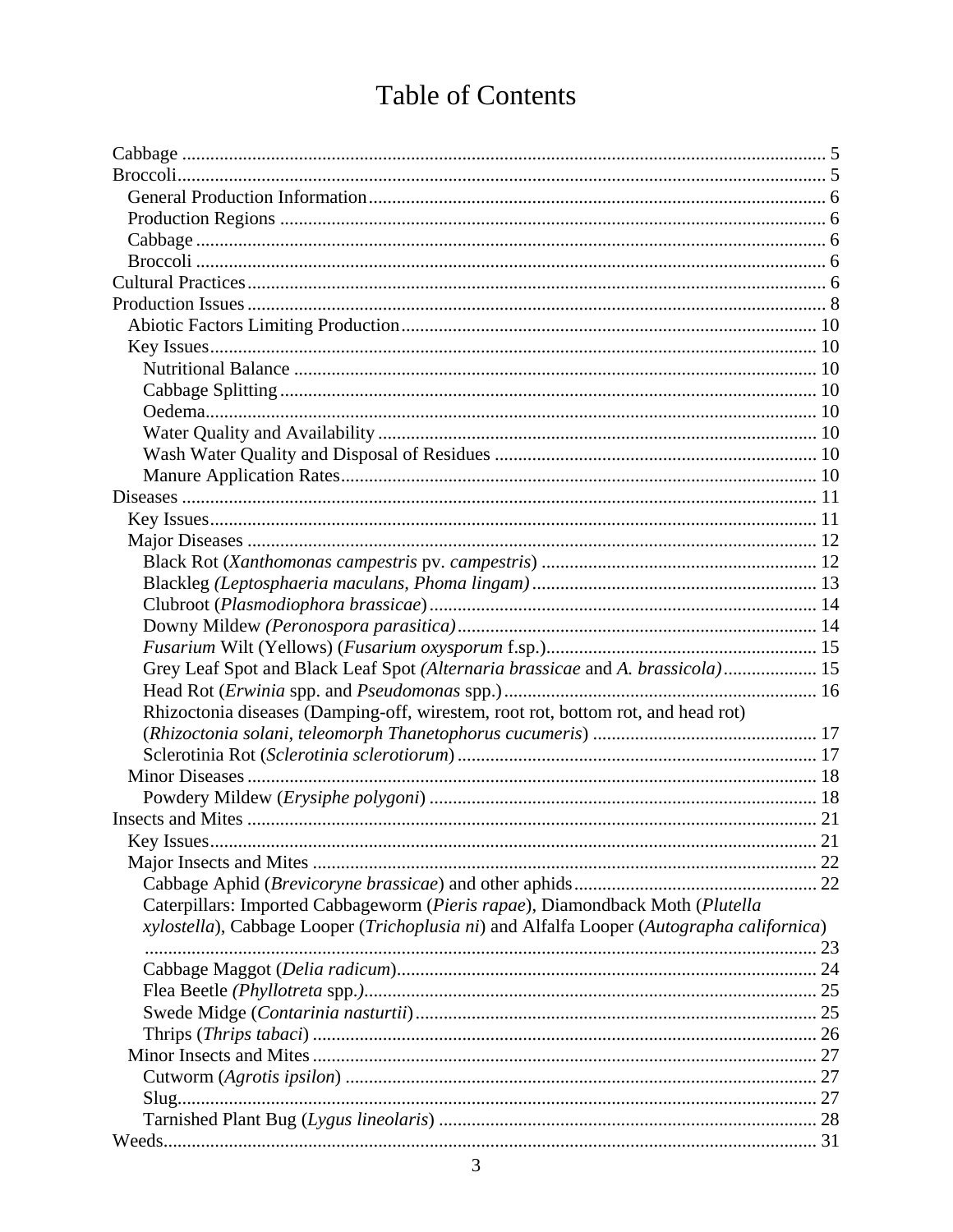## List of Tables

| Table 1. Canadian cabbage and broccoli production and pest management schedule                |
|-----------------------------------------------------------------------------------------------|
| Table 2. Degree of occurrence of diseases in Canadian cabbage production 11                   |
|                                                                                               |
| Table 4. Disease control products, classification and performance for Canadian broccoli and   |
|                                                                                               |
| Table 5. Availability and use of disease pest management approaches for Canadian broccoli and |
| 20                                                                                            |
|                                                                                               |
|                                                                                               |
| Table 8. Insect control products, classification and performance for Canadian broccoli and    |
|                                                                                               |
| Table 9. Availability and use of insect pest management approaches for Canadian broccoli and  |
| 30                                                                                            |
| Table 10. Degree of occurrence of weed pests in Canadian broccoli and cabbage production 31   |
| Table 11. Weed control products, classification and performance for Canadian broccoli and     |
|                                                                                               |
| Table 12. Availability and use of weed pest management approaches for Canadian broccoli and   |
|                                                                                               |
| Table 13. Research contacts related to pest management in Canadian broccoli and cabbage       |
| 40                                                                                            |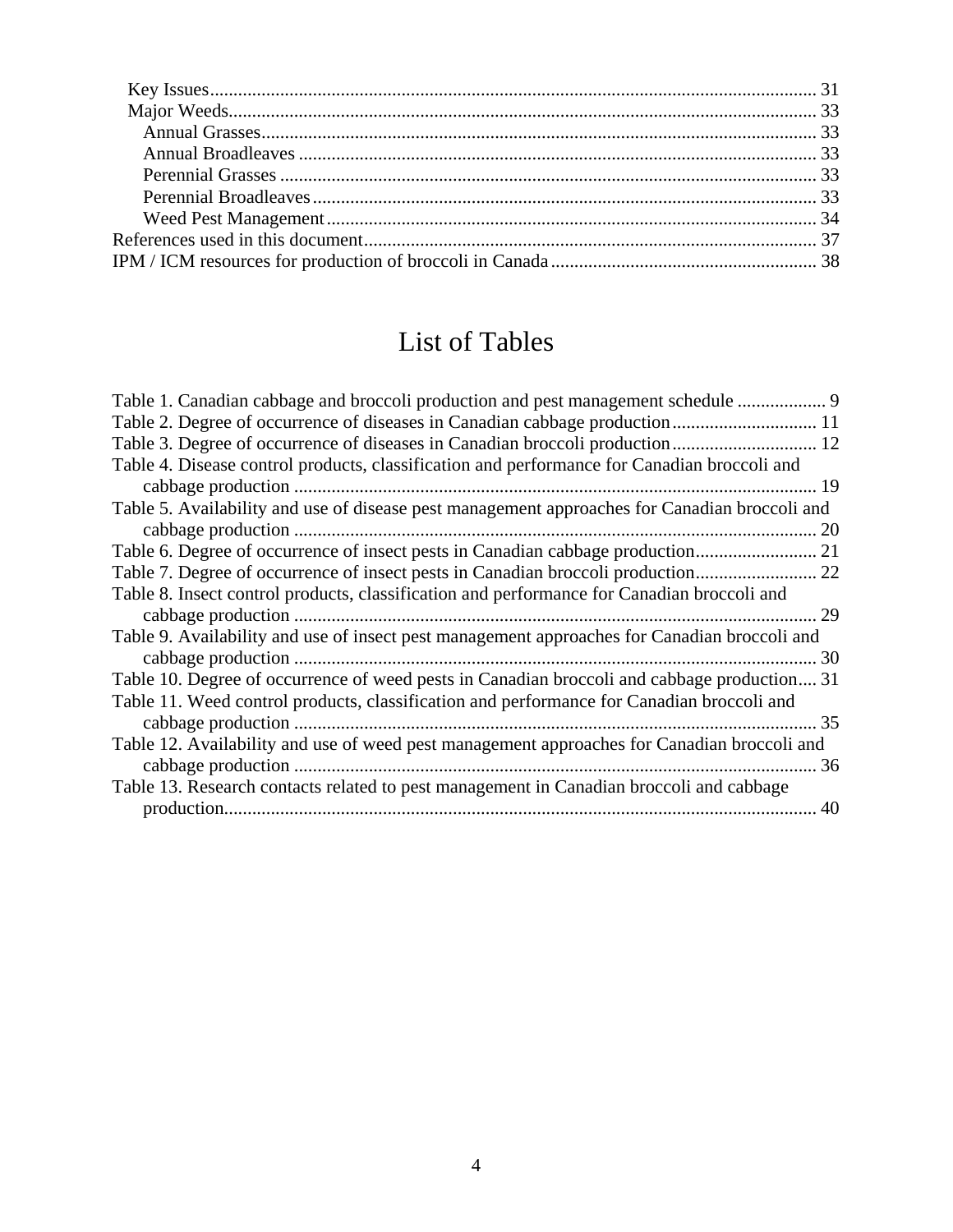# **Crop Profile for Cabbage and Broccoli in Canada**

<span id="page-4-0"></span>Broccoli and cabbage are cole crops, members of the mustard (Cruciferae) family. Cole crops, including broccoli and cabbage, are important fresh and processing vegetable crops in Ontario, Quebec and the Atlantic provinces. Cole crops are biennials, but are generally grown as annuals. They are suited to the climate of many regions across Canada.

## **Cabbage**

Cabbage is believed to have originated in western Europe and it was the first cole crop to be cultivated. Prior to cultivation and use as food, cabbage was mainly used for medicinal purposes. In addition to the fresh market, cabbage is now processed into Kraut, egg rolls and cole slaws and there is the potential for other specialty markets for the various types including red, savoy and mini cabbage. Cabbage is an excellent source of Vitamin C. In addition to containing some B vitamins, cabbage supplies some potassium and calcium to the diet. 250 mL of raw cabbage contains 21 kilocalories and cooked, 58 kilocalories.

## **Broccoli**

Broccoli has been known for over 2000 years. It was a favourite food of the ancient Romans and has been grown in France and Italy since the 1500's and in England since the early 1700's. It was first grown commercially in North America by immigrants from Italy in New York. Broccoli is rich in vitamins and minerals; it is a good source of vitamins A and C, potassium, folacin, iron, phosphorus and fibre. It also contains important phytochemicals such as betacarotene, indoles and isothiocyanate. There are two main types of broccoli, the most common being sprouting/Italian broccoli (*Brassica oleracea italica*) and the other heading broccoli (*Brassica oleracea*).

Broccoli is grown for three main markets in Canada: fresh, frozen and organic, with the majority going to the fresh market. There is little information on the size of the organic market and how much of the demand is being met by local production. Currently, all domestically produced broccoli is consumed in Canada. There is potential for the expansion of the market with the production of frozen broccoli florettes.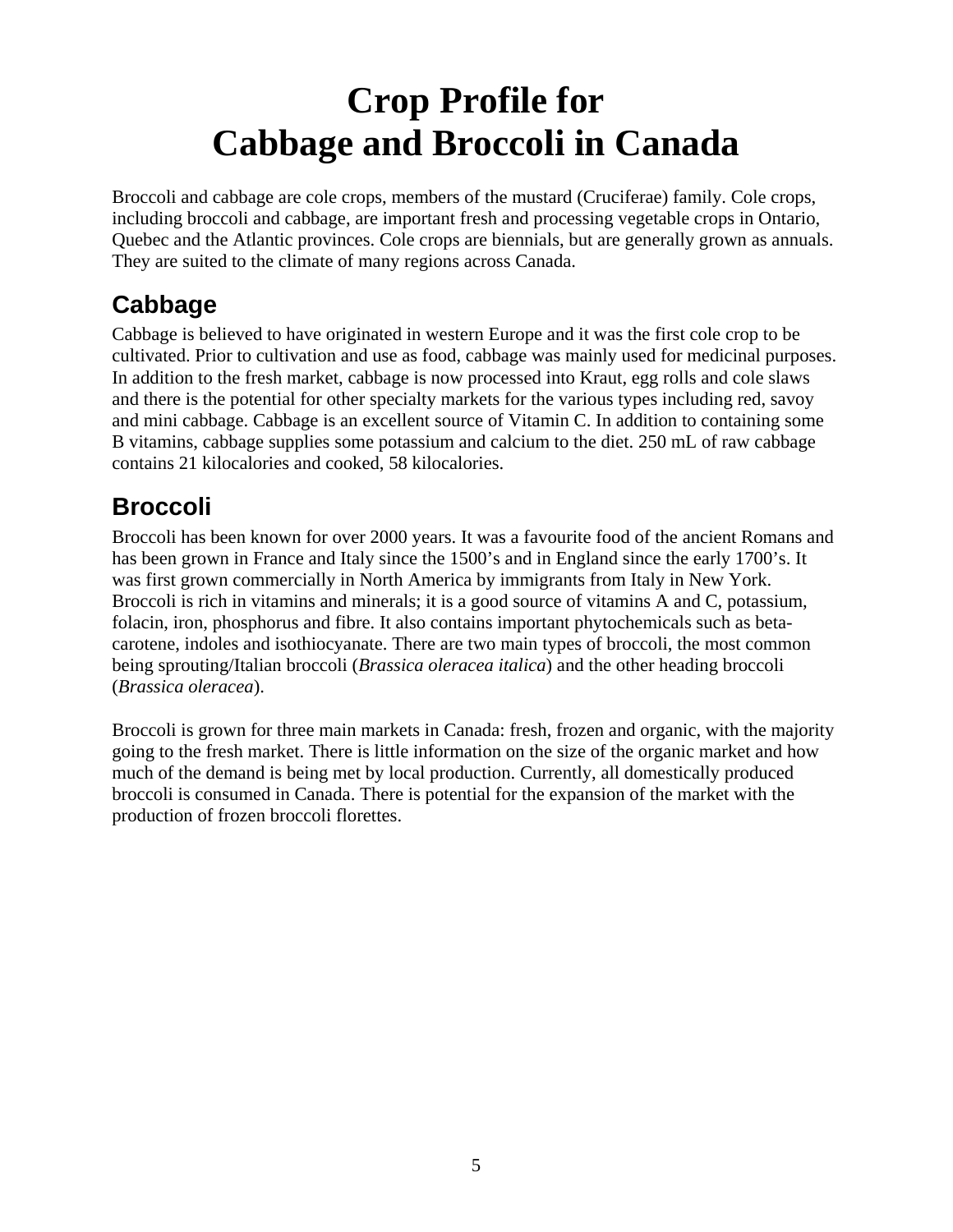<span id="page-5-0"></span>

|                            | Cabbage                           | <b>Broccoli</b>                  |  |  |
|----------------------------|-----------------------------------|----------------------------------|--|--|
| Canadian Production (2003) | 146,093 metric tonnes             | 32,411 metric tonnes             |  |  |
|                            | 5,583 hectares                    | 4,045 hectares                   |  |  |
| Farm gate value (2003)     | \$34.585 million                  | \$31.755 million                 |  |  |
| Domestic consumption       | 160,000 metric tonnes (fresh)     | 109,000 metric tonnes (fresh)    |  |  |
| (2001)                     | 120,000 metric tonnes (processed) | 10,860 metric tonnes (processed) |  |  |
| Export (2001)              | 44,540 metric tonnes              |                                  |  |  |
| Imports (200)              | 158,000 metric tonnes             | 86,840 metric tonnes             |  |  |

## *General Production Information*

Source(s): Statistics Canada

## *Production Regions*

## *Cabbage*

Cabbage is grown commercially in most provinces in Canada. The majority of production takes place in Quebec (57%) and Ontario (30%), with minor production in British Columbia (4%), Manitoba (2%), New Brunswick (2%), Newfoundland (1%), Nova Scotia (2%), and Prince Edward Island (1%).

## *Broccoli*

Broccoli can be grown in all provinces, but commercial production is concentrated in only a few. Quebec (64%), Ontario (23%) and B.C. (11%) are the largest producers, with Newfoundland  $(>1%)$  and New Brunswick  $(>1%)$  also producing significant amounts commercially.

## **Cultural Practices**

Cabbage and broccoli grow best in well-drained clay and clay loam soils, but also do well in sandy loam and loam soils. Well drained sandy loam soils are best suited for early varieties, while loamy and clay loam soils are best suited for late varieties. Late season varieties are somewhat more tolerant of poor drainage. A soil pH of 6.0-6.8 gives optimal yields. Maintaining soil pH close to neutral helps prevent diseases that thrive in acidic soils, such as clubroot. Lime is applied 6 weeks prior to planting if soil pH is below 6.2 in mineral soils. In order to ensure optimum growth, adequate soil nutrient levels must be maintained. A soil test should be performed in the fall or spring, several weeks before seedbed preparation begins. Nutrients should be applied on a field-by-field basis, depending on the results of the soil test and the requirements of the specific variety being grown. Fertilizers are broadcast and disked into the soil before seeding or transplanting. Boron, magnesium and molybdenum may be needed on sandy soils with low organic matter or when pH is <5.5 in soils that cannot be limed due to rotational considerations. Broccoli and cabbage tend to require large amount of nitrogen up front with the remainder side dressed once or twice at four and eight weeks after planting. If the crop is grown on leachable soil, the nitrogen can be split between planting and two side dress applications to eliminate broadcast application.

Seedlings for early season crops are first established in greenhouses. For later plantings, seedlings can be established in cold frames. Direct seeding for late summer and early fall crops can be done in well drained soils and is common in Quebec for the July to September harvest, but is not practiced in Ontario or the Atlantic provinces. It is recommended to treat the seeds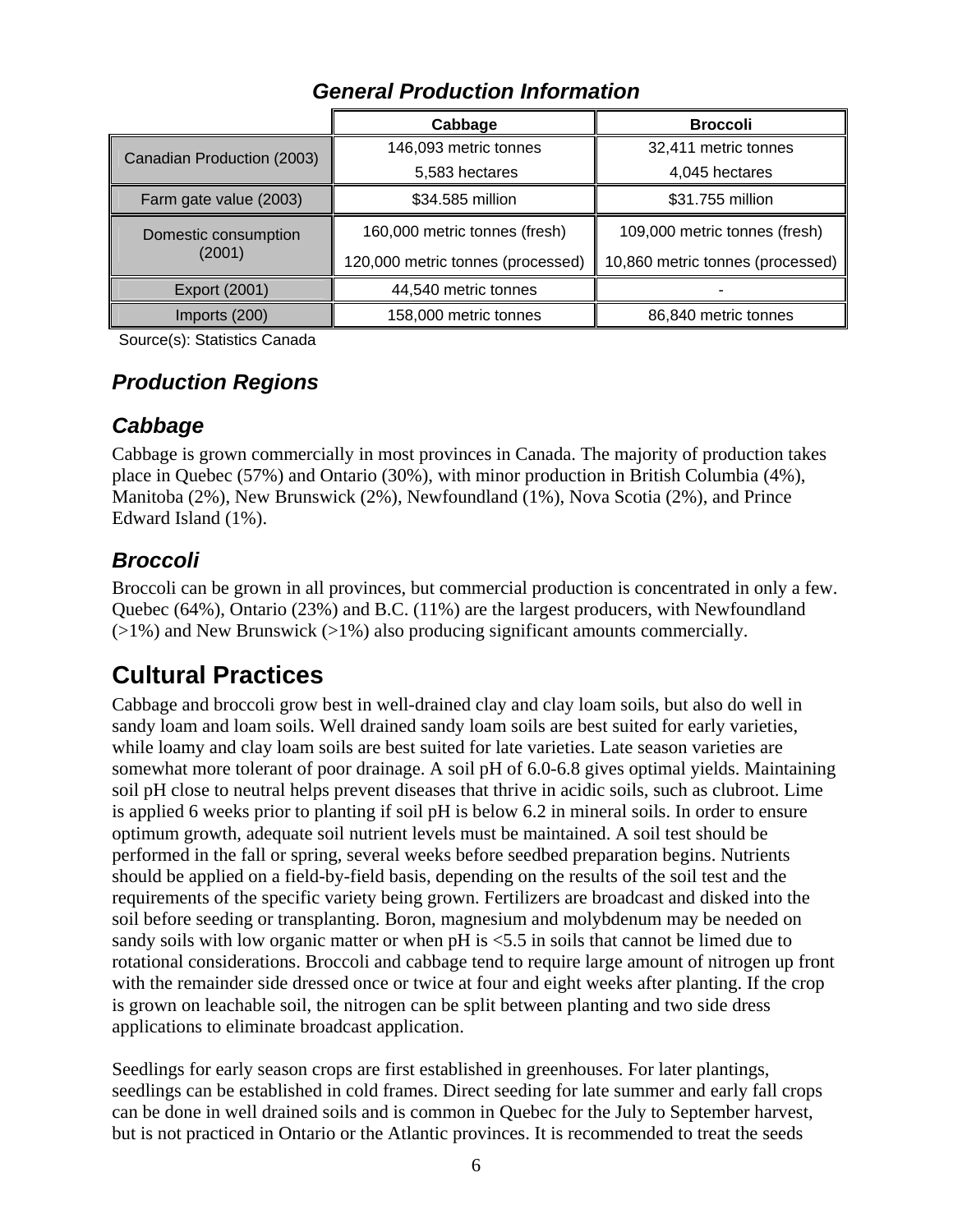with a fungicide before planting to prevent seed-borne diseases. Seedbeds that have previously been planted with cole crops should be fumigated to prevent contamination of seedlings. In the greenhouse, seeds should be sown directly into blocks of growing medium or plug trays, or if seedbeds are used, the beds should be well drained. For transplants, seeds should be planted in rows 25 –30 cm apart, with 20 seeds per 25 cm. About 50,000 seeds are needed to produce seedlings for one ha. For direct seeding, seeds are planted about 12 mm deep and 0.6–1.2 kg of seed is used per ha. In the field, broccoli and cabbage should be planted in rows 75-90 cm apart with 25-40 cm between plants within the row. Plants that are direct seeded will mature about 2 weeks earlier than those sown in seed beds at the same time. In B.C., seed can be sown into outdoor seedbeds or directly into the field when the weather is warm enough for germination and growth (above  $10^{\circ}$ C).

Seedlings are transplanted into the field at 4-7 weeks when they are about 15 cm high and have 6-8 true leaves. Before transplanting, the seedlings should be "hardened off" by decreasing water and temperature and increasing ventilation. The seedlings should be moved outside during the day and kept under cover overnight. Seedlings that appear weak or have blackened stems should be discarded. If the weather is cold at the time of transplanting, a starter solution including phosphorous should be applied to improve seedling vigour. Stem elongation occurs during the developmental stage, which lasts from the end of the seedling stage through to heading (weeks 5- 9). Heading occurs from week 10 to harvest. Seeding to harvest takes 12-13 weeks altogether. Broccoli is often transplanted in pairs so that the plants compete against each other, causing an increase in the stalk length, which is desirable in the marketplace. Cabbage is sometimes planted so that every second transplant is skipped in order to leave enough room to reach the desired head size. Broccoli and cabbage are produced for early, mid and late season harvest. Growers plant in successive stages so that from the earliest harvest to the end of the season there is continual production. Often growers have contracts for supply with grocery store chains and thus must have a constant supply ready for shipment. The use of plastics placed over the soil can allow cabbage transplants to reach maturity as early as late June.

Broccoli and cabbage are considered to be cool season crops and are cold tolerant, but cabbage is more tolerant than broccoli. Young cabbage plants are able to withstand temperatures of -10°C for short periods of time. Growth, however, is arrested below 0°C and above 25°C, and is highest between 15 and 20 °C. The plants require a regular water supply of 25 mm per week during the growing season, with water shortages being detrimental to head development. Seeds germinate at temperatures as low as 5°C, with optimum germination being achieved at 27°C. High summer temperatures delay maturity and increase vegetative growth, while cool temperatures hasten maturity and may induce bolting.

The harvest season for broccoli begins in June and ends in October, with the harvest season for cabbage being from June until November. Broccoli and cabbage are generally hand harvested. A mechanical harvesting aid that transports cartons to and from the workers using a series of conveyor belts may be used. Another system involves a tractor that pulls a mini-plant on which workers work. Broccoli is washed in the box, cooled and slush ice pumped into the boxes to remove the field heat as quickly as possible to maintain firm heads. Broccoli harvested for processing and cabbage harvested for storage may be collected in pallet boxes.

Broccoli cannot be stored for very long, therefore, is shipped directly to retail outlets or a wholesale location. Cabbage destined for storage is harvested during the months of October and November. Cabbage store best when they are harvested slightly immature, before the top cover leaves begin to lose their bright green color. Before storage, the heads are trimmed to remove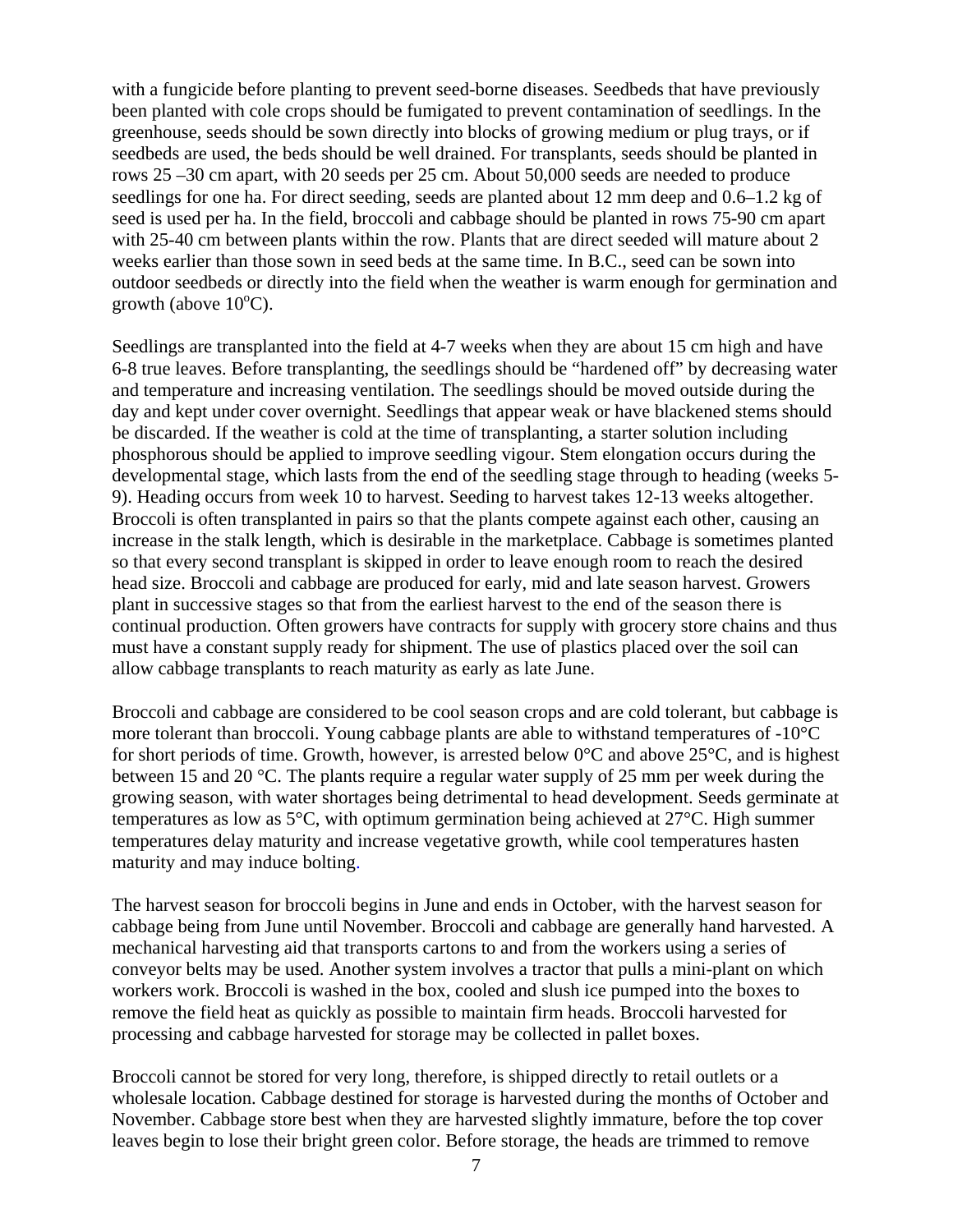<span id="page-7-0"></span>loose leaves. Heads showing signs of insect, freezing, sunscald or bruising damage are discarded or sent directly to market. Cultivars vary in their ability to be stored, with dense-headed, slowly maturing cultivars being able to be stored for longer periods of time. Long term (5-6 months) storage of cabbage is possible and allows continuous supply until the following March. However, temperatures must be maintained at 0°C and relative humidity maintained at 98-100%. Controlled atmosphere storage is an option for long term storage to help maintain quality and improve competitiveness with imported cabbage. Storing at 0-1°C with 95-98% relative humidity in a controlled atmosphere with 3-5% oxygen and 5-7% carbon dioxide has been found to improve the quality of stored cabbage.

Crop rotation for broccoli and cabbage varies by grower. Often, cole crops (cauliflower, cabbage and broccoli) are rotated with each other. This kind of rotation can pose serious problems by increasing insect, weed and disease pressures. A rotation of between 2-5 years out of the cole crop family is preferred. Common restrictions faced by growers include the limited availability of land and finding land that has not had applications of imazethapyr or other residual herbicides used in the corn or soybean production. If transplants are not used and a direct seeded crop is being planted into a field previously planted with cole crops, fumigation or seed treatments may be required.

## **Production Issues**

The major production issues facing the broccoli and cabbage industries include new pest pressures (swede midge), the limited number and the lack of effectiveness of registered herbicides for post-emergent grass and broadleaf weed control and the effect of extreme heat during summer which is believed to reduce the effectiveness of pyrethroid insecticides. Nutritional disorders are also an issue. There is concern that the introduction of nutrient management legislation in many parts of Canada will severely impact the ability of growers to maintain current yield and quality standards. Also falling under nutrient management regulations, will be the regulating of wash water quality and disposal and fate of crop residues, both in field and in plant and restrictions on manure application rates. Water quality and availability are of increasing concern in recent summers.

The primary concern in maintaining broccoli quality is to make sure that the heads or florettes maintain a bright green colour. To achieve this, it is important to keep insect and disease damage in the field to a minimum, especially those that directly affect the heads. The main concern for broccoli and cabbage that are destined for fresh and processing markets, is removing the field heat from the crop as quickly as possible after harvest to keep turgor pressure high. Broccoli and cabbage heads that are not cooled and humidified rapidly, will turn yellow or lose their bright color, and will wilt after a few days of storage, directly affecting shelf life. To remove field heat, growers have employed various techniques, such as cold water baths, hydro-cooling and the use of slush ice in waxed storage boxes.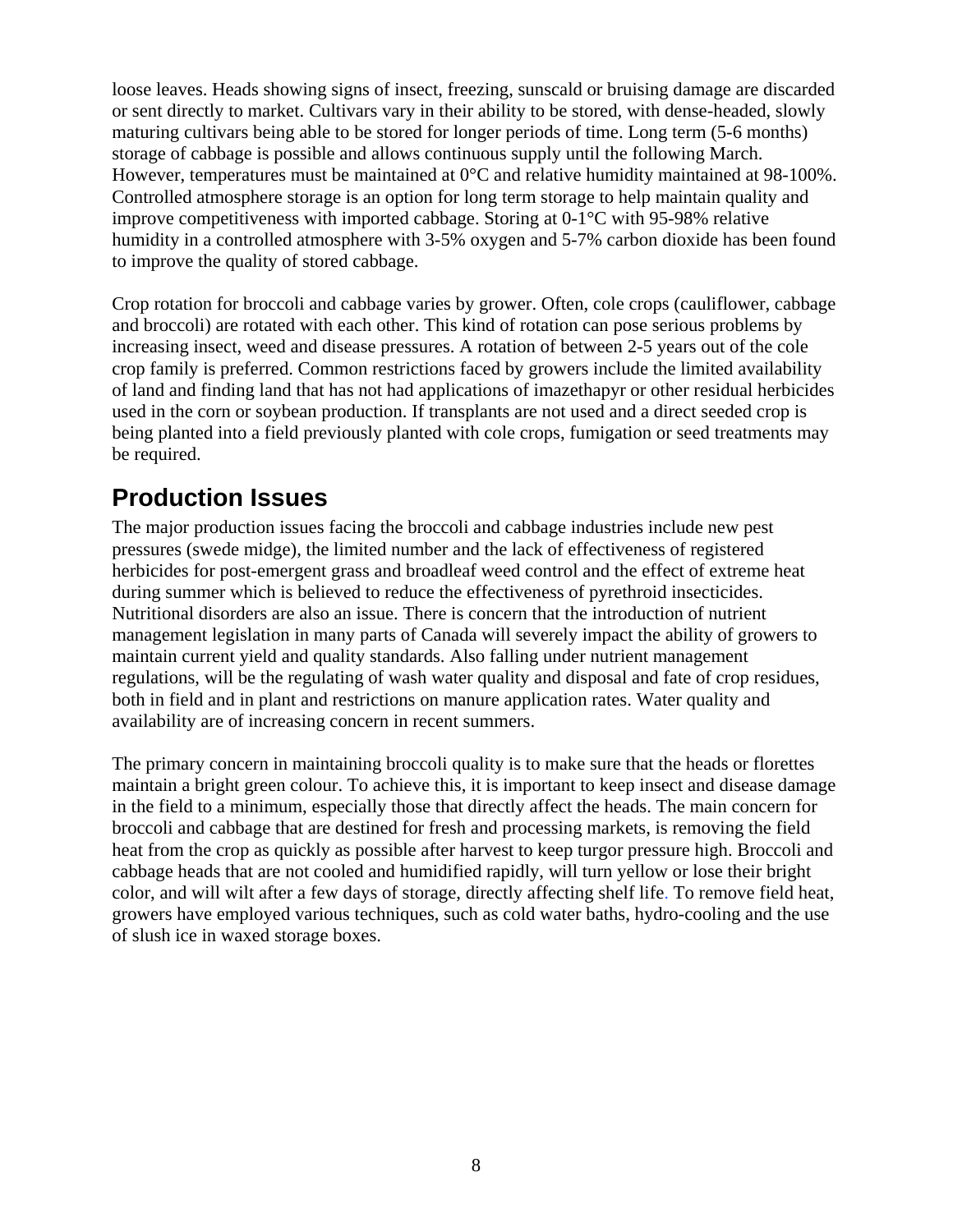| <b>Time of Year</b>    | <b>Activity</b>          | <b>Action</b>                                                                            |  |  |  |  |  |
|------------------------|--------------------------|------------------------------------------------------------------------------------------|--|--|--|--|--|
| November -<br>February |                          | No action                                                                                |  |  |  |  |  |
| March                  | Plant care               | Begin early variety transplant germination in cold houses                                |  |  |  |  |  |
|                        | Weed management          | Burn down weeds (weather dependent)                                                      |  |  |  |  |  |
|                        | Plant Care               | Begin hardening off of early variety transplants                                         |  |  |  |  |  |
| <b>April</b>           | Soil care                | First pass with discs if necessary                                                       |  |  |  |  |  |
|                        | Weed management          | Burn down of perennials (weather dependent)                                              |  |  |  |  |  |
|                        | Plant Care               | Transplanting begins in successive stages form early to late varieties                   |  |  |  |  |  |
|                        | Soil care                | Broadcast fertilizer applications                                                        |  |  |  |  |  |
| May                    | Disease management       | Fungicide applications begin on first plantings                                          |  |  |  |  |  |
|                        | Insect & mite management | Occasional sprays for some early season or sporadic pests                                |  |  |  |  |  |
|                        | Weed management          | Possible application of post emerge herbicides                                           |  |  |  |  |  |
|                        | Plant Care               | Transplanting continues and possibly irrigation (weather dependent)                      |  |  |  |  |  |
|                        | Soil care                | Side dressing of begins with earliest plantings                                          |  |  |  |  |  |
| June                   | Disease management       | Fungicide applications begin on a 7-10 day spray schedule unless IPM program in<br>place |  |  |  |  |  |
|                        | Insect & mite management | Insecticide applications begin 7-10 day spray scheduele unless IPM program in<br>place   |  |  |  |  |  |
|                        | Weed management          | Post emerge applications for late flush continues                                        |  |  |  |  |  |
|                        | Plant Care               | Irrigation and supplemental foliar feeding based on tissue sampling results              |  |  |  |  |  |
| July                   | Disease management       | 7-10 day preventative program maintained                                                 |  |  |  |  |  |
|                        | Insect & mite management | 7-10 day preventative program maintained if no IPM monitoring in place                   |  |  |  |  |  |
|                        | Weed management          | Scuffling between rows to break up newly emerging weeds                                  |  |  |  |  |  |
|                        | Plant Care               | Irrigation and supplemental foliar feeding continued based on tissue sampling<br>results |  |  |  |  |  |
| <b>August</b>          | Soil care                | Scuffling between rows to improve moisture penetration                                   |  |  |  |  |  |
|                        | Disease management       | 7-10 day preventative spray program maintained                                           |  |  |  |  |  |
|                        | Insect & mite management | 7-10 day spray program maintained unless IPM monitoring program in place                 |  |  |  |  |  |
|                        | Plant Care               | Early varieties may be harvested, irrigation continues                                   |  |  |  |  |  |
| September              | Disease management       | 7-10 day preventative spray program maintained                                           |  |  |  |  |  |
|                        | Insect & mite management | 7-10 day spray program maintained if no IPM monitoring program in place                  |  |  |  |  |  |
| October                | Plant Care               | Harvest of later varieties continues until the end of the month                          |  |  |  |  |  |
|                        | Soil care                | Disc or plough under crop debris                                                         |  |  |  |  |  |

<span id="page-8-0"></span>**Table 1. Canadian cabbage and broccoli production and pest management schedule** 

Adapted from the Cabbage and Broccoli profiles, BC Crop Profiles 2002-2004, BC Ministry of Agriculture, Food and Fisheries, 2003. Source(s): Tracy Hueppelsheuser, BC Ministry of Agriculture, Food and Fisheries.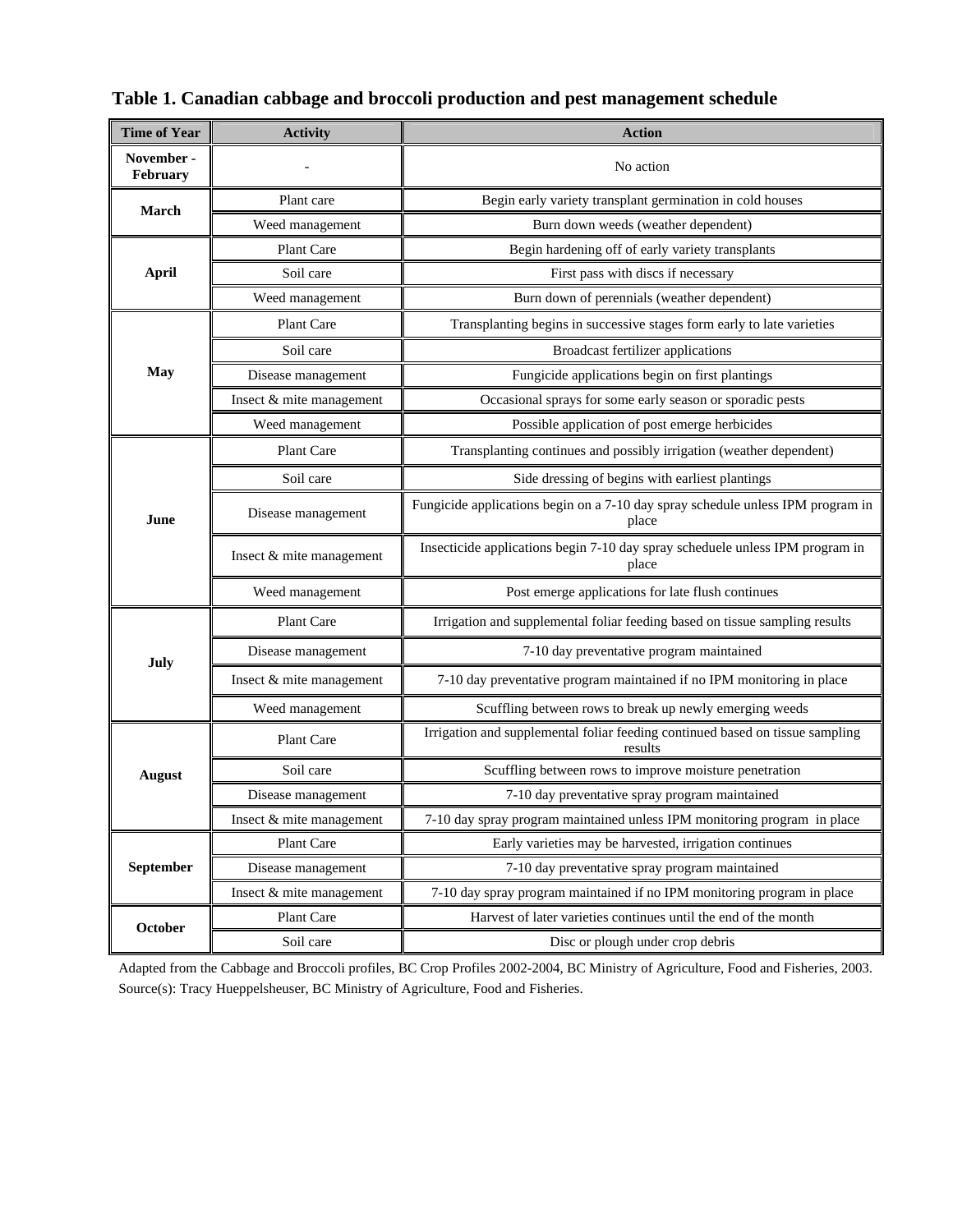## <span id="page-9-0"></span>*Abiotic Factors Limiting Production*

## *Key Issues*

- More research is needed to study the uptake, removal and utilization of nutrients by cabbage and broccoli and the effect of nutrient on crop yield and quality.
- The quality and availability of irrigation water are of increasing concern.
- There is concern over new nutrient management acts regulating wash water quality and the disposal of crop residues.
- There is concern over restrictions on manure application and rates.

## **Nutritional Balance**

With increased pressures to improve yield and quality as well as increased pressures on a diminishing land base (especially in southern Ontario) there has been a corresponding increase in the focus on nutritional balance of the crops and soil. Typical disorders caused by nutrient imbalances or adverse environmental conditions include tip burn (calcium deficiency)*,* hollow stem*,* watery core (boron deficiency)*,* interveinal cholorosis (magnesium deficiency)*,* whip tail (molybdenum deficiency) and sulphur deficiency. There is a lack of data on the uptake, removal and utilization of nutrients in relation to yield and quality in Canada.

## **Cabbage Splitting**

Cabbage splitting is mainly a problem with early season cabbage. The disorder occurs when moisture stress is followed by heavy rain. The quick growth associated with the sudden moisture input, high temperatures and high fertility can cause the head to split. Proper irrigation can help to prevent splitting and varieties can be chosen that are less susceptible to the problem. Deep cultivation to break some of the plants roots can also help prevent the disorder.

## **Oedema**

Oedema usually occurs in the fall, when cabbage is left in the field following wet weather or over-irrigation. Water trapped between the leaves causes the development of puffy, white to brown eruptions on the outer surfaces of the leaves. To make the head marketable, several outer leaves may need to be removed. The presence of thrips may aggravate the condition.

## **Water Quality and Availability**

Water quality and availability have been of increasing concern in recent summers when drought periods extended over longer periods of time. The use of wells as a source of irrigation water became a must for good yields and quality in the Montreal area. However, this resulted in complaints from neighbours using shallow wells.

## **Wash Water Quality and Disposal of Residues**

Under the new nutrient management regulations that have been implemented, wash water quality and the disposal of crop residues are being controlled.

## **Manure Application Rates**

New restrictions on manure application and rates have been implemented.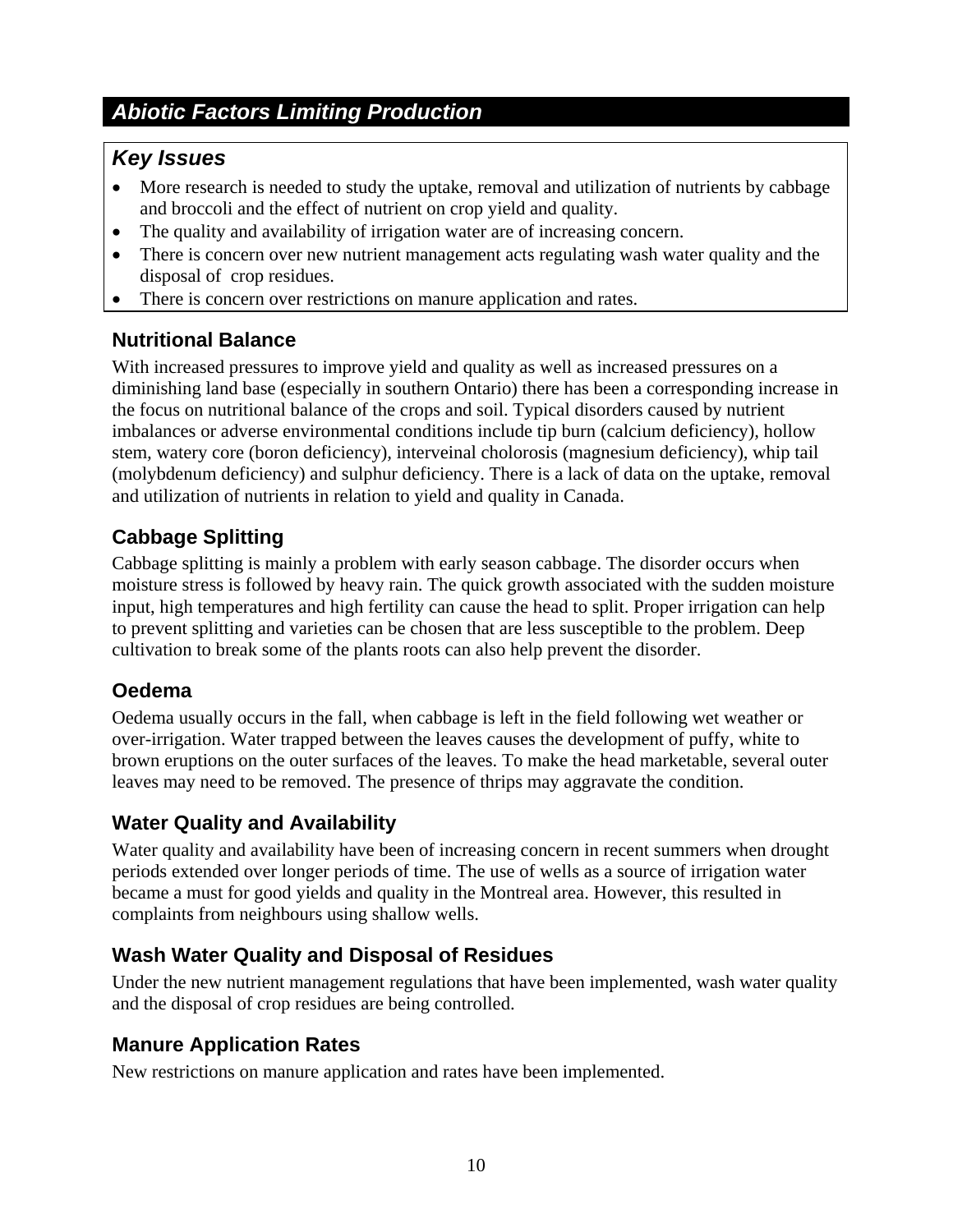## <span id="page-10-0"></span>**Diseases**

## *Key Issues*

- There is a need for the registration of fungicides for many diseases for which there are no current chemical control options.
- The registration of new products with new modes of action are required for the control of downy mildew to enable rotation and decrease the potential for resistance development.
- More research is needed to develop a regional forecasting system for downy mildew to help growers time fungicide applications and reduce the number of sprays.
- There is concern over the lack of trained personnel for scouting, monitoring, and controlling diseases.

| <b>CABBAGE</b>                                                                                                        | Degree of occurrence |            |             |           |            |            |    |            |
|-----------------------------------------------------------------------------------------------------------------------|----------------------|------------|-------------|-----------|------------|------------|----|------------|
| <b>Major Diseases</b>                                                                                                 | <b>BC</b>            | <b>MB</b>  | ON          | <b>QC</b> | NB         | <b>NS</b>  | PE | NL         |
| <b>Bacterial leaf spot</b>                                                                                            | <b>NDR</b>           | <b>NDR</b> | E           | E         | <b>NDR</b> | <b>NDR</b> |    | <b>NDR</b> |
| <b>Black rot</b>                                                                                                      | <b>NDR</b>           | <b>NDR</b> | E           | Ε         | <b>NDR</b> | <b>NDR</b> |    | <b>NDR</b> |
| <b>Blackleg</b>                                                                                                       | <b>NDR</b>           | <b>NDR</b> | E           |           | <b>NDR</b> | <b>NDR</b> |    | <b>NDR</b> |
| <b>Clubroot</b>                                                                                                       | <b>NDR</b>           | <b>NDR</b> | E           | E         | <b>NDR</b> | <b>NDR</b> |    | <b>NDR</b> |
| <b>Fusarium wilt (yellows)</b>                                                                                        | <b>NDR</b>           | <b>NDR</b> | E           | E         | <b>NDR</b> | <b>NDR</b> |    | <b>NDR</b> |
| Gray & black leaf spot                                                                                                | <b>NDR</b>           | <b>NDR</b> | E           | E         | <b>NDR</b> | <b>NDR</b> |    | <b>NDR</b> |
| Rhizoctonia rot                                                                                                       | <b>NDR</b>           | <b>NDR</b> | E           | E         | <b>NDR</b> | <b>NDR</b> |    | <b>NDR</b> |
| Sclerotinia rot                                                                                                       | <b>NDR</b>           | <b>NDR</b> | E           | E         | <b>NDR</b> | <b>NDR</b> |    | <b>NDR</b> |
| <b>Minor Diseases</b>                                                                                                 | <b>BC</b>            | <b>MB</b>  | ON          | <b>QC</b> | NB         | <b>NS</b>  | PE | NL         |
| <b>Powdery mildew</b>                                                                                                 | <b>NDR</b>           | <b>NDR</b> | $\mathbf E$ |           | <b>NDR</b> | <b>NDR</b> |    | <b>NDR</b> |
| Widespread yearly occurrence with high pest pressure                                                                  |                      |            |             |           |            |            |    |            |
| Localized yearly occurrence with high pest pressure OR widespread sporadic occurrence with high pest pressure         |                      |            |             |           |            |            |    |            |
| Widespread yearly occurrence with low to moderate pest pressure                                                       |                      |            |             |           |            |            |    |            |
| Localized yearly occurrence with low to moderate pest pressure OR widespread sporadic occurrence with low to moderate |                      |            |             |           |            |            |    |            |
| pest pressure                                                                                                         |                      |            |             |           |            |            |    |            |
| Pest not present                                                                                                      |                      |            |             |           |            |            |    |            |
| NDR - No data reported                                                                                                |                      |            |             |           |            |            |    |            |
| $E -$ established                                                                                                     |                      |            |             |           |            |            |    |            |
| $D$ – invasion expected or dispersing                                                                                 |                      |            |             |           |            |            |    |            |

## **Table 2. Degree of occurrence of diseases in Canadian cabbage production**

Source(s): Kristen Callow, Provincial Vegetable Specialist, OMAF, and other provincial crop specialists.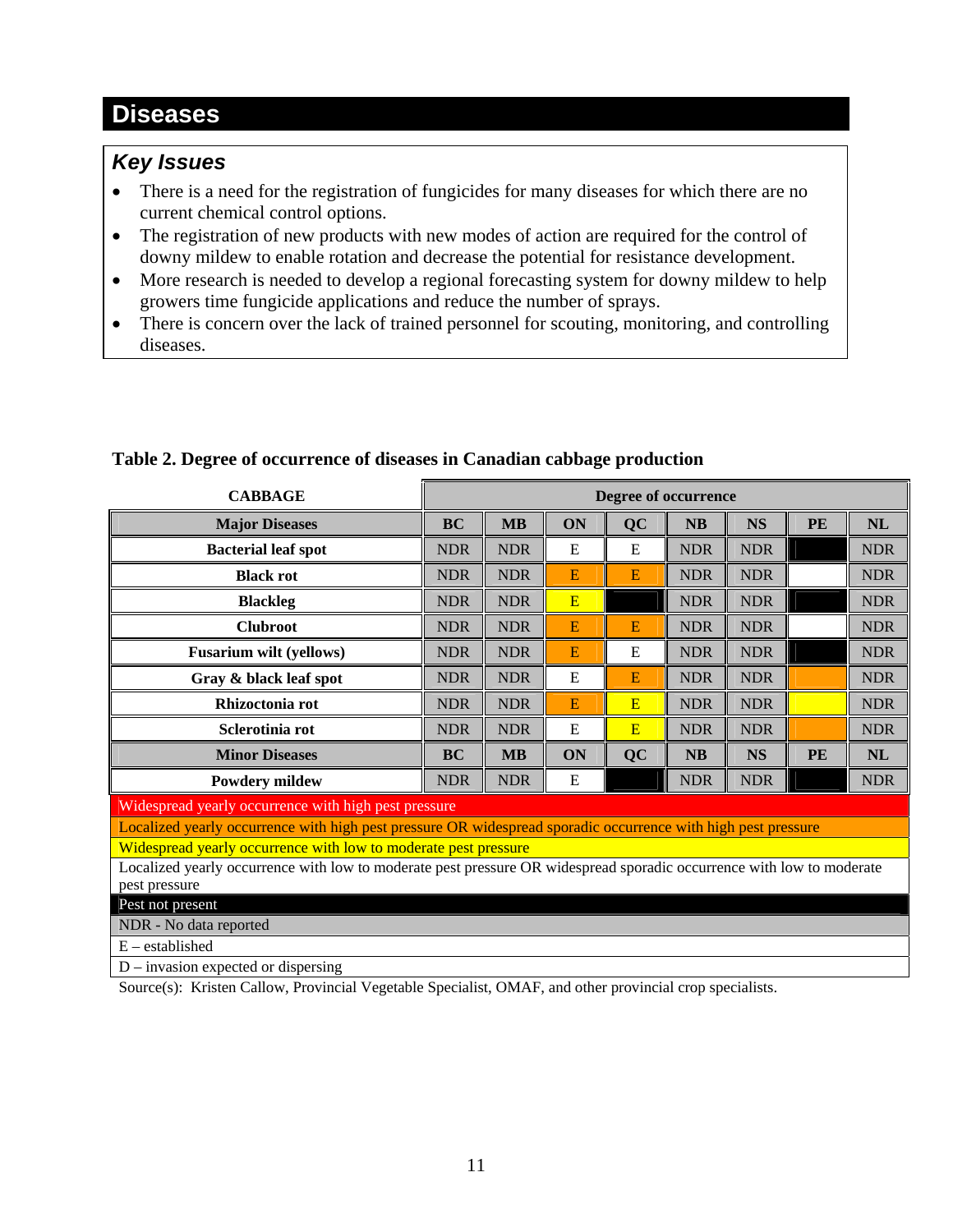| <b>BROCCOLI</b>                                                                                               | Degree of occurrence |    |           |            |            |  |  |  |  |
|---------------------------------------------------------------------------------------------------------------|----------------------|----|-----------|------------|------------|--|--|--|--|
| <b>Major Diseases</b>                                                                                         | <b>BC</b>            | ON | <b>QC</b> | <b>NB</b>  | <b>NL</b>  |  |  |  |  |
| <b>Black rot</b>                                                                                              | <b>NDR</b>           | E  | E         | <b>NDR</b> | <b>NDR</b> |  |  |  |  |
| <b>Blackleg</b>                                                                                               | <b>NDR</b>           | E  | E         | <b>NDR</b> | <b>NDR</b> |  |  |  |  |
| <b>Clubroot</b>                                                                                               | <b>NDR</b>           | E  | E         | <b>NDR</b> | <b>NDR</b> |  |  |  |  |
| <b>Downey mildew</b>                                                                                          | <b>NDR</b>           | E  | E         | <b>NDR</b> | <b>NDR</b> |  |  |  |  |
| <b>Fusarium wilt (yellows)</b>                                                                                | <b>NDR</b>           | E  | Ε         | <b>NDR</b> | <b>NDR</b> |  |  |  |  |
| Gray & black leaf spot                                                                                        | <b>NDR</b>           | E  | E         | <b>NDR</b> | <b>NDR</b> |  |  |  |  |
| <b>Head Rot</b>                                                                                               | <b>NDR</b>           | E  | E         | <b>NDR</b> | <b>NDR</b> |  |  |  |  |
| Rhizoctonia rot                                                                                               | <b>NDR</b>           | E  | E         | <b>NDR</b> | <b>NDR</b> |  |  |  |  |
| <b>Minor Diseases</b>                                                                                         | <b>BC</b>            | ON | <b>QC</b> | <b>NB</b>  | NL         |  |  |  |  |
| <b>Bacterial leaf spot</b>                                                                                    | <b>NDR</b>           | E  | E         | <b>NDR</b> | <b>NDR</b> |  |  |  |  |
| <b>Powdery mildew</b>                                                                                         | <b>NDR</b>           | E  | D         | <b>NDR</b> | <b>NDR</b> |  |  |  |  |
| Sclerotinia rot                                                                                               | <b>NDR</b>           | E  | D         | <b>NDR</b> | <b>NDR</b> |  |  |  |  |
| Widespread yearly occurrence with high pest pressure                                                          |                      |    |           |            |            |  |  |  |  |
| Localized yearly occurrence with high pest pressure OR widespread sporadic occurrence with high pest pressure |                      |    |           |            |            |  |  |  |  |
| Widespread yearly occurrence with low to moderate pest pressure                                               |                      |    |           |            |            |  |  |  |  |
| Localized yearly occurrence with low to moderate pest pressure OR widespread sporadic occurrence with low to  |                      |    |           |            |            |  |  |  |  |
| moderate pest pressure                                                                                        |                      |    |           |            |            |  |  |  |  |
| Pest not present                                                                                              |                      |    |           |            |            |  |  |  |  |
| NDR - No data reported<br>$E -$ established                                                                   |                      |    |           |            |            |  |  |  |  |
|                                                                                                               |                      |    |           |            |            |  |  |  |  |
| $D$ – invasion expected or dispersing                                                                         |                      |    |           |            |            |  |  |  |  |

## <span id="page-11-0"></span>**Table 3. Degree of occurrence of diseases in Canadian broccoli production**

Source(s): Kristen Callow, Provincial Vegetable Specialist, OMAF, and other provincial crop specialists.

## *Major Diseases*

## **Black Rot (***Xanthomonas campestris* **pv.** *campestris***)**

## *Pest Information*

- *Damage:* Black rot is considered one of the most serious bacterial diseases of crucifer crops worldwide. The pathogen can infect plants at any growth stage. On young diseased plants, cotyledons turn black and drop off. On true leaves, symptoms appear as a yellowing along the leaf margins in a V-shaped pattern. As the lesions expand toward the base, the leaf becomes necrotic and drops off. Infections tend to move along the vascular tissue, down the stem and into the roots. As the infections spread through the vascular tissue, leaves, stems and roots turn black. Secondary infections, usually in the form of soft rot, tend to follow primary infections.
- Life Cycle: The primary source of inoculum for black rot in production fields are infested seeds, infected transplants, and infected cruciferous weeds. Even extremely low levels (0.03%) of inoculum can cause serious epidemics. The causal agent of black rot can persist on plant residue for up to 2 years or until material is completely decayed. It can also survive in soil for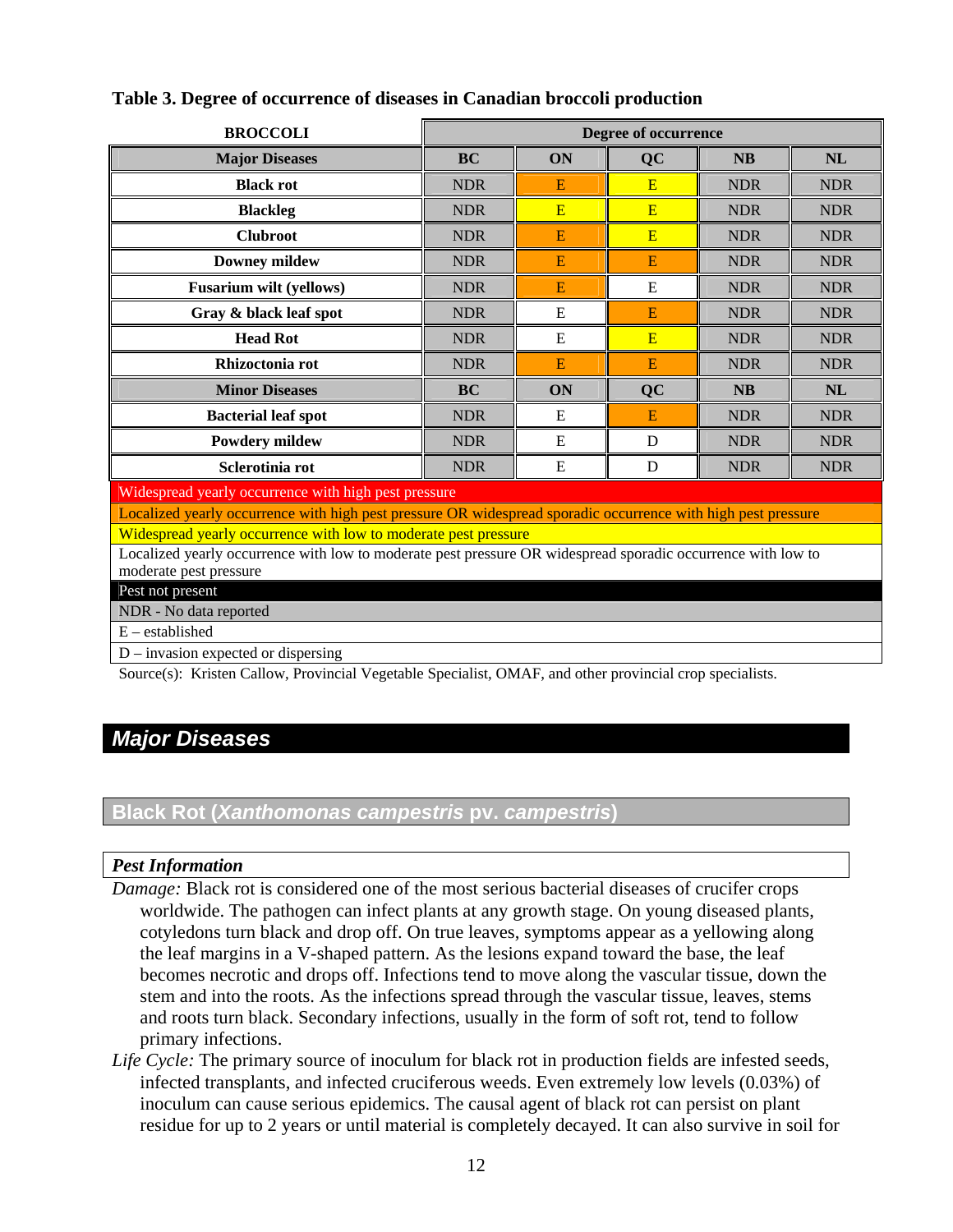<span id="page-12-0"></span>up to 60 days. The pathogen enters emerging seedlings via the stomata on cotyledon margins and migrates into the xylem tissue from which it spreads throughout the plant. The optimum temperature range for the pathogen to spread is 25-30°C. The pathogen is spread within a crop primarily by wind, splashing water, field workers, machinery, and occasionally by insects.

## *Pest Management*

*Chemical Controls:* None available.

*Cultural Controls:* Use of certified, disease-free seeds or transplants can help reduce inoculum and disease pressure in the field. A hot water seed treatment should be used to reduce the number of bacteria present in infested seeds. Use of sterilized flats and soilless mixes helps to produce disease-free seedlings in the greenhouse. Care should be taken to minimize crop residues on the soil surface. The removal of cruciferous weeds and choosing fields that have been rotated out of cole crops for several years will also help to reduce the incidence of disease. A minimum of 2-3 years of rotation out of cruciferous crop should be practiced for best results.

*Alternative Controls:* None identified.

*Resistant cultivars:* There are some resistant cultivars.

## *Issues for Black Rot*

1. There is a need to register products for the control of this disease.

## **Blackleg** *(Leptosphaeria maculans, Phoma lingam)*

#### *Pest Information*

*Damage:* Crop losses caused by blackleg disease in Canada, exceed thirty million dollars annually. Seedling infection occurs in the cotyledons or the first true leaves. Some plants that are infected at this early stage will die. On infected, surviving plants that make it to transplanting, a bluish lesion appears on the stem. A purplish or black margin forms later on the stem lesion near the soil line. These lesions eventually blacken and girdle the stem, spreading below the soil line where roots and root hairs are killed.

*Life Cycle:* The fungus can survive for at least 4 years in seed and 3 years in field crop residues. Plants may become infected in the seedbed or in the field. Once plants are infected, pycnidia are formed from which conidia exude in long, pink coils. Conidia are splashed to nearby plants, spreading infection. The longer the wetting periods the greater the chance of disease spread.

## *Pest Management*

*Chemical Controls:* None available.

*Cultural Controls:* To avoid blackleg, crop residues should be buried deeply and cull piles should be removed from fields to be planted. Seed should be treated with hot water. A crop rotation of 4 years out of crucifer crops should be practiced. Cruciferous weed species should be controlled and planting in fields that have had canola or rapeseed grown recently should be avoided. Good water drainage and air circulation are important to reduce canopy humidity.

*Alternative Controls*: None identified.

*Resistant cultivars:* There are some varieties that are more susceptible than others.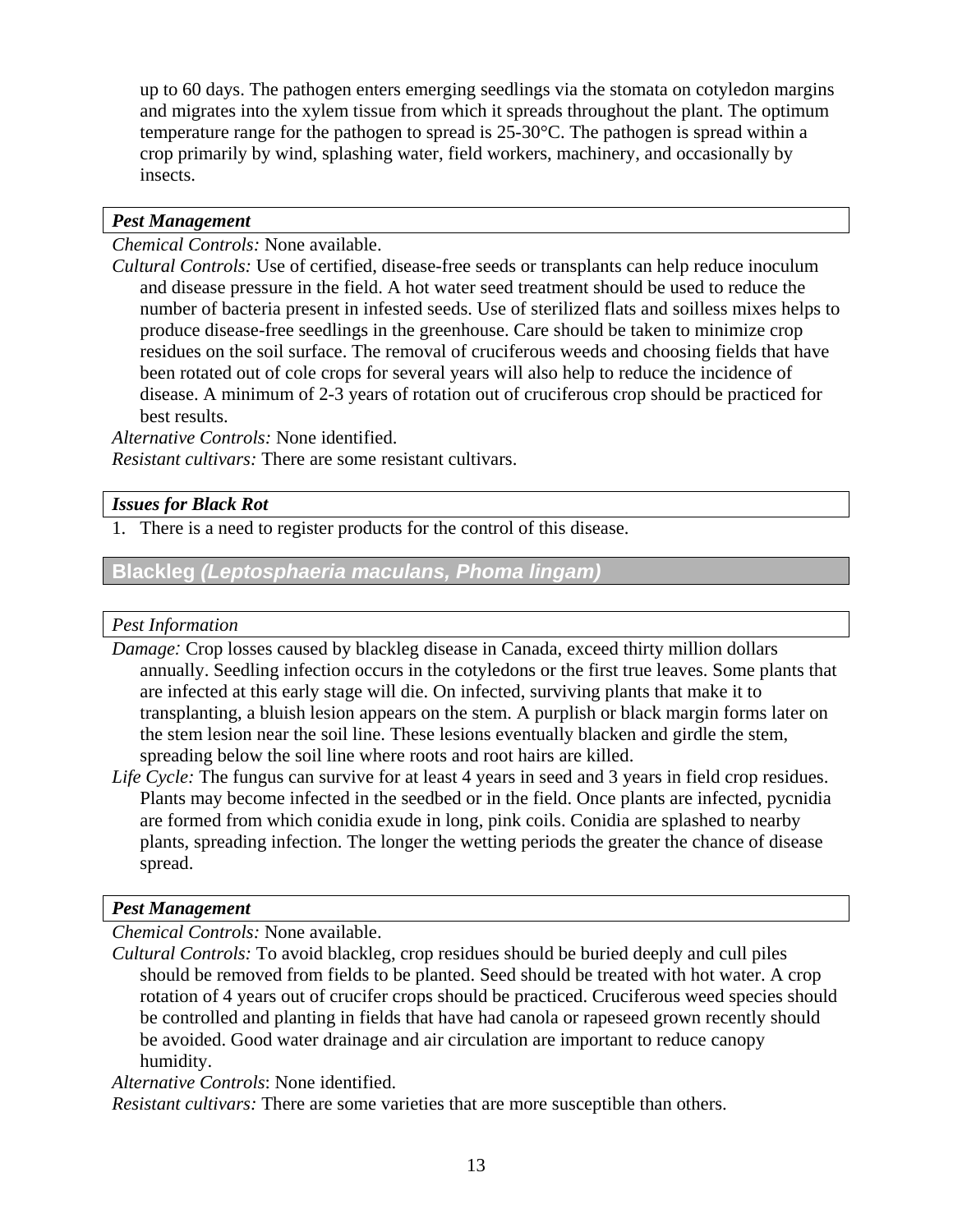## <span id="page-13-0"></span>*Issues for Blackleg*

1. There is a need to register products for the control of this disease.

## **Clubroot (***Plasmodiophora brassicae***)**

## *Pest Information*

*Damage:* Early infections are difficult to detect, as symptoms begin underground. The pathogen infects the root, causing irregular galls to form that restrict the flow of water and nutrients to aboveground plant parts. The symptoms will range from wilting, stunting, yellowing, premature ripening and seed shrivelling.

Life Cycle: The fungus overwinters as resting spores which germinates at  $15{\text -}16^{\degree}\text{C}$  to produce motile zoospores. After infecting root hairs of the host, zoospores develop into a plasmodium which spreads through host cells producing the clubbed root effect. The resting spores are extremely long lived in soil, ranging from 10 to 20 years. This is the most serious aspect of this disease from a management point of view. The fungus is spread by infected seedlings, contaminated manure, drainage water, farm implements, in soil blown by the wind and on the feet of animals and people.

## *Pest Management*

*Chemical Controls:* Transplants can be treated with quintozene.

*Cultural Controls:* Cultural practices play a very important role in effective long-term control of clubroot. To prevent the disease, soil should be well-drained and high in calcium and magnesium, with a pH above 7.2. Seedlings should be planted in disease-free soil. If the disease is present, the seedbeds may be fumigated, but seedbed fumigation is not reliable. Clubroot fungi can persist on alternate weed hosts in the Cruciferae family (e. g. wild mustard, shepherd's-purse) and in unrelated weeds (e. g. sorrel, dock, and bentgrass). The application of lime will mask symptoms. A crop rotation out of crucifers for at least 2 years is needed.

*Alternative Controls:* None identified. *Resistant cultivars:* None available.

## *Issues for Clubroot*

1. There are no fungicides registered for the control of this disease.

## **Downy Mildew** *(Peronospora parasitica)*

## *Pest Information*

- *Damage:* The disease is particularly damaging to young seedlings. The specific symptom of the disease is production of a fluffy white growth found mostly on the underside of leaves. A yellow irregular shaped area appears on the upper side of the leaf opposite where sporulation occurs. On the surface of cabbage heads, the pathogen causes numerous sunken black spots with little or no sporulation. Broccoli floral heads develop dark brown internal streaks.
- *Life Cycle:* The fungus overwinters between crops as oospores or on cruciferous weeds, including related volunteers, such as rutabaga. The development of the pathogen is favoured by temperatures between 10°C and 25°C and when humidity is high, such as after drizzle, in the morning when dew forms and under heavy fog.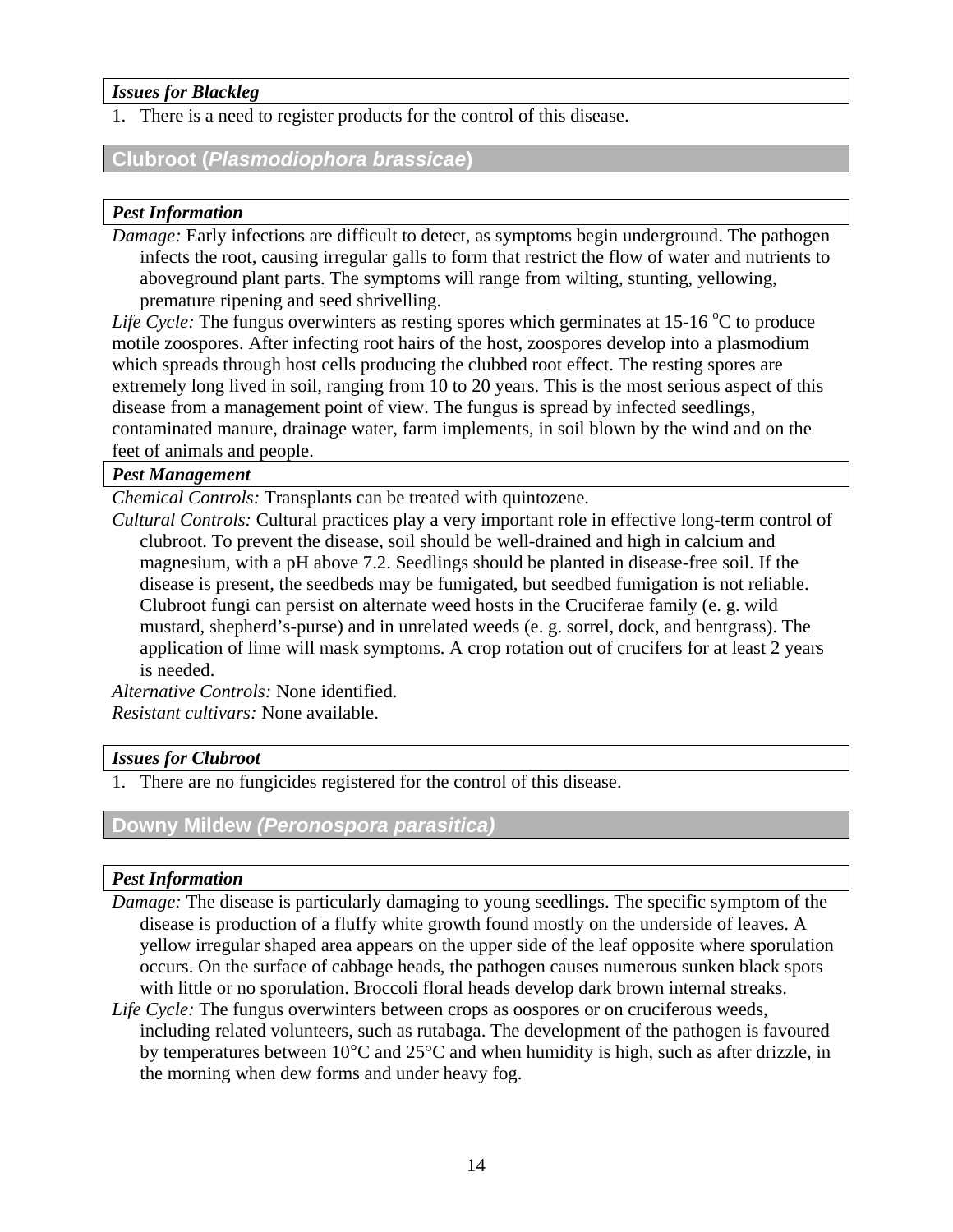#### <span id="page-14-0"></span>*Pest Management*

*Chemical Controls:* Zineb, copper sulfate, chlorothalonil and fosetyl-al are all registered as foliar sprays.

*Cultural Controls:* Seedbeds should have clean, well-drained soil. Excessive irrigation should be avoided. Adequate spacing is essential for air circulation and quick drying of leaves. Crop refuse, weeds, and volunteers should be destroyed to prevent the spread and overwintering of downy mildew.

*Alternative Controls:* None available.

*Resistant cultivars:* A few broccoli varieties are resistant to downy mildew.

## *Issues for Downy Mildew*

1. There is concern over the development of pathogen resistance to currently used chemical controls.

*Fusarium* **Wilt (Yellows) (***Fusarium oxysporum* **f.sp.)** 

## *Pest Information*

- *Damage:* The disease was first observed in Ontario in 1931. Losses can be significant during a warm growing season. Initial symptoms include a uniform yellowing of the plants, which can often be mistaken for the early stages of black rot infections. Symptoms tend to be localized to one side of the plant. Vascular tissue turns brown and the plants become brittle.
- *Life Cycle:* The pathogen can infect plants at any growth stage. Plants are infected through seedling rootlets damaged by transplanting, with the pathogen moving directly into the xylem tissue. The pathogen produces conidia and chlamydospores both on the inside and outside of the infected tissues. Disease development favours warm weather, with soil temperatures between 27-29 °C. The pathogen is inhibited at temperatures below 16 °C and above 32 °C. The fungus can survive in the soil for many years. Short distance spread occurs via surface water, wind blown soil and farm equipment.

## *Pest Management*

*Chemical Controls:* None available. *Cultural Controls:* The use of infested seedlings or seed should be avoided. *Alternative Controls:* None identified. *Resistant cultivars:* None available.

## *Issues for Fusarium Wilt*

None identified.

## **Grey Leaf Spot and Black Leaf Spot** *(Alternaria brassicae* **and** *A. brassicola)*

## *Pest Information*

*Damage:* The two *Alternaria* species cause yellow and brown spotting on broccoli and cabbage leaves. *Alternaria brassicae* lesions are small and light brown or grey (grey leaf spot), while *A. brassicicola* lesions are larger and darker (black leaf spot). The spots eventually grow larger and turn black. If untreated, the infection can progress to the head, resulting in large brown spots with a coating of spores. In broccoli, the fungi cause damage almost every fall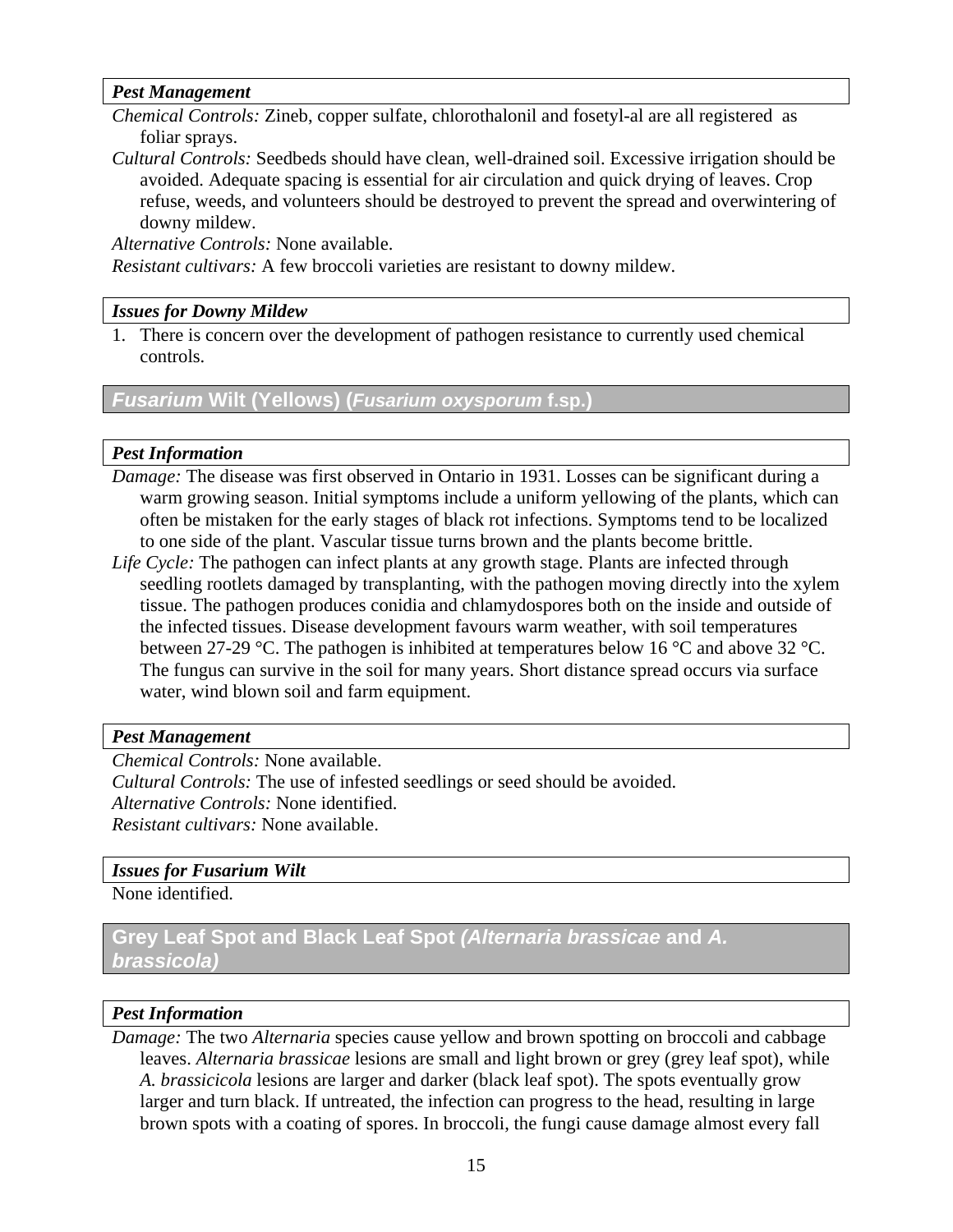<span id="page-15-0"></span>and winter whereas in cabbage the leaf spot diseases can be severe during the winter and spring months.

*Life Cycle: A. brassicae* and *A. brassicicola* survive as spores on seed coat or as mycelium in seed as well as in infected plant debris. Infected seeds, with spores on the seed coat or mycelium under the seed coat, are likely the main source of transport for these pathogens. Spores are disseminated by wind, water, tools and animals.

#### *Pest Management*

*Chemical Controls:* Registered compounds include zineb, copper sulfate, chlorothalonil and fosetyl-al.

*Cultural Controls:* Seeds should be treated with hot water, while fungicidal treatments are recommended for seeds with visible spores on the seed surface. Plants should be spaced to allow for adequate air circulation and minimize splashing of water droplets between plants. Long crop rotations, field sanitation, weed elimination and avoidance of irrigation during head development all help in the control of these diseases.

*Alternative Controls:* None identified.

*Resistant cultivars:* None available.

*Issues for Grey Leaf Spot and Black Leaf Spot* 

1. There is a need for the registration of new chemistries for the control of these diseases.

**Head Rot (***Erwinia* **spp. and** *Pseudomonas* **spp.)** 

## *Pest Information*

- *Damage:* Infections by these bacteria are associated with the stomata of the sepals and pedicels of the florets. The disease can frequently cause major losses in broccoli (>30%). Symptoms initially appear as water soaked areas on florets after long wetting periods. Small black lesions appear raised and a dark discolouration spreads to the surrounding tissues. Long periods of wetness cause rapid decay.
- *Life Cycle:* The bacteria survive in soil and may be present in ponds and other irrigation sources. During heavy rainfalls, the pathogen is spread by splashing water. Insects such as tarnished plant bug or flea beetle may cause wounds on the florets that allow the bacteria to enter more easily. Once on the heads, the pathogen releases a biosurfactant, viscosin, which allows the pathogen to break the waxy surface and enter the stomata of the florets. Under dry conditions, the progress of infections halts, but once wetting or high humidity occurs, it is spread rapidly. The bacteria grow best at temperatures around 28 °C.

## *Pest Management*

*Chemical Controls:* None available.

*Cultural Controls:* Excessive applications of nitrogen should be avoided, as they produce lush growth, that decreases air movement within the canopy and increases the drying time for plant tissue. Wider row spacing should be used to increase air circulation, with successive crops planted away from or up wind of previous plantings. Excessive applications of insecticides and fungicides that contain surfactants should be avoided, as they can enhance bacterial infection.

*Alternative Controls:* None identified.

*Resistant cultivars:* Varieties that produce heads well above the canopy should be chosen.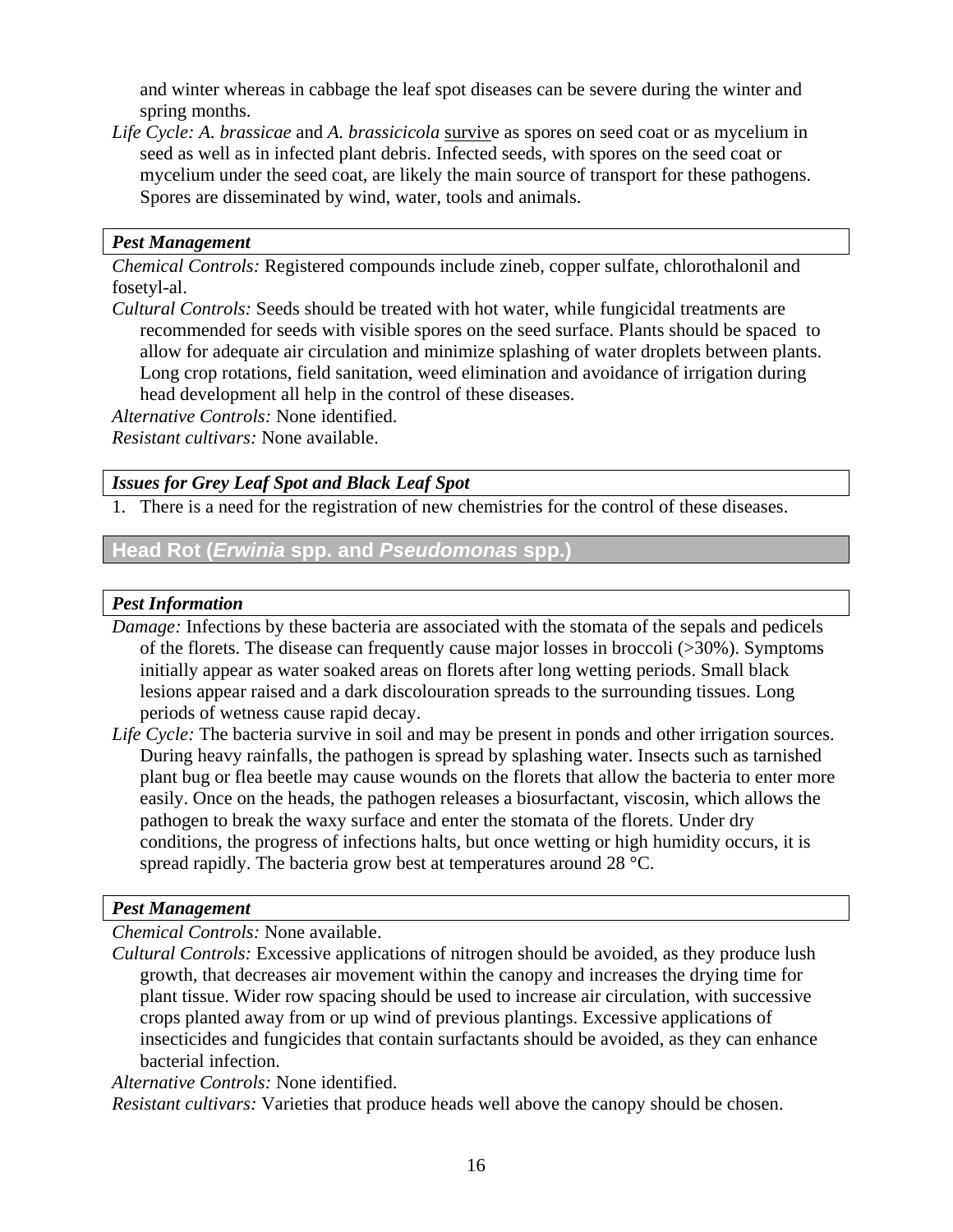## <span id="page-16-0"></span>*Issues for Head Rot*

1. There is a need for the registration of control products for this disease.

**Rhizoctonia diseases (Damping-off, wirestem, root rot, bottom rot, and head rot) (***Rhizoctonia solani, teleomorph Thanetophorus cucumeris***)** 

## *Pest Information*

*Damage:* Depending on the time of infection, the pathogen can cause different diseases on broccoli and cabbage such as:

*Damping-off:* The disease is characterized by decaying seeds (especially in cold, wet soils) that fail to germinate. Affected seedlings quickly wilt, topple over, and die.

 *Wirestem:* It is the most common and destructive phase of Rhizoctonia diseases. Wirestem may result from an extension of damping-off and causes the discolouration and constriction of seedling stems at the soil line, resulting in a thin, wiry stem. Seedlings with wirestem are unlikely to survive transplantation to the field, those that survive are stunted and have poor yields.

 *Bottom rot*: This is a disease of mature cabbage and occurs when the outer leaves touch damp, infested soil. Bottom rot is a midseason disease is often a carryover from wirestem. The specific symptom of the disease is that the lower leaves droop, decay, and turn black, but remain attached to the plant. Some plants may recover and produce heads.

*Head rot:* Often, during damp weather, bottom rot develops into head rot. The pathogen attacks the bases of the wrapper leaves, causing them to drop off, exposing the stem. A firm to slimy dark decay of the bases of the outer leaves and heads develops between early head formation and maturity. The outer leaves of the head wilt, become pale, and turn brown to black near the main stem.

*Root rot:* Lesions of the rot are usually dark brown, slightly sunken, and semi-watery to spongy. The fungus may enter through leaf scars, injuries, or rootlets.

*Life Cycle:* The pathogen can survive in crop debris indefinitely. *R. solani* produces sclerotia that can survive in the soil during unfavourable conditions. The fungus is spread by any means that moves soil from one place to another.

## *Pest Management*

*Chemical Controls:* Thiram is registered as a soil treatment for the seedling beds.

*Cultural Controls*: Hot water treatments should be used on seed. Plants should be spaced to allow for adequate air circulation. Seedlings exhibiting symptoms of wirestem should not be transplanted into the field. Practices used to prevent downy mildew will also aid in wirestem reduction.

*Alternative Controls:* None identified. *Resistant cultivars:* None available.

*Issues for* Rhizoctonia diseases

None identified.

## **Sclerotinia Rot (***Sclerotinia sclerotiorum***)**

## *Pest Information*

*Damage:* Sclerotinia rot (otherwise referred to as cottony soft rot) appears as water soaked areas on the lower stems and leaves that have come into contact with the soil. As the lesions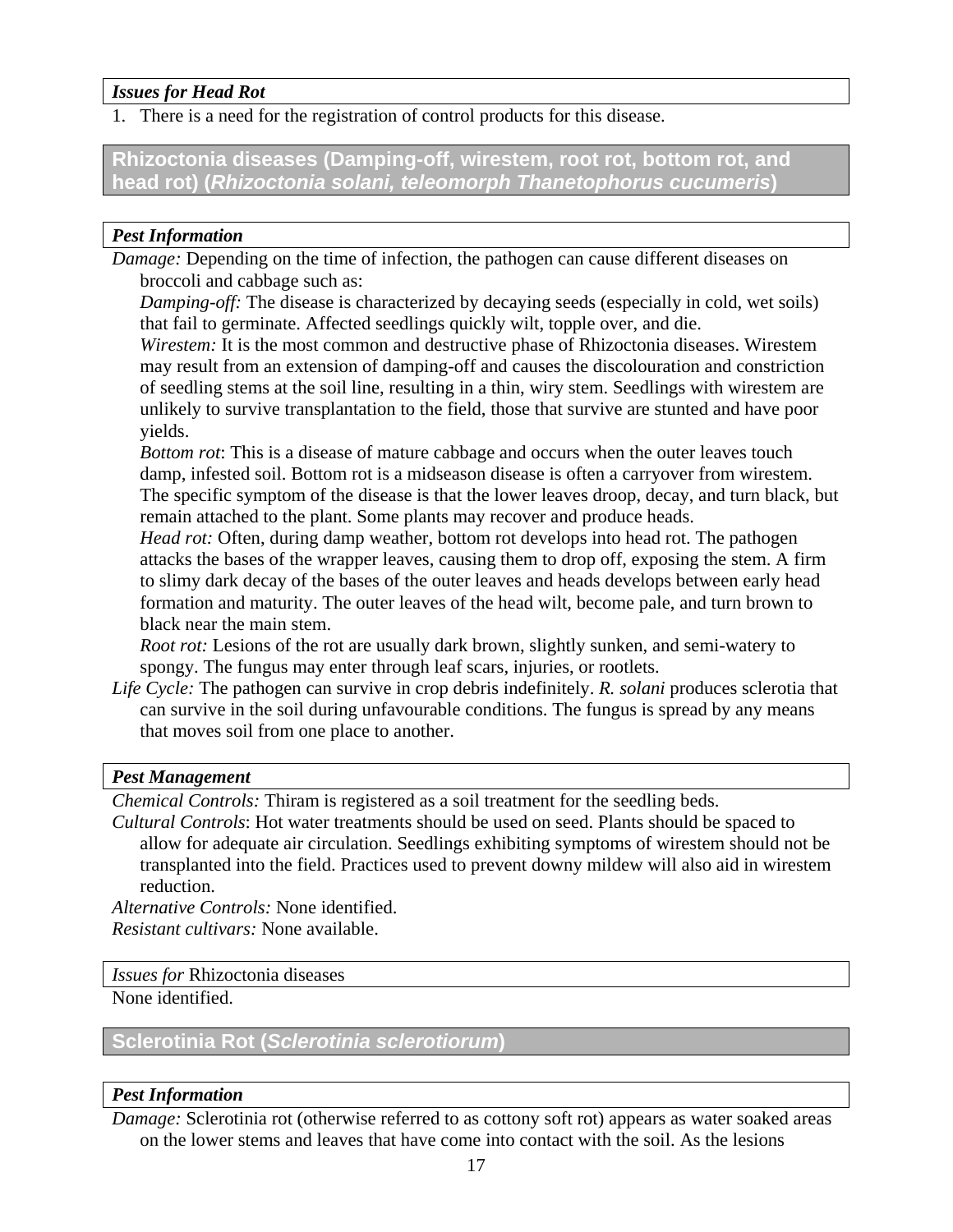<span id="page-17-0"></span>expand, the infected leaves wilt and the fungus spreads to other parts of the plant. The development of white, cottony mycelium is typical. The disease does not cause significant damage to broccoli in storage as the crop is not stored for very long.

*Life Cycle:* The pathogen overwinters in the soil as sclerotia for many years and may survive in wooden storage bins that can be a source of inoculum.

## *Pest Management*

*Chemical Controls:* None available.

*Cultural Controls:* Fields that have been infested by *S. sclerotiorum* are difficult to manage. Tillage practices do not bury sclerotia deep enough to prevent disease outbreak. Rotation for three-four years with non susceptible crops, such as corn, cereal or grasses, will significantly decrease the number of viable sclerotia in the soil. Susceptible crops should be planted on well-drained soil and care should be taken to eliminate cruciferous weed species from fields. Cleaning harvested plants and storage bins of soil will reduce the spread of inoculum. *Alternative Controls:* None identified.

*Resistant cultivars:* None available.

## *Issues for Sclerotinia Rot*

1. Research is needed on improving field control with the use of root exudates that can initiate sporulation in the absence of the host and reduce inoculum in the soil.

## *Minor Diseases*

## **Powdery Mildew (***Erysiphe polygoni***)**

#### *Pest Information*

- *Damage:* Powdery mildew is a minor disease for cole crop growers. White, powdery, superficial patches appear on the upper surface of leaves. Infections grow together and eventually cover the undersides of leaves as well. Leaves change colour from light green to yellow and then to tan, with abscission occurring on the most heavily infected tissue. Plants are stunted and yields are reduced.
- *Life Cycle:* The pathogen is spread by wind-blown spores. The fungus overwinters on plant residues and is favoured by mild temperatures, low relative humidity, water stress and long periods of plant wetness.

## *Pest Management*

*Chemical Controls:* None available.

*Cultural Controls:* Control practices include crop rotation, eradication of cruciferous weeds and the removal of volunteer crucifers.

*Alternative Controls:* None identified.

*Resistant cultivars:* None available.

#### *Issues for Powdery Mildew*

None identified.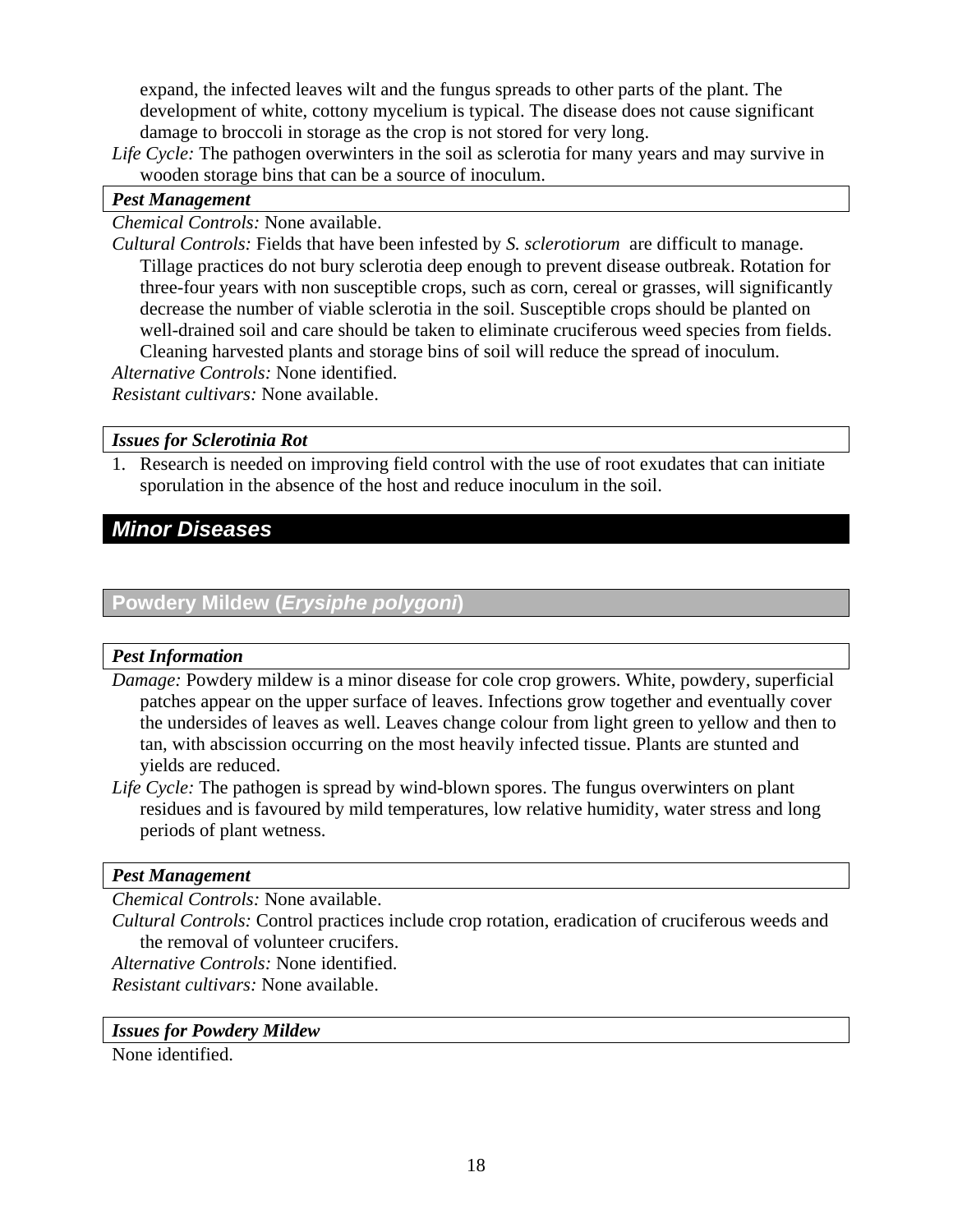**Table 4. Disease control products, classification and performance for Canadian broccoli and cabbage production** 

| <b>Control product</b><br>(active ingredient /<br>$organism)^1$ | Classification <sup>2</sup> | <b>Mode of</b><br>action –<br>resistance<br>$\mathbf{group}^3$ | <b>PMRA</b><br>status of<br>active<br>ingredient <sup>4</sup> | Disease, pests or<br>group of pests<br>targeted | <b>Performance</b><br>of product<br>according to<br>recommended<br>use <sup>5</sup> | <b>Notes</b> |  |  |  |  |  |  |                 |   |  |
|-----------------------------------------------------------------|-----------------------------|----------------------------------------------------------------|---------------------------------------------------------------|-------------------------------------------------|-------------------------------------------------------------------------------------|--------------|--|--|--|--|--|--|-----------------|---|--|
| <b>Chlorothalonil</b>                                           |                             |                                                                |                                                               | Downy mildew                                    | A                                                                                   |              |  |  |  |  |  |  |                 |   |  |
|                                                                 |                             |                                                                |                                                               | Black leaf spot                                 | A                                                                                   |              |  |  |  |  |  |  |                 |   |  |
| <b>Copper sulfate</b>                                           |                             |                                                                |                                                               | Downy mildew                                    | $\textbf{A}^\textbf{P}$                                                             |              |  |  |  |  |  |  |                 |   |  |
|                                                                 |                             |                                                                |                                                               | Black leaf spot                                 | $A^P$                                                                               |              |  |  |  |  |  |  |                 |   |  |
| <b>Fosetyl-al</b>                                               |                             |                                                                |                                                               | Downy mildew                                    | A                                                                                   |              |  |  |  |  |  |  |                 |   |  |
|                                                                 |                             |                                                                |                                                               | Black leaf spot                                 | A                                                                                   |              |  |  |  |  |  |  |                 |   |  |
| <b>Iprodione</b>                                                |                             |                                                                |                                                               | Black leaf spot                                 | A                                                                                   |              |  |  |  |  |  |  |                 |   |  |
| Quintozene                                                      |                             |                                                                |                                                               | Clubroot                                        | $\textbf{A}^\textbf{P}$                                                             |              |  |  |  |  |  |  |                 |   |  |
| <b>Thiram</b>                                                   |                             |                                                                |                                                               | Rhizoctonia rot                                 | A                                                                                   |              |  |  |  |  |  |  |                 |   |  |
| <b>Zineb</b>                                                    |                             |                                                                |                                                               | Downy mildew                                    | A                                                                                   |              |  |  |  |  |  |  |                 |   |  |
|                                                                 |                             |                                                                |                                                               |                                                 |                                                                                     |              |  |  |  |  |  |  | Black leaf spot | A |  |

<sup>1</sup> Common trade name(s), if provided brackets, are for the purpose of product identification only. No endorsement of any product in particular is implied.<br><sup>2</sup> Chemical classification according to "The Compendium of Pesti

<sup>3</sup> The mode of action group is based on the classification presented in the Pest Management Regulatory Agency Regulatory Directive DIR99-06, *Voluntary* 

*Pesticide Resistance-Management Labelling Based on Target Site/Mode of Action*

4 R-full registration (non-reduced risk), RE-under re-evaluation, DI-discontinued, BI-biological, RR-reduced risk, OP-organophosphate replacement, NR-not registered. Not all end-use products will be classed as reduced-risk. Not all end use products containing this active ingredient may be registered for use on this crop. Individual product labels should be consulted for up to date accurate information concerning specific registration details. The information in these tables should not be relied upon for pesticide application decisions. Not all end-use products will be classed as reduced-risk. Not all end use products containing this active ingredient may be registered for use on this crop. Consult individual product labels for specific registration details. The following website can be consulted for more information on pesticide registrations: http://

 ${}^5$  A – Adequate (the pest control product (PCP), according to recommended use, maintains disease below economic threshold OR provides acceptable control),

 $A<sup>P</sup>$  – Provisionally adequate (the PCP, while having the ability to provide acceptable control, possesses qualities which may make it unsustainable for some or all uses), I – Inadequate (the PCP, according to recommended use, does not maintain disease below economic threshold OR provides unacceptable control) Source(s): Kristen Callow, Provincial Vegetable Specialist, OMAF; Tom Ferencevic-Sweet Earth Crop Management Services; PMRA; OMAF Publication 363

<span id="page-18-0"></span>Vegetable Production Recommendations 2004-2005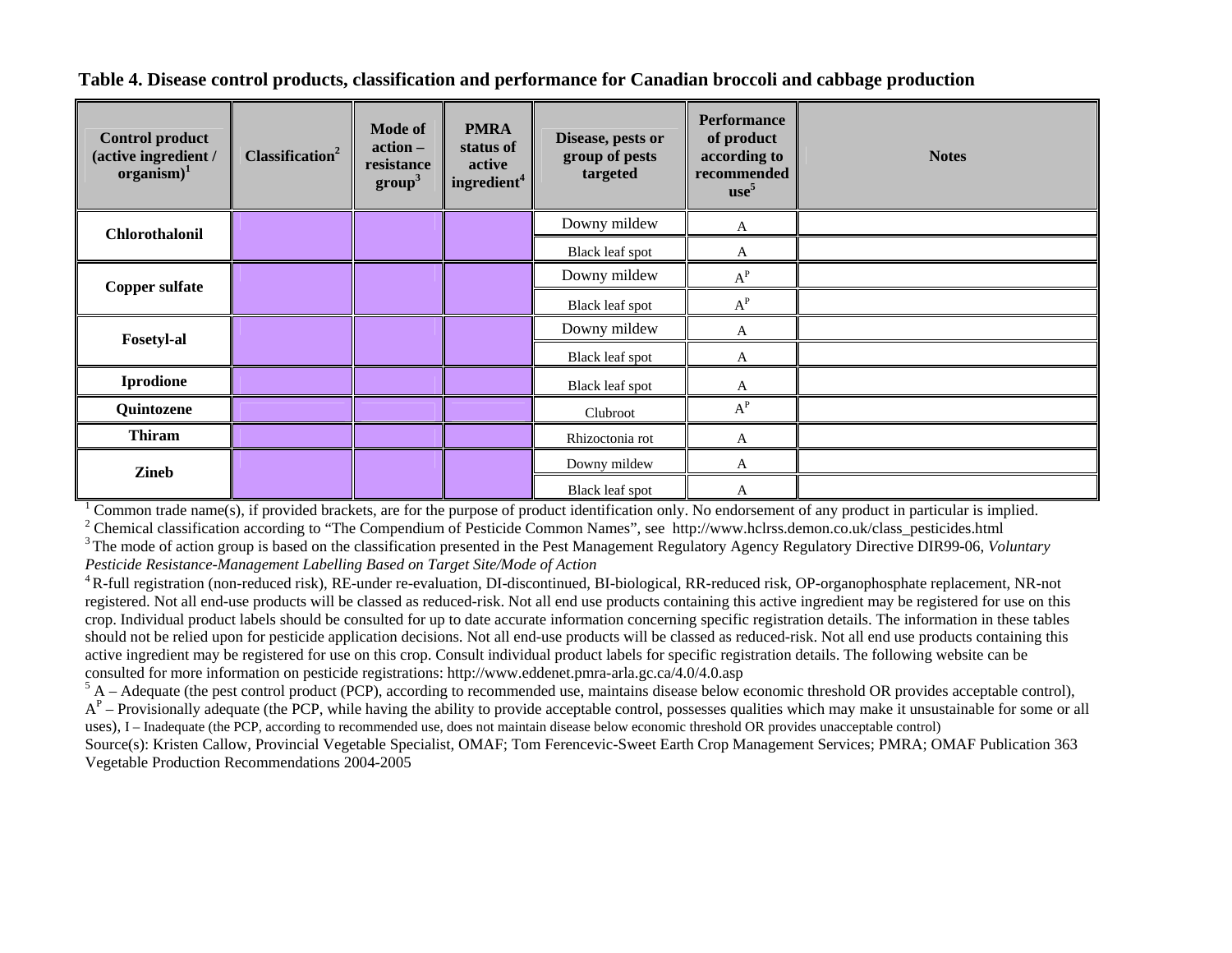|                                                                 | <b>Practice \ Pest</b>                          | Black rot | Blackleg | Clubroot | Downey mildew | Fusarium wilt (yellows) | Gray & black leaf spot | Head rot | Rhizoctonia rot | Sclerotinia rot |
|-----------------------------------------------------------------|-------------------------------------------------|-----------|----------|----------|---------------|-------------------------|------------------------|----------|-----------------|-----------------|
|                                                                 | tillage                                         |           |          |          |               |                         |                        |          |                 |                 |
|                                                                 | residue removal / management                    |           |          |          |               |                         |                        |          |                 |                 |
| Prevention                                                      | water management                                |           |          |          |               |                         |                        |          |                 |                 |
|                                                                 | equipment sanitation                            |           |          |          |               |                         |                        |          |                 |                 |
|                                                                 | row spacing / seeding depth                     |           |          |          |               |                         |                        |          |                 |                 |
|                                                                 | removal of alternative hosts (weeds/volunteers) |           |          |          |               |                         |                        |          |                 |                 |
|                                                                 | mowing / mulching / flaming                     |           |          |          |               |                         |                        |          |                 |                 |
|                                                                 | resistant varieties                             |           |          |          |               |                         |                        |          |                 |                 |
|                                                                 | planting / harvest date adjustment              |           |          |          |               |                         |                        |          |                 |                 |
|                                                                 | crop rotation                                   |           |          |          |               |                         |                        |          |                 |                 |
|                                                                 | trap crops - perimeter spraying                 |           |          |          |               |                         |                        |          |                 |                 |
| Avoidance                                                       | use of disease-free seed                        |           |          |          |               |                         |                        |          |                 |                 |
|                                                                 | optimizing fertilization                        |           |          |          |               |                         |                        |          |                 |                 |
|                                                                 | reducing mechanical damage / insect damage      |           |          |          |               |                         |                        |          |                 |                 |
|                                                                 | thinning / pruning                              |           |          |          |               |                         |                        |          |                 |                 |
|                                                                 | scouting - trapping                             |           |          |          |               |                         |                        |          |                 |                 |
|                                                                 | records to track pests                          |           |          |          |               |                         |                        |          |                 |                 |
| Monitoring                                                      | field mapping of weeds                          |           |          |          |               |                         |                        |          |                 |                 |
|                                                                 | soil analysis                                   |           |          |          |               |                         |                        |          |                 |                 |
|                                                                 | weather monitoring for disease forecasting      |           |          |          |               |                         |                        |          |                 |                 |
|                                                                 | grading out infected produce                    |           |          |          |               |                         |                        |          |                 |                 |
|                                                                 | use of thresholds for application decisions     |           |          |          |               |                         |                        |          |                 |                 |
|                                                                 | biological pesticides                           |           |          |          |               |                         |                        |          |                 |                 |
|                                                                 | pheromones                                      |           |          |          |               |                         |                        |          |                 |                 |
| sion                                                            | sterile mating technique                        |           |          |          |               |                         |                        |          |                 |                 |
|                                                                 | beneficial organisms & habitat management       |           |          |          |               |                         |                        |          |                 |                 |
| Suppres                                                         | pesticide rotation for resistance management    |           |          |          |               |                         |                        |          |                 |                 |
|                                                                 | ground cover / physical barriers                |           |          |          |               |                         |                        |          |                 |                 |
|                                                                 | controlled atmosphere storage                   |           |          |          |               |                         |                        |          |                 |                 |
|                                                                 | forecasting for applications                    |           |          |          |               |                         |                        |          |                 |                 |
| no indication that the practice is available/used               |                                                 |           |          |          |               |                         |                        |          |                 |                 |
| available/used                                                  |                                                 |           |          |          |               |                         |                        |          |                 |                 |
|                                                                 | available/not used                              |           |          |          |               |                         |                        |          |                 |                 |
| not available                                                   |                                                 |           |          |          |               |                         |                        |          |                 |                 |
| Source(s): Information in the crop profile for individual pests |                                                 |           |          |          |               |                         |                        |          |                 |                 |

<span id="page-19-0"></span>**Table 5. Availability and use of disease pest management approaches for Canadian broccoli and cabbage production**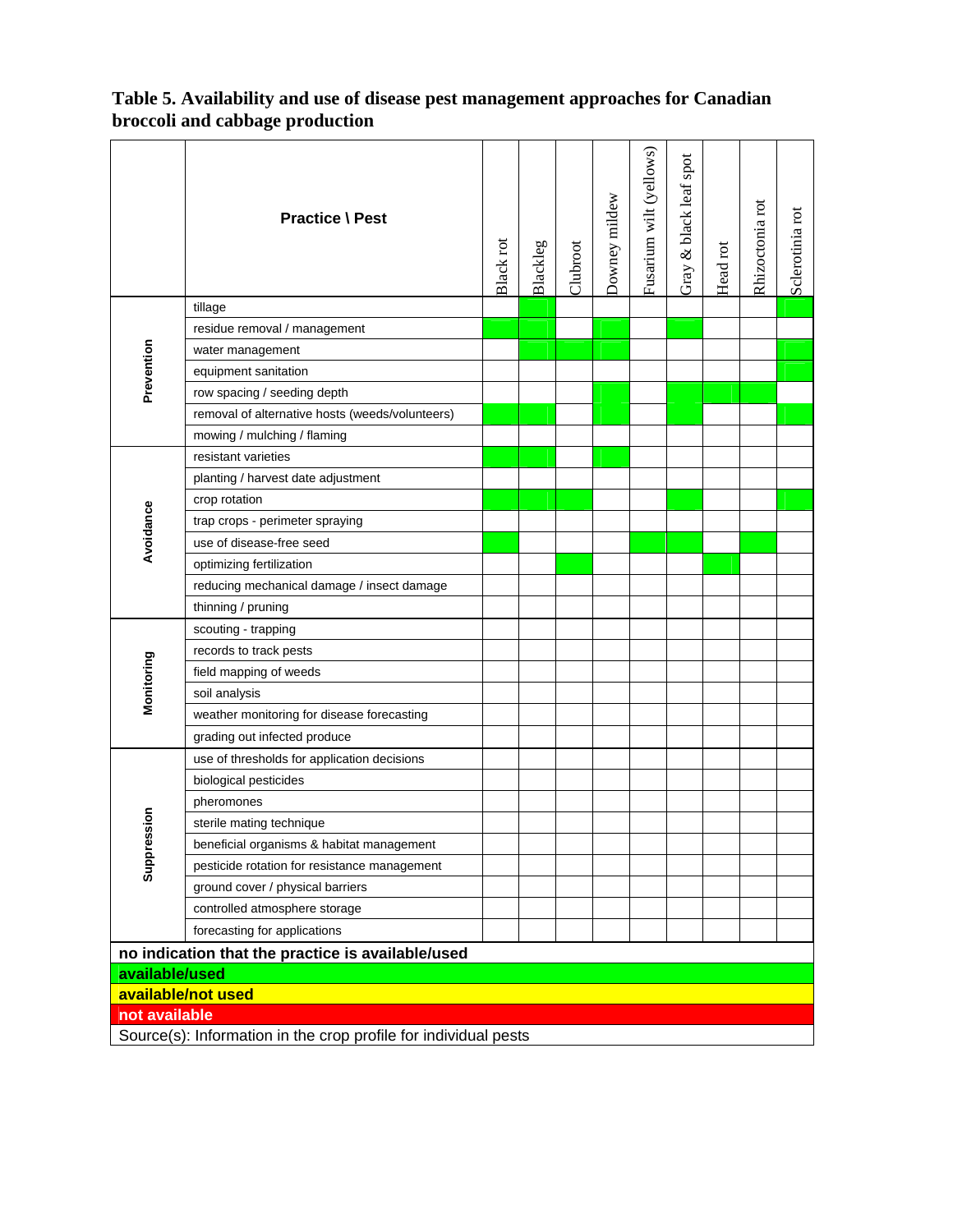## <span id="page-20-0"></span>**Insects and Mites**

## **Key Issues**

- There is a need for the registration of new control products for tarnished plant bug and leafminer. These pests are increasing in prevalence due to the decrease in the use of broad spectrum insecticides.
- New products with new modes of action are required to decrease the potential for development of insect resistance, specifically alternatives to pyrethroids for diamondback moth.
- There is a need for the registration of systemic insecticides for the control of swede midge to limit resistance development. Currently, only one systemic insecticide, acetamiprid, is available with a temporary registration.
- An integrated control program is needed for swede midge. Currently, preventative sprays are used because scouting for the insect is extremely difficult (due to insect size) and once damage is noted in the field, it is too late. A pheromone currently under development in Switzerland, is a promising tool for timing insecticide applications.
- There is a need for more qualified, trained personnel.

| <b>CABBAGE</b>                                                                                                | <b>Degree of occurrence</b> |            |    |           |            |           |            |            |
|---------------------------------------------------------------------------------------------------------------|-----------------------------|------------|----|-----------|------------|-----------|------------|------------|
| <b>Major Insects</b>                                                                                          | BC                          | <b>MB</b>  | ON | QC        | <b>NB</b>  | <b>NS</b> | PE         | <b>NL</b>  |
| <b>Aphids</b>                                                                                                 |                             | <b>DNR</b> | E  | E         | <b>DNR</b> |           | <b>DNR</b> | <b>DNR</b> |
| <b>Cabbage looper</b>                                                                                         |                             | <b>DNR</b> | E  | E         | <b>DNR</b> |           | <b>DNR</b> | <b>DNR</b> |
| Cabbage maggot                                                                                                |                             | <b>DNR</b> | E  | E         | <b>DNR</b> |           | <b>DNR</b> | <b>DNR</b> |
| <b>Diamondback moth</b>                                                                                       |                             | <b>DNR</b> | E  | E         | <b>DNR</b> |           | <b>DNR</b> | <b>DNR</b> |
| <b>Flea</b> beatles                                                                                           |                             | <b>DNR</b> | E  | E         | <b>DNR</b> |           | <b>DNR</b> | <b>DNR</b> |
| <b>Imported cabbageworm</b>                                                                                   |                             | <b>DNR</b> | Ε  | E         | <b>DNR</b> |           | <b>DNR</b> | <b>DNR</b> |
| <b>Leafminers</b>                                                                                             |                             | <b>DNR</b> | E  | E         | <b>DNR</b> |           | <b>DNR</b> | <b>DNR</b> |
| <b>Swede midge</b>                                                                                            |                             | <b>DNR</b> | D  | D         | <b>DNR</b> |           | <b>DNR</b> | <b>DNR</b> |
| <b>Thrips</b>                                                                                                 |                             | <b>DNR</b> | E  | E         | <b>DNR</b> |           | <b>DNR</b> | <b>DNR</b> |
| <b>Minor Insects</b>                                                                                          | <b>BC</b>                   | MB         | ON | <b>QC</b> | NB         | <b>NS</b> | PE         | NL         |
| <b>Cutworms</b>                                                                                               |                             | <b>DNR</b> | E  | E         | <b>DNR</b> |           | <b>DNR</b> | <b>DNR</b> |
| <b>Slugs</b>                                                                                                  |                             | <b>DNR</b> | E  | E         | <b>DNR</b> |           | <b>DNR</b> | <b>DNR</b> |
| <b>Tarnished plant bugs</b>                                                                                   |                             | <b>DNR</b> | E  | E         | <b>DNR</b> |           | <b>DNR</b> | <b>DNR</b> |
| Widespread yearly occurrence with high pest pressure                                                          |                             |            |    |           |            |           |            |            |
| Localized yearly occurrence with high pest pressure OR widespread sporadic occurrence with high pest pressure |                             |            |    |           |            |           |            |            |
| Widespread yearly occurrence with low to moderate pest pressure                                               |                             |            |    |           |            |           |            |            |
| Localized yearly occurrence with low to moderate pest pressure OR widespread sporadic occurrence with low to  |                             |            |    |           |            |           |            |            |
| moderate pest pressure                                                                                        |                             |            |    |           |            |           |            |            |
| Pest not present                                                                                              |                             |            |    |           |            |           |            |            |
| NDR - No data reported                                                                                        |                             |            |    |           |            |           |            |            |
| $E -$ established                                                                                             |                             |            |    |           |            |           |            |            |
| $D$ – invasion expected or dispersing                                                                         |                             |            |    |           |            |           |            |            |

## **Table 6. Degree of occurrence of insect pests in Canadian cabbage production**

Source(s): Kristen Callow, Provincial Vegetable Specialist, OMAF, other provincial crop specialists.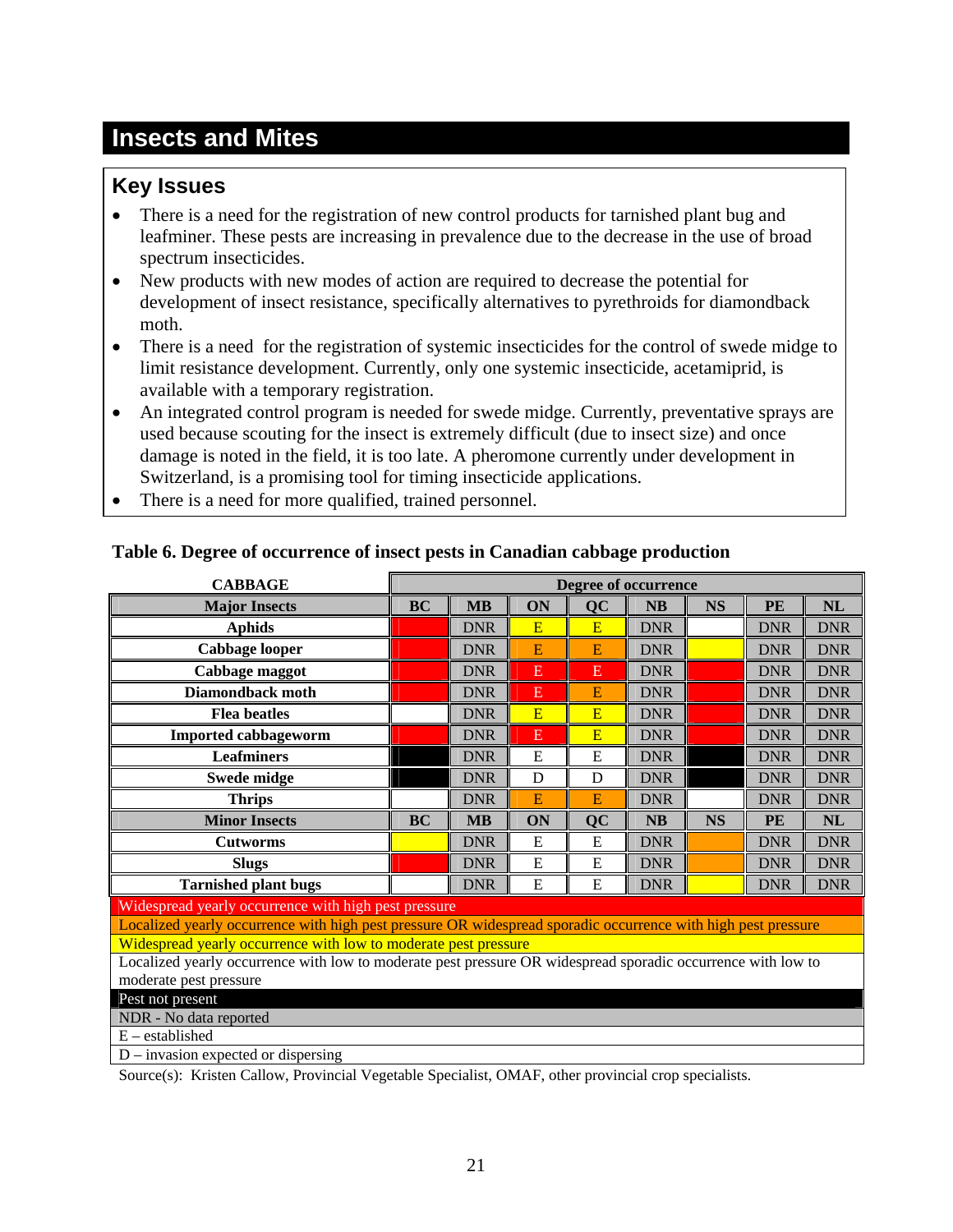| <b>BROCCOLI</b>                                                                                               | <b>Degree of occurrence</b>              |    |           |            |            |  |  |  |  |
|---------------------------------------------------------------------------------------------------------------|------------------------------------------|----|-----------|------------|------------|--|--|--|--|
| <b>Major Insects</b>                                                                                          | <b>BC</b><br>ON<br><b>NB</b><br>NL<br>QC |    |           |            |            |  |  |  |  |
| <b>Aphids</b>                                                                                                 |                                          | E  | E         | <b>NDR</b> | <b>NDR</b> |  |  |  |  |
| Cabbagelooper                                                                                                 |                                          | E  | E         | <b>NDR</b> | <b>NDR</b> |  |  |  |  |
| Cabbage maggot                                                                                                |                                          | E  | E         | <b>NDR</b> | <b>NDR</b> |  |  |  |  |
| <b>Diamondback moth</b>                                                                                       |                                          | E  | Ε         | <b>NDR</b> | <b>NDR</b> |  |  |  |  |
| <b>Flea</b> beatles                                                                                           |                                          | E  | E         | <b>NDR</b> | <b>NDR</b> |  |  |  |  |
| <b>Imported cabbageworm</b>                                                                                   |                                          | E  | E         | <b>NDR</b> | <b>NDR</b> |  |  |  |  |
| <b>Swede midge</b>                                                                                            |                                          | D  | D         | <b>NDR</b> | <b>NDR</b> |  |  |  |  |
| <b>Minor Insects</b>                                                                                          | <b>BC</b>                                | ON | <b>QC</b> | <b>NB</b>  | NL         |  |  |  |  |
| <b>Cutworms</b>                                                                                               |                                          | E  | E         | <b>NDR</b> | <b>NDR</b> |  |  |  |  |
| <b>Leafminers</b>                                                                                             |                                          | E  | E         | <b>NDR</b> | <b>NDR</b> |  |  |  |  |
| <b>Slugs</b>                                                                                                  |                                          | E  | E         | <b>NDR</b> | <b>NDR</b> |  |  |  |  |
| <b>Tarnished plant bug</b>                                                                                    |                                          | E  | E         | <b>NDR</b> | <b>NDR</b> |  |  |  |  |
| <b>Thrips</b>                                                                                                 |                                          | E  | E         | <b>NDR</b> | <b>NDR</b> |  |  |  |  |
| Widespread yearly occurrence with high pest pressure                                                          |                                          |    |           |            |            |  |  |  |  |
| Localized yearly occurrence with high pest pressure OR widespread sporadic occurrence with high pest pressure |                                          |    |           |            |            |  |  |  |  |
| Widespread yearly occurrence with low to moderate pest pressure                                               |                                          |    |           |            |            |  |  |  |  |
| Localized yearly occurrence with low to moderate pest pressure OR widespread sporadic occurrence with low to  |                                          |    |           |            |            |  |  |  |  |
| moderate pest pressure                                                                                        |                                          |    |           |            |            |  |  |  |  |
| Pest not present                                                                                              |                                          |    |           |            |            |  |  |  |  |
| NDR - No data reported                                                                                        |                                          |    |           |            |            |  |  |  |  |
| $E -$ established                                                                                             |                                          |    |           |            |            |  |  |  |  |
| $D$ – invasion expected or dispersing                                                                         |                                          |    |           |            |            |  |  |  |  |

## <span id="page-21-0"></span>**Table 7. Degree of occurrence of insect pests in Canadian broccoli production**

Source(s): Kristen Callow, Provincial Vegetable Specialist, OMAF, other provincial crop specialists.

## **Major Insects and Mites**

## **Cabbage Aphid (***Brevicoryne brassicae***) and other aphids**

## *Pest Information*

- *Damage:* Cabbage aphids are a serious pest of cole crops. Although cabbage aphids occasionally spread viruses, they are mainly of concern as contaminants at harvest. Prior to head formation, relatively high levels of aphid populations can be tolerated. Feeding damage due to aphids can result in deformed heads, so when heading begins, aphid populations must be at low levels. When the head forms, there is near zero-tolerance for aphids. Green peach aphids occur sporadically, but they are well-controlled by natural enemies. Therefore, chemical sprays are mainly aimed at cabbage aphids.
- *Life Cycle:* The cabbage aphid overwinters as eggs on plant debris. During most of the year, females are able to reproduce without males. Development from birth to reproductive size takes just six days. Males are produced in the fall only. Each female lays up to 100 eggs in the crevices on cabbage leaf undersides. They may reproduce year-round in warm climates.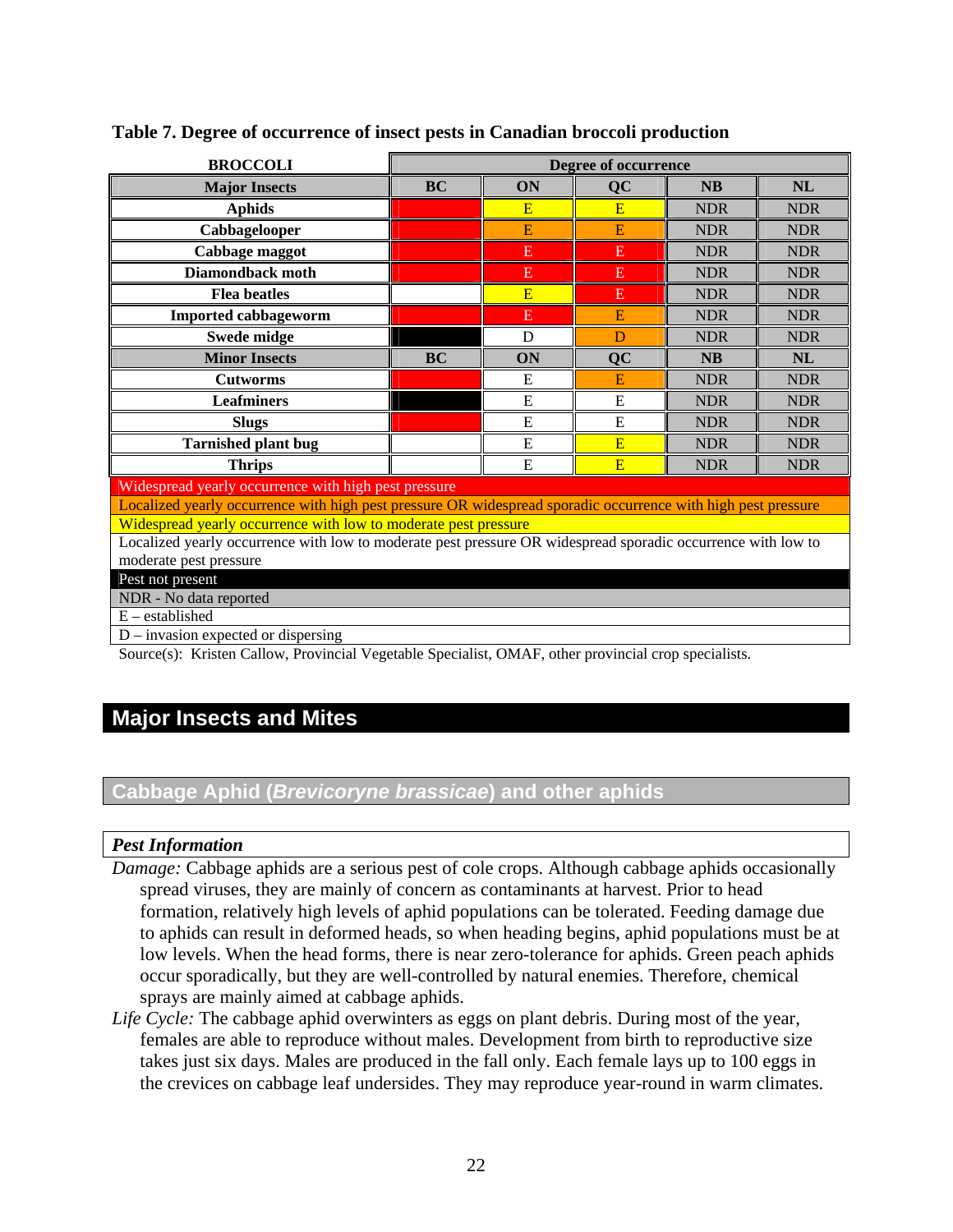#### <span id="page-22-0"></span>*Pest Management*

- *Chemical Controls:* Acetamiprid, dimethoate, methamidophos, naled, acephate and imidacloprid are registered as foliar sprays.
- *Cultural Controls:* Excessive nitrogen applications should be avoided, as they result in accelerated plant tissue growth. Irrigation should be done regularly to minimize drought stress. Areas of unsprayed cover crops should be maintained in order to support beneficial insect populations.
- *Alternative Controls:* Natural enemies are not usually sufficient to provide complete control of cabbage aphids.

*Resistant cultivars:* None available.

#### *Issues for Cabbage Aphids*

None identified.

**Caterpillars: Imported Cabbageworm (***Pieris rapae***), Diamondback Moth (***Plutella xylostella***), Cabbage Looper (***Trichoplusia ni***) and Alfalfa Looper (***Autographa californica***)** 

## *Pest Information*

- *Damage:* Caterpillars are common pests of all cole crops. High levels of feeding damage by caterpillars can cause severe defoliation, resulting in stunted growth. Lower levels can render heads unmarketable if they are stained with frass (insect excrement), or if frass is visible. Caterpillars are unlikely to cause damage pre-head formation, but during head development their presence is unacceptable.
- *Life Cycle:* Caterpillar larvae are present continuously throughout the season due to the overlapping generations of various species. There are usually three generations of the imported cabbageworm and all generations can be damaging. Of the two to six diamondback moth generations, the first is most damaging because the crop is in the seedling stage and less likely to have the stored resources needed to make a full recovery. The second generation rarely causes economic damage. There may be up to three generations per year of the cabbage looper, and damage from each of the generations can cause severe defoliation if left unchecked. Alfalfa looper tends to be a sporadic pest of cole crops. Cabbage loopers have two generations per year, each of which may be economically damaging.

#### *Pest Management*

- *Chemical Controls:* Permethrin, deltamethrin, cypermethrin, cyhalothrin-lambda, methomyl, carbaryl, endosulfan, naled, methamidophos, azinphos-methyl, acephate and spinosad are registered as foliar treatments.
- *Cultural Controls:* Cull piles and cruciferous weeds (such as wild mustard and shepherd's-purse) serve as alternate hosts for these pests and should be destroyed.
- *Alternative Controls: Bacillus thuringiensis* var*. kurstaki* may be applied in conjunction with chemical rotations to control caterpillars. The use of the biological insecticide before head formation allows other naturally occurring beneficial insects to reduce caterpillar populations. Pheromone traps are available to attract male diamondback moths, but visual inspections are a more accurate and more commonly employed monitoring technique. There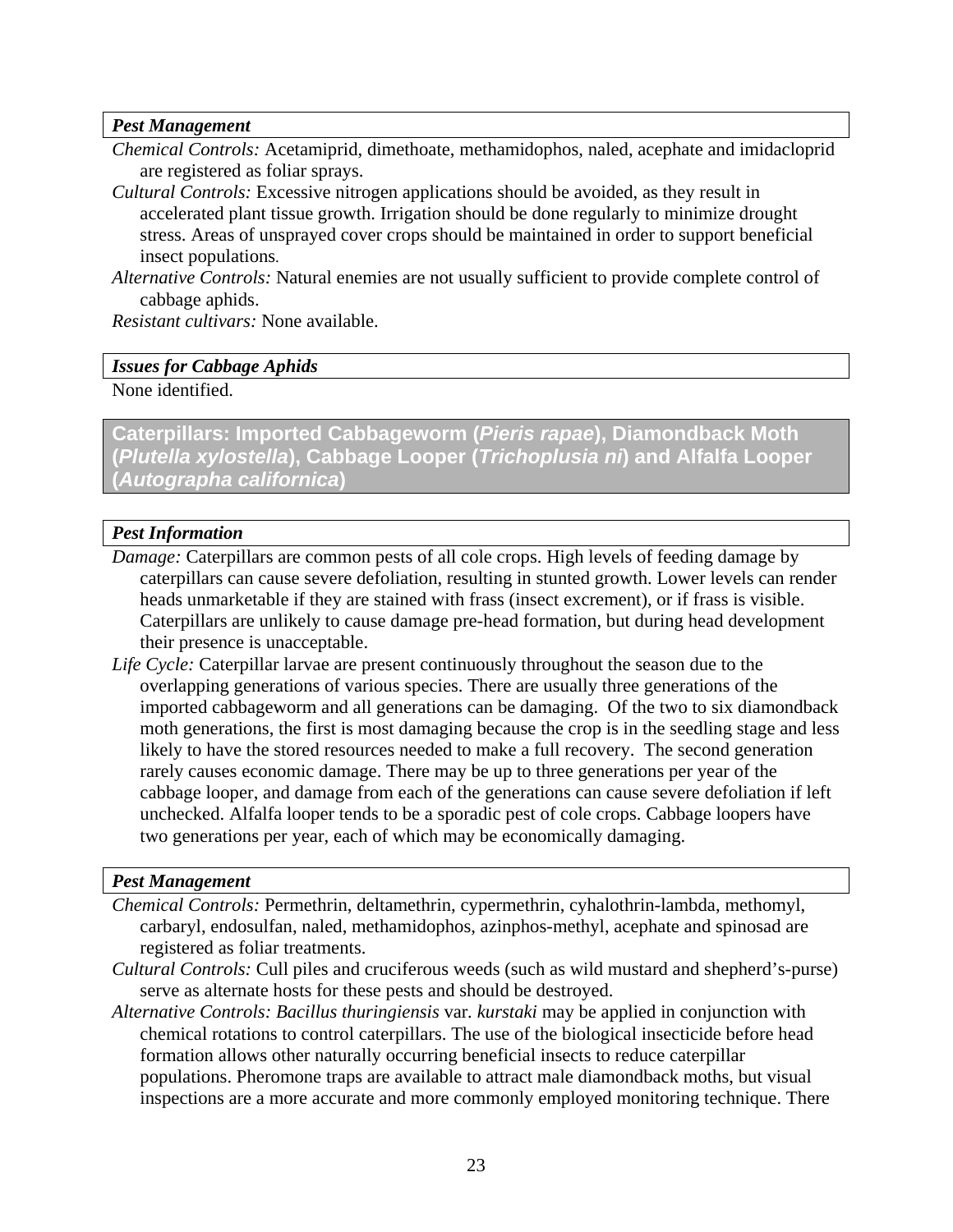<span id="page-23-0"></span>are various types of thresholds for caterpillars, with the most accurate being the average number of larvae per plant. The most commonly used technique is a presence/absence system, which classifies a plant as "infested" if there is any caterpillar damage on the plant. The action threshold for this system is 20-30% of plants infested before heading or 5-10% of plants infested after heading. Although slightly less accurate than counting individual caterpillars, this method is far less time-consuming. These caterpillars have several natural enemies, most notable are the parasitic wasps.

*Resistant cultivars:* None available.

#### *Issues for Caterpillars*

- 1. There is a need to develop tools for managing pest resistance to pyrethroids.
- 2. There is concern over the limited effectiveness of pyrethroids during intense summer heat.
- 3. There is concern over the phasing out of organophosphate and carbamate products.

## **Cabbage Maggot (***Delia radicum***)**

#### *Pest Information*

- *Damage:* Cabbage maggot is a major pest of all cole crops. This pest feeds on seedlings at the soil line and causes the plants to wilt. The attacked seedlings are highly susceptible to infection by secondary, soil-borne pathogens and rarely survive transplanting.
- *Life Cycle:* By the time the plant has developed 4 to 5 true leaves, it has a good tolerance to maggot damage and economic loss is minimal. There are 2 to 3 generations per year, but only the first is economically damaging.

#### *Pest Management*

- *Chemical Controls:* To protect seedlings, a drench may be applied pre- or post-emergence. Spot treatments can reduce pesticide use when scouting is adequate. Registered compounds include azinphos-methyl and chlorpyrifos.
- *Cultural Controls:* A two -three year crop rotation out of cole crops is key to control. Tillage prior to seeding can reduce the level of emergence of adult flies by moving pupae nearer to the soil surface where they are more susceptible to attack by natural enemies. Minimizing surface residues, keeping cull piles away from fields and disking/ploughing under residues to depths greater than 5 cm is required. The use of floating row covers has been shown to be quite effective in some areas. Egg laying should be monitored and planting time should be adjusted based on monitoring to avoid seedling damage. Thresholds have been established for cabbage but are not available for broccoli. Scouting is done by counting the number of infested plants out of 25 to 30 plants per 6 acres. The threshold is 20% of cabbage plants infested. When soil conditions are dry, many eggs abort and chemical control is not required. The use of kale as a trap crop can be effective on small fields if managed properly.
- *Alternative Controls:* Nematodes (*Steinernema* sp.) are efficient in Europe. Tested in Quebec, they are efficient if adequate moisture is present, requiring the use irrigation.

*Resistant cultivars:* None available.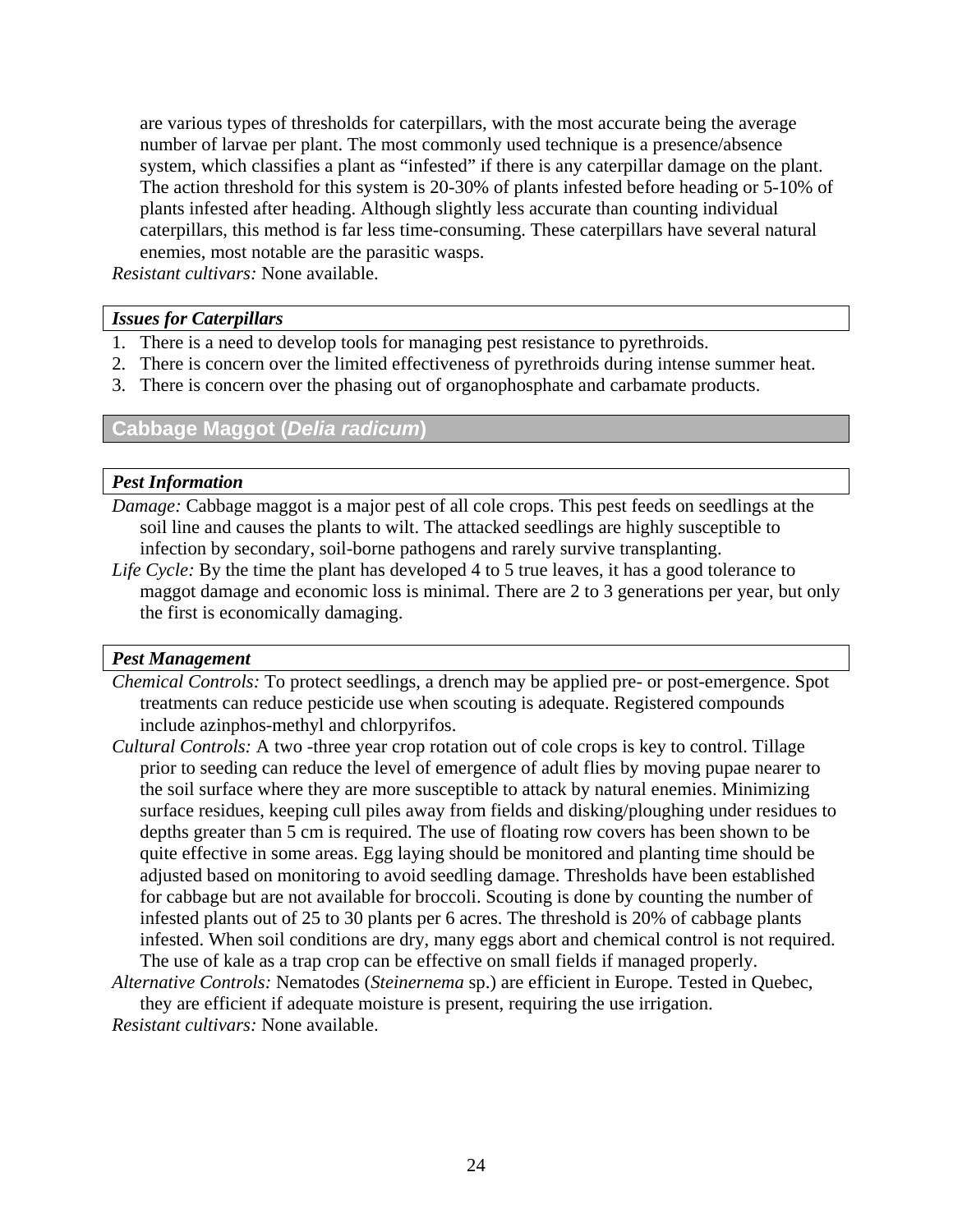## <span id="page-24-0"></span>*Issues for Cabbage Maggot*

1. There is concern that older chemistries are being phased out while newer active ingredients are not available.

## **Flea Beetle** *(Phyllotreta* **spp.***)*

## *Pest Information*

- *Damage:* Flea beetles feed on the undersides of leaves, causing typical 'shot hole' damage. If populations are heavy, this will decrease the photosynthetic capacity of the plants, decreasing marketable yield. Monitoring of this pest is most critical up to the 6 leaf stage as feeding may damage the growing point. Larger plants have a much greater leaf surface area and can tolerate more feeding damage.
- *Life Cycle:* The most common flea beetle attacking cruciferous crops is the crucifer flea beetle, *Phyllotreta cucriferae*. All flea beetles are similar in shape, colour and size, and have a similar life cycle, one generation per year. Adults are active and jump when disturbed. Adults overwinter in leaf litter and emerge in early spring. They initially feed on cruciferous weeds, and canola and other volunteer crops as they emerge. Adults lay eggs near the roots of host plants. Larvae develop on the roots. By late July adults emerge from soil, feed and then hibernate in the fall.

## *Pest Management*

*Chemical Controls:* Endosulfan, carbaryl, cypermethrin, deltamethrin, cyhalothrin-lambda and permethrin are registered as foliar treatments.

- *Cultural Controls:* Use of a trap crop, such as Indian mustard, will help reduce the incidence of feeding. Transplants are less susceptible to feeding damage affecting yield than are seedlings. The removal of volunteer crucifers and cruciferous weeds decreases alternate hosts that can harbour populations, especially if they are not sprayed.
- *Alternative Controls:* Sampling is done using a random sample of 25 plants. Up to the 6 leaf stage, the threshold is 1 flea beetle per plant. If black rot is present in the field, then the threshold should be decreased, as flea beetles may spread the pathogen through feeding. *Resistant cultivars:* None available.

## *Issues for Flea Beetle*

- 1. There is concern that during extreme summer heat there is a significant reduction in the performance of pyrethroids, making their use somewhat unreliable.
- 2. There is concern over the phasing out of organophosphate and carbamate insecticides. This will reduce the number of chemical alternatives for rotation.

## **Swede Midge (***Contarinia nasturtii***)**

## *Pest Information*

*Damage:* Swede Midge is a relatively new pest in Canada and is found in a number of provinces. The pest has caused heavy losses in broccoli in Ontario. Feeding causes a disruption or lapse in growth at the terminal growing point of the plant. When larvae feed on older plants, they can cause a twisting of the head, split terminals, crinkled heart leaves and other distortions.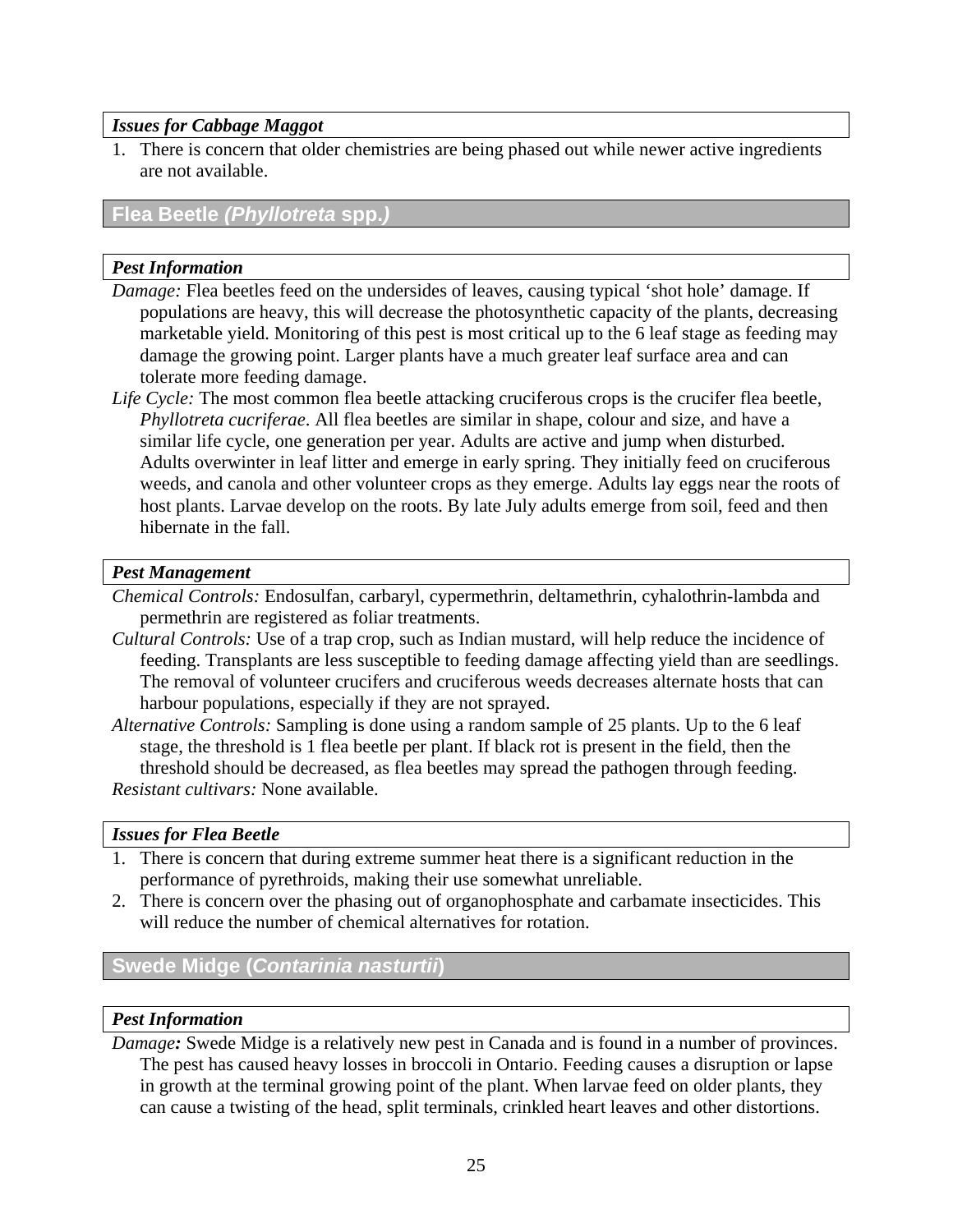<span id="page-25-0"></span>Flower buds can be prevented from opening and the main stem can be deformed and split into extra stems. Infested plants produce no marketable yield.

*Life Cycle:* The insect overwinters as pupae and the first generation of adults emerges in the spring. The female lays 2–50 eggs in clusters on the growing vegetative tissue of the host (members of the Cruciferae family). Hatching larvae begin to feed on plant tissue and when mature, they drop to the ground, tunnelling below the soil surface to spin cocoons and pupate. Adults will emerge from the soil in about two weeks depending on climatic conditions. Preliminary studies in Ontario indicate there are three-four overlapping generations.

## *Pest Management*

*Chemical Controls:* Cyhalothin-lambda and acetamiprid are registered as foliar treatments. *Cultural Controls:* Recommendations from European experts that have been dealing with this pest for some time are to disc or plough crop residues deeper than 5 cm into the soil and to rotate out of cole crops for three-five years. In addition, crops of the same family should not be planted in adjacent fields during the period of the rotation. Cruciferous weeds should be controlled to remove alternate hosts. Greenhouse transplant growers in affected areas must follow the Canadian Food Inspection Agency's Swede Midge Certification Protocol to ensure pest-free transplants for buyers.

*Alternative Controls:* Degree day models are being tested in Ontario. A pheromone is currently under development in Switzerland as a tool for timing insecticide applications. *Resistant cultivars:* None available.

## *Issues for Swede Midge*

- 1. More information is required on the life cycle, biology, and behaviour of Swede midge in Canada in order to develop integrated pest management techniques for this pest.
- 2. New insecticides need to be registered for the control of this pest early in the season in greenhouses.

## **Thrips (***Thrips tabaci***)**

## *Pest Information*

- *Damage:* Thrips are an important pest of cabbage and can cause serious economic losses associated with the decreased marketability of the heads. However, the pest is only a minor problem on broccoli. Plant tissue is damaged by thrips feeding with their rasping and sucking mouth parts on leaves. The damaged tissues are open to secondary fungal or bacterial infections.
- *Life Cycle:* Early in the season, thrips prefer grasses, alfalfa and clover, but as these are cut and dry up thrips then migrate to cole crop fields. They return to winter wheat and alfalfa to overwinter. Females are winged, but males and young are wingless. In cabbage fields, thrips are located on the surface of outer leaves, but as plants form heads, they remain between leaves. This habit is of concern for stored cabbage, as thrips can survive at low temperatures and continue to cause feeding damage.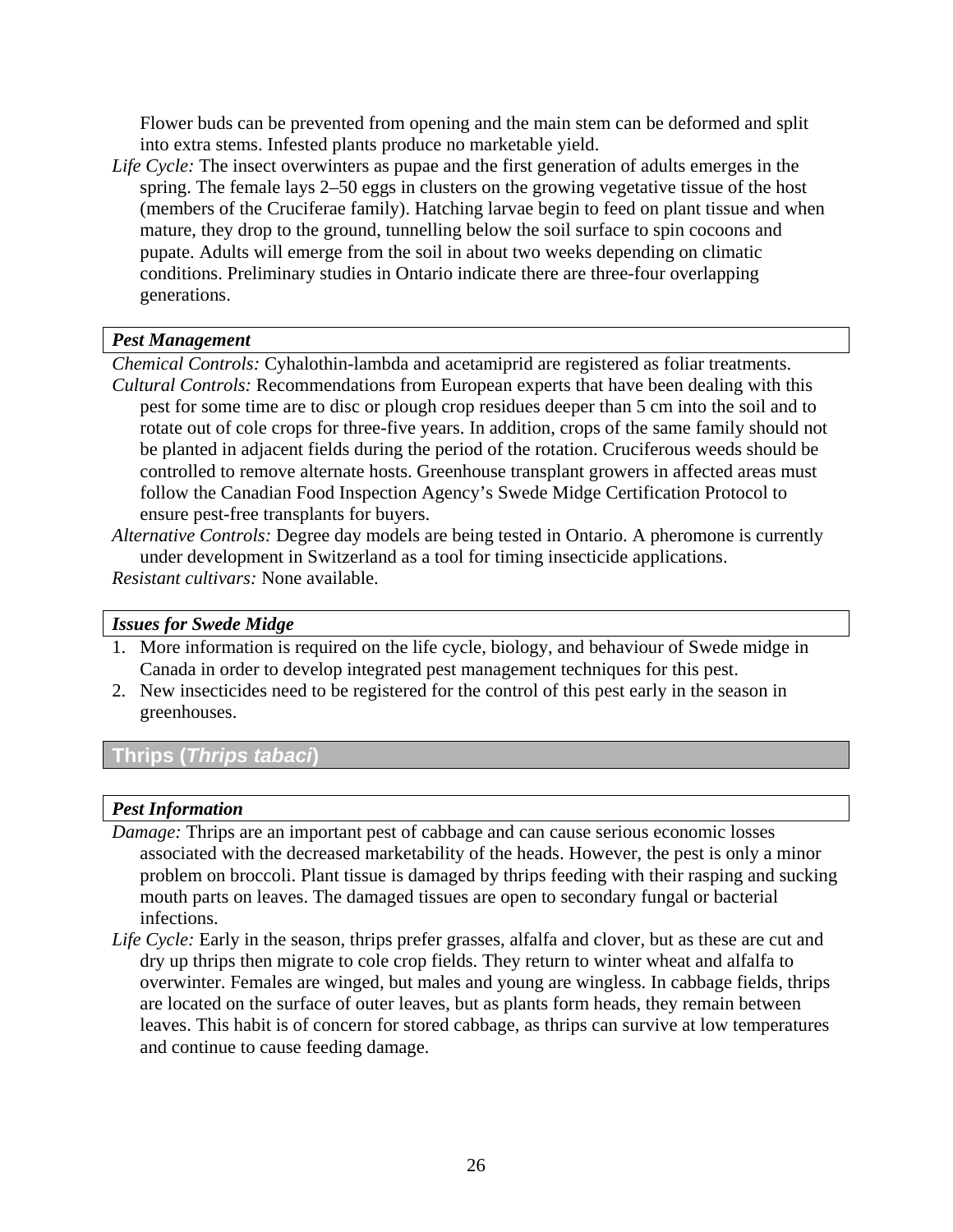## <span id="page-26-0"></span>*Pest Management*

*Chemical Controls:* Cypermethrin is registered as a foliar treatment.

- *Cultural Controls:* Monitoring cabbage fields that are closest to preferred host crops (grasses, alfalfa and clover) gives time to respond to population increases. Irrigation with larger water droplet size can knock the thrips off the plants.
- *Alternative Controls:* Several natural enemies such as the minute pirate bug (*Orius insidious*) and *Ceranisus menes* are voracious predators of thrips.

*Resistant cultivars:* There are varieties with some degree of tolerance to feeding.

## *Issues for Thrips*

1. There is concern over the development of insect resistance to pyrethroids in Ontario and the poor control and low residual effect of using the registered product in very hot weather.

## **Minor Insects and Mites**

## **Cutworm (***Agrotis ipsilon***)**

## *Pest Information*

- *Damage:* The cutworm is an occasional pest of broccoli and cabbage and does not cause serious economic losses. Damage is caused by feeding on transplant stems. This girdling cuts off vascular tissue flow to the rest of the plant which either dies by lodging or as a result of secondary infection.
- *Life Cycle:* Since cutworms do not overwinter in the northern regions, they are dependent on spring weather conditions, primarily south-easterly winds, to bring them into the region. Eggs are laid on grasses and weeds before broccoli and cabbage are planted. When weeds are destroyed by cultivation or herbicides, the cutworm larvae migrate to newly emerged broccoli and cabbage.

## *Pest Management*

*Chemical Controls:* Permethrin, cypermethrin and chlorpyrifos are registered as soil treatments to be applied shortly after transplanting.

*Cultural Controls:* Winter annual weeds, such as chickweed, should be controlled.

*Alternative Controls:* None identified.

*Resistant Cultivars:* None available.

## *Issues for Cutworm*

None identified.

**Slug** 

## *Pest Information*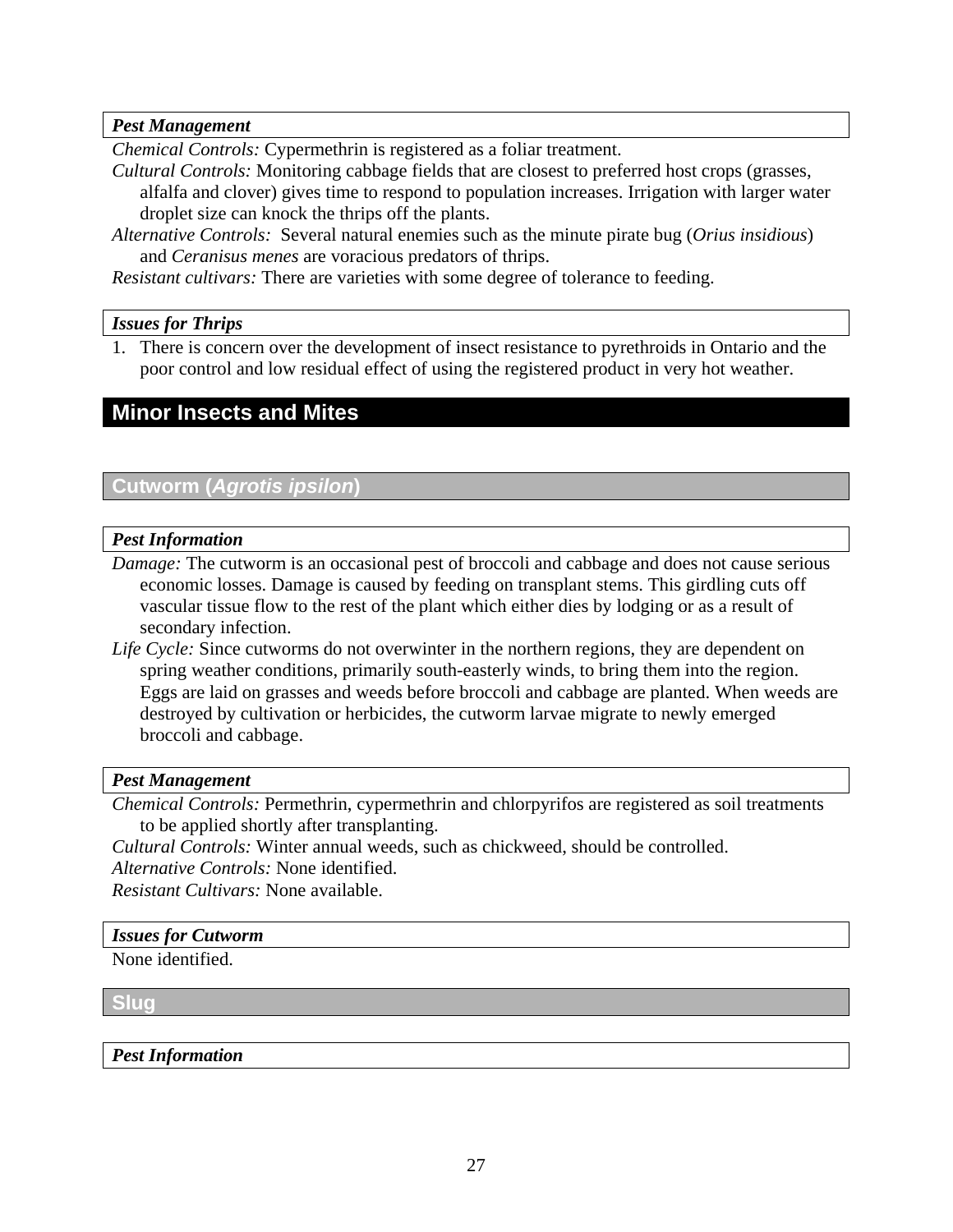- <span id="page-27-0"></span>*Damage:* Slug damage is most common in mid to late summer when the crop canopy is the heaviest. Signs of slug damage are skeletonized leaves, large ragged holes and trails of dried slime. Slugs may feed at the base of plants often damaging the roots of crops.
- *Life Cycle:* The slug reproduces by laying eggs that hatch into miniature adults. Slugs need a moist environment to survive, thriving under cool, wet conditions. They feed at night and hide in soil and under debris during the day.

#### *Pest Management*

*Chemical Controls:* Methomyl is registered as a foliar treatment.

*Cultural Controls:* Weeds should be controlled and leaving excessive amounts of plant debris on the soil surface should be avoided. Cultivation and proper field drainage help to control the slug. A perimeter of 3 meters around the field should be kept free of slugs by harrowing with disks every week and after each rainfall to keep the soil loose and free of weeds. *Alternative Controls:* Soaps can be efficient controls. In the Netherlands, application of salt (NaCl) to the soil is recommended to control *Fusarium* spp. and *Phytophthora* spp. This results in higher yields due to disease control and, as a side effect, salt also controls slugs. However, soil

salinity may affect subsequent crops.

*Resistant Cultivars:* None available.

## *Issues for Slug*

None identified.

## **Tarnished Plant Bug (***Lygus lineolaris***)**

## *Pest Information*

*Damage:* The bug is an occasional pest of broccoli, but because it damages the marketable portion of the crop, detection is very important. Damage occurs on the broccoli florets. Feeding damage is indicated by dry, shrivelled, greyish to brown florets scattered across the head. Bacterial and fungal rots may invade these damaged tissues.

*Life Cycle:* Certain weeds such as mints, chickweed, pigweed and alfalfa are favourite hosts. The tarnished plant bug over-winters as an adult in hedgerows, weedy areas and woods. In the spring the bug migrates to preferred hosts to lay eggs. The adults are opportunistic and infest fields for short periods of time where preferred hosts are present.

## *Pest Management*

*Chemical Controls:* None available.

*Cultural Controls:* Weed populations should be controlled, as they can be a refuge for early season populations. Nearby alfalfa fields should be monitored for populations that potentially will move into broccoli and cabbage crops, once the alfalfa has been cut. *Alternative Controls:* None identified.

*Resistant Cultivars:* None available.

## *Issues for Tarnished Plant Bug*

1. There is a need to register products for the control of this pest.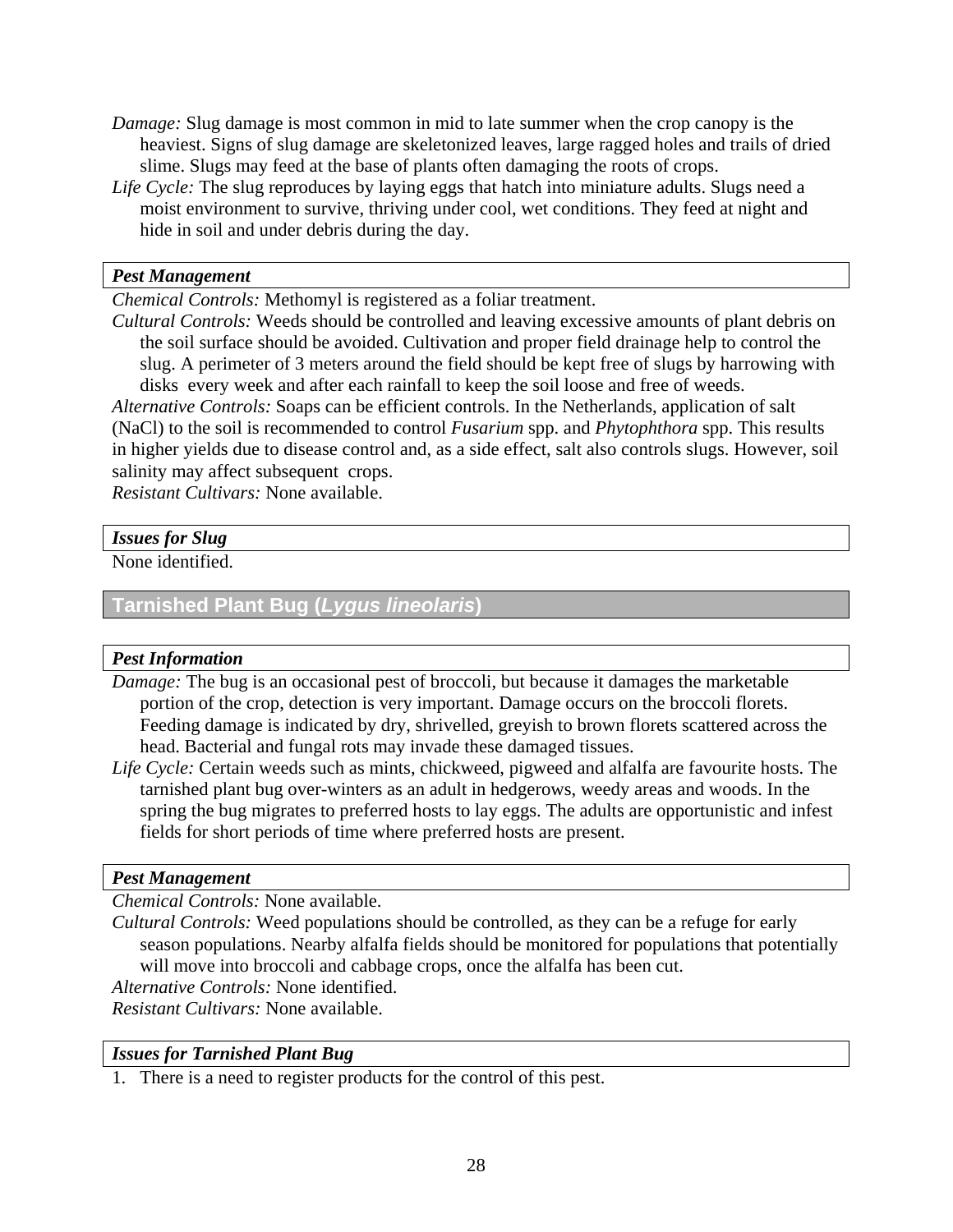| <b>Control product (active</b><br>ingredient / $organism$ <sup>1</sup> | Classification <sup>2</sup> | <b>Mode of</b><br>action -<br>resistance<br>$\mathbf{group}^3$ | <b>PMRA</b><br>status of<br>active<br>ingredient <sup>4</sup> | Pests or group of pests<br>targeted           | <b>Performance</b><br>of product<br>according to<br>recommended<br>use <sup>5</sup> | <b>Notes</b> |
|------------------------------------------------------------------------|-----------------------------|----------------------------------------------------------------|---------------------------------------------------------------|-----------------------------------------------|-------------------------------------------------------------------------------------|--------------|
| Acetamiprid                                                            |                             |                                                                |                                                               | Aphids, Lepidoptera                           | A                                                                                   |              |
| Azinphos-methyl                                                        |                             |                                                                |                                                               | Root maggot, Lepidoptera                      | $A^P$                                                                               |              |
| <b>Bacillus thuringiensis</b>                                          |                             |                                                                |                                                               | Lepidoptera                                   | $A^P$                                                                               |              |
| Carbaryl                                                               |                             |                                                                |                                                               | Flea Beetles, Lepidoptera                     | A                                                                                   |              |
| <b>Chlorpyrifos</b>                                                    |                             |                                                                |                                                               | Root maggot, cutworms                         | $A^P$                                                                               |              |
| Cyhalothrin-lambda                                                     |                             |                                                                |                                                               | Flea Beetles, Lepidoptera                     | $A^P$                                                                               |              |
| Cypermethrin                                                           |                             |                                                                |                                                               | Lepidoptera Flea<br>Beetles, thrips, cutworms | $\textbf{A}^\textbf{P}$                                                             |              |
| <b>Dimethoate</b>                                                      |                             |                                                                |                                                               | Aphids                                        | A                                                                                   |              |
| Endosulfan                                                             |                             |                                                                |                                                               | Flea Beetles Lepidoptera                      | А                                                                                   |              |
| <b>Methamidophos</b>                                                   |                             |                                                                |                                                               | Aphids, Lepidoptera                           | A                                                                                   |              |
| <b>Methomyl</b>                                                        |                             |                                                                |                                                               | Cutworms                                      | $A^P$                                                                               |              |
| <b>Naled</b>                                                           |                             |                                                                |                                                               | Aphids, Lepidoptera                           | A                                                                                   |              |
| <b>Parathion</b>                                                       |                             |                                                                |                                                               | Thrips, Lepidoptera                           | A                                                                                   |              |
| Permethrin                                                             |                             |                                                                |                                                               | Flea Beetles, cutworms,<br>Lepidoptera        | A                                                                                   |              |
| Spinodad                                                               |                             |                                                                |                                                               | Aphids, Lepidoptera                           | A                                                                                   |              |

**Table 8. Insect control products, classification and performance for Canadian broccoli and cabbage production** 

 $1$  Common trade name(s), if provided brackets, are for the purpose of product identification only. No endorsement of any product in particular is implied.

<sup>2</sup> Chemical classification according to "The Compendium of Pesticide Common Names", see http://www.hclrss.demon.co.uk/class\_pesticides.html

<sup>3</sup> The mode of action group is based on the classification presented in the Pest Management Regulatory Agency Regulatory Directive DIR99-06, *Voluntary Pesticide Resistance-Management Labelling B ased on Target Site/Mode of Action*

<sup>4</sup> R-full registration (non-reduced risk), RE-under re-evaluation, DI-discontinued, BI-biological, RR-reduced risk, OP-organophosphate replacement, NR-not registered. Not all end-use products will be classed as reduced-risk. Not all end use products containing this active ingredient may be registered for use on this crop. Individual product labels should be consulted for up to date accurate information concerning specific registration details. The information in these tables should not be relied upon for pesticide application decisions. Not all end-use products will be classed as reduced-risk. Not all end use products containing this active ingredient may be registered for use on this crop. Consult individual product labels for specific registration details. The following website can be consulted for more information on pesticide registratio ns: http://www.eddenet.p mra-arla.gc.ca/4.0/4.0.asp

 $^5$  A – Adequate (the pest control product (PCP), according to recommended use, maintains disease below economic threshold OR provides acceptable control),  $A^P$  – Provisionally adequate (the PCP, while having the ability to provide acceptable control, possesses qualities which may make it unsustainable for some or all uses), I – Inadequate (the PCP, according to recom mended use, does not maintain disease below economic threshold OR provides unacceptable control)

<span id="page-28-0"></span>Source(s): PMRA EDDENet database; OMAF Publication 363-Vegetable production recommen dations 2004-2005; Tom Ferencevic-Sweet Earth Crop Management Services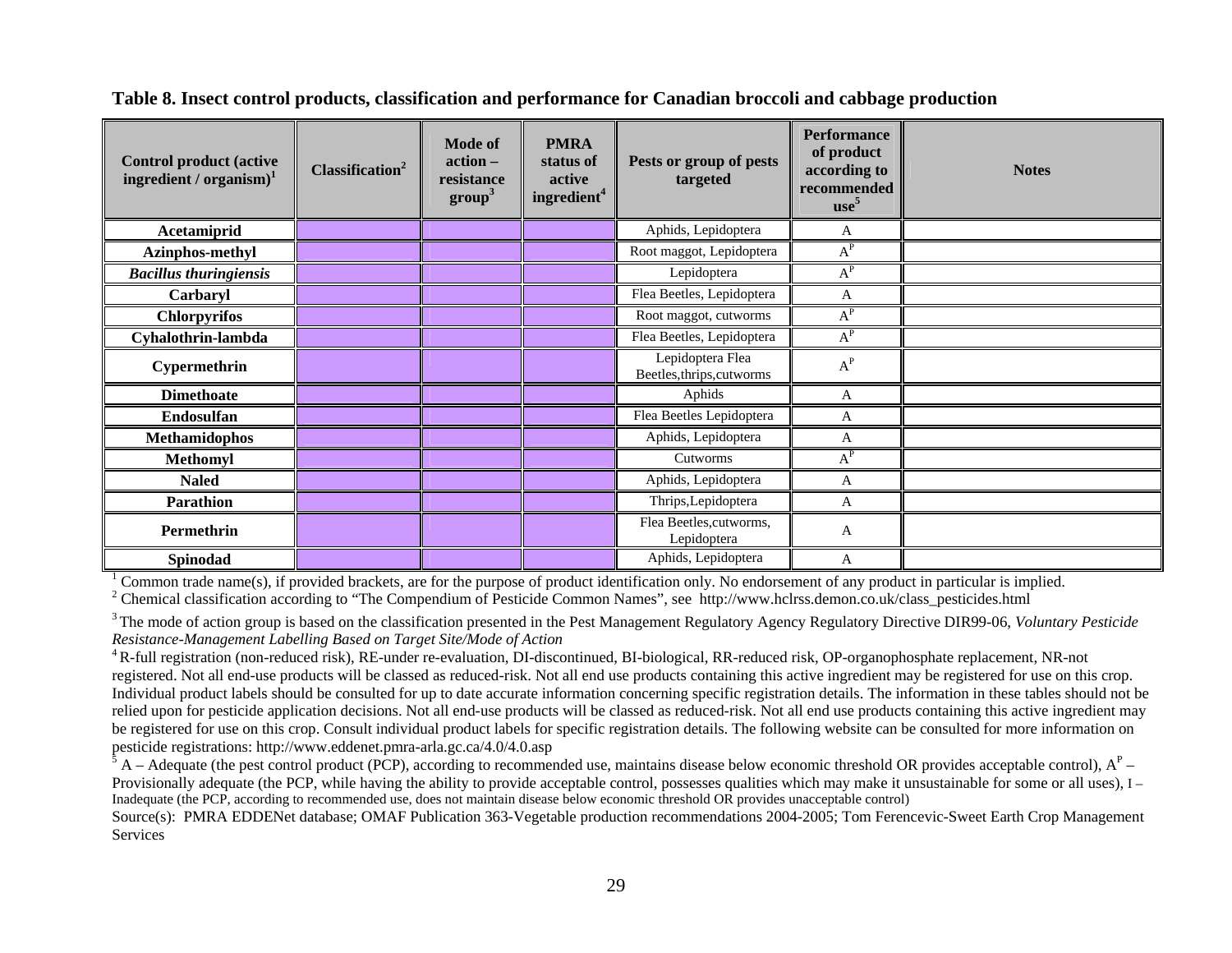## <span id="page-29-0"></span>**Table 9. Availability and use of insect pest management approaches for Canadian broccoli and cabbage production**

|             | <b>Practice \ Pest</b>                          | Aphids | Caterpillars | Cabbage maggot | Flea beatles | Swede midge | Thrips |
|-------------|-------------------------------------------------|--------|--------------|----------------|--------------|-------------|--------|
|             | tillage                                         |        |              |                |              |             |        |
|             | residue removal / management                    |        |              |                |              |             |        |
| Prevention  | water management                                |        |              |                |              |             |        |
|             | equipment sanitation                            |        |              |                |              |             |        |
|             | row spacing / seeding depth                     |        |              |                |              |             |        |
|             | removal of alternative hosts (weeds/volunteers) |        |              |                |              |             |        |
|             | mowing / mulching / flaming                     |        |              |                |              |             |        |
|             | resistant varieties                             |        |              |                |              |             |        |
|             | planting / harvest date adjustment              |        |              |                |              |             |        |
|             | crop rotation                                   |        |              |                |              |             |        |
|             | trap crops - perimeter spraying                 |        |              |                |              |             |        |
| Avoidance   | use of disease-free seed                        |        |              |                |              |             |        |
|             | optimizing fertilization                        |        |              |                |              |             |        |
|             | reducing mechanical damage / insect damage      |        |              |                |              |             |        |
|             | thinning / pruning                              |        |              |                |              |             |        |
|             | scouting - trapping                             |        |              |                |              |             |        |
|             | records to track pests                          |        |              |                |              |             |        |
|             | field mapping of weeds                          |        |              |                |              |             |        |
| Monitoring  | soil analysis                                   |        |              |                |              |             |        |
|             | weather monitoring for disease forecasting      |        |              |                |              |             |        |
|             | grading out infected produce                    |        |              |                |              |             |        |
|             | use of thresholds for application decisions     |        |              |                |              |             |        |
| Suppression | biological pesticides                           |        |              |                |              |             |        |
|             | pheromones                                      |        |              |                |              |             |        |
|             | sterile mating technique                        |        |              |                |              |             |        |
|             | beneficial organisms & habitat management       |        |              |                |              |             |        |
|             | pesticide rotation for resistance management    |        |              |                |              |             |        |
|             | ground cover / physical barriers                |        |              |                |              |             |        |
|             | controlled atmosphere storage                   |        |              |                |              |             |        |
|             | forecasting for applications                    |        |              |                |              |             |        |

| no indication that the practice is available/used               |
|-----------------------------------------------------------------|
| available/used                                                  |
| available/not used                                              |
| not available                                                   |
| Source(s): Information in the crop profile for individual pests |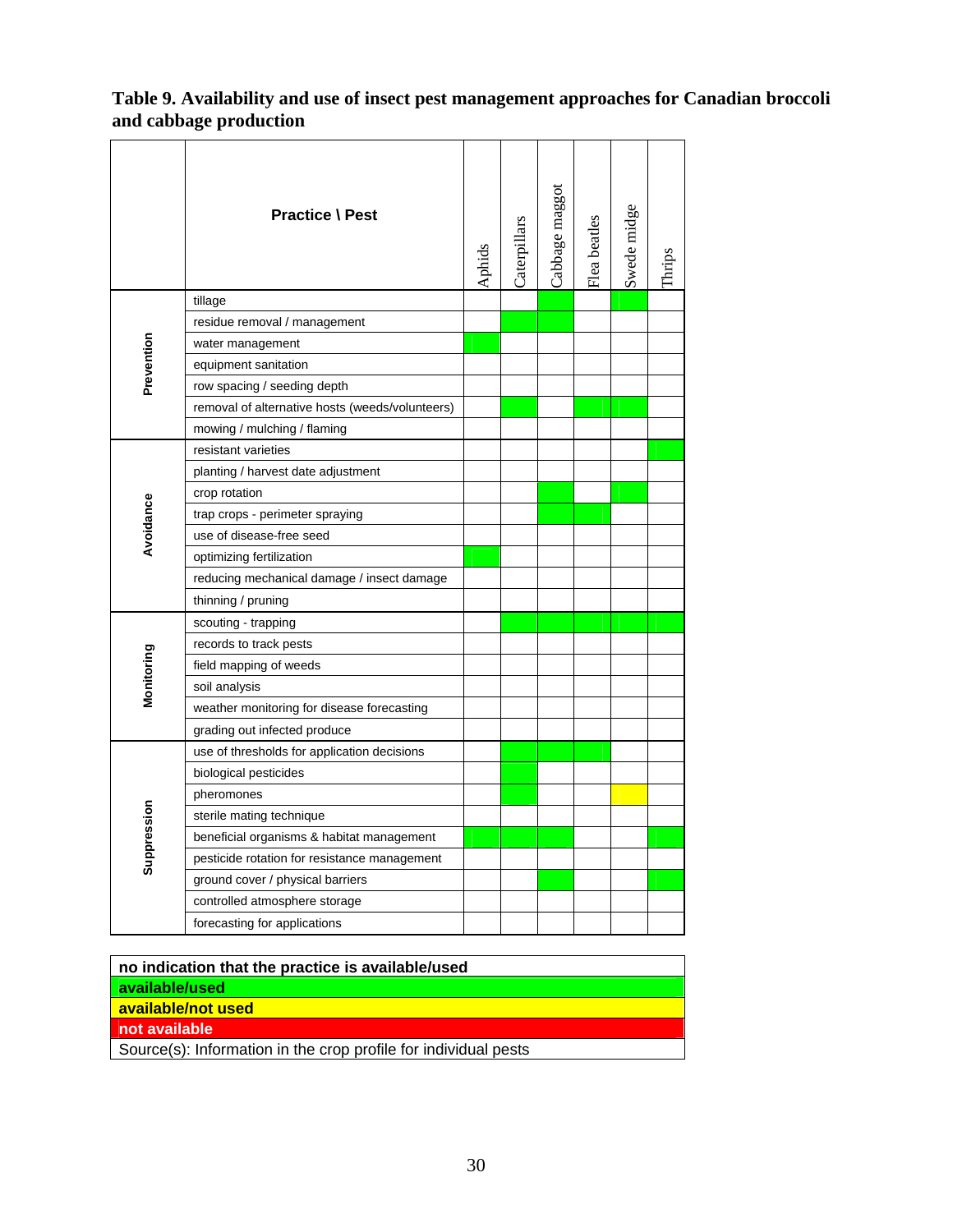## <span id="page-30-0"></span>*Key Issues*

- There is a need to register new herbicides for annual, biennial and perennial cruciferous weeds that are difficult to control. Ethametsulfuron-methyl is currently under evaluation for registration as a control option for mustard.
- There is a need for more trained personnel.

## **Table 10. Degree of occurrence of weed pests in Canadian broccoli and cabbage production**

|                                 | Degree of occurrence |                         |                |            |            |
|---------------------------------|----------------------|-------------------------|----------------|------------|------------|
| <b>Annual Grasses</b>           | <b>BC</b>            | ON                      | QC             | <b>NB</b>  | <b>NF</b>  |
| Foxtail, green                  | <b>DNR</b>           | Е                       | E              | <b>DNR</b> | <b>DNR</b> |
| Foxtail, yellow                 | <b>DNR</b>           | $\overline{E}$          | E              | <b>DNR</b> | <b>DNR</b> |
| Proso millet                    | <b>DNR</b>           | E                       | ${\bf E}$      | <b>DNR</b> | <b>DNR</b> |
| <b>Wild oats</b>                | <b>DNR</b>           | E                       | <b>DNR</b>     | <b>DNR</b> | <b>DNR</b> |
| <b>Annual Broadleaves</b>       | <b>BC</b>            | ON                      | QC             | NB         | NF         |
| <b>Buckwheat</b> , wild         | <b>DNR</b>           | E                       | ${\bf E}$      | <b>DNR</b> | <b>DNR</b> |
| Chickweed, common               | <b>DNR</b>           | E                       | E              | <b>DNR</b> | <b>DNR</b> |
| Mouse-eared chickweed           | <b>DNR</b>           | E                       | E              | <b>DNR</b> | <b>DNR</b> |
| Fleabane, Canada                | <b>DNR</b>           | E                       | E              | <b>DNR</b> | <b>DNR</b> |
| Hairy galinsoga                 | <b>DNR</b>           | E                       | E              | <b>DNR</b> | <b>DNR</b> |
| Goosefoot (oak, maple)          | <b>DNR</b>           | ${\bf E}$               | ${\bf E}$      | <b>DNR</b> | <b>DNR</b> |
| <b>Groundsel</b>                | <b>DNR</b>           | E                       | E              | <b>DNR</b> | <b>DNR</b> |
| <b>Hemp-nettle</b>              | <b>DNR</b>           | E                       | E              | <b>DNR</b> | <b>DNR</b> |
| <b>Prostrate knotweed</b>       | <b>DNR</b>           | E                       | ${\bf E}$      | <b>DNR</b> | <b>DNR</b> |
| Lady's-thumb                    | <b>DNR</b>           | $\overline{E}$          | E              | <b>DNR</b> | <b>DNR</b> |
| Lamb's-quarters                 | <b>DNR</b>           | E                       | E              | <b>DNR</b> | <b>DNR</b> |
| <b>Mustard</b> , wormseed       | <b>DNR</b>           | ${\bf E}$               | ${\bf E}$      | <b>DNR</b> | <b>DNR</b> |
| <b>Night-flowering catchfly</b> | <b>DNR</b>           | ${\bf E}$               | E              | <b>DNR</b> | <b>DNR</b> |
| Nightshade, black               | <b>DNR</b>           | $\overline{E}$          | E              | <b>DNR</b> | <b>DNR</b> |
| Nightshade, hairy               | <b>DNR</b>           | E                       | E              | <b>DNR</b> | <b>DNR</b> |
| <b>Pigweed</b>                  | <b>DNR</b>           | E                       | ${\bf E}$      | <b>DNR</b> | <b>DNR</b> |
| Pigweed, redroot                | <b>DNR</b>           | $\overline{\mathrm{E}}$ | E              | <b>DNR</b> | <b>DNR</b> |
| <b>Pineapple-weed</b>           | <b>DNR</b>           | E                       | ${\bf E}$      | <b>DNR</b> | <b>DNR</b> |
| <b>Prickly lettuce</b>          | <b>DNR</b>           | E                       | E              | <b>DNR</b> | <b>DNR</b> |
| <b>Purslane</b>                 | <b>DNR</b>           | E                       | $\overline{E}$ | <b>DNR</b> | <b>DNR</b> |
| Radish, wild                    | <b>DNR</b>           | E                       | E              | <b>DNR</b> | <b>DNR</b> |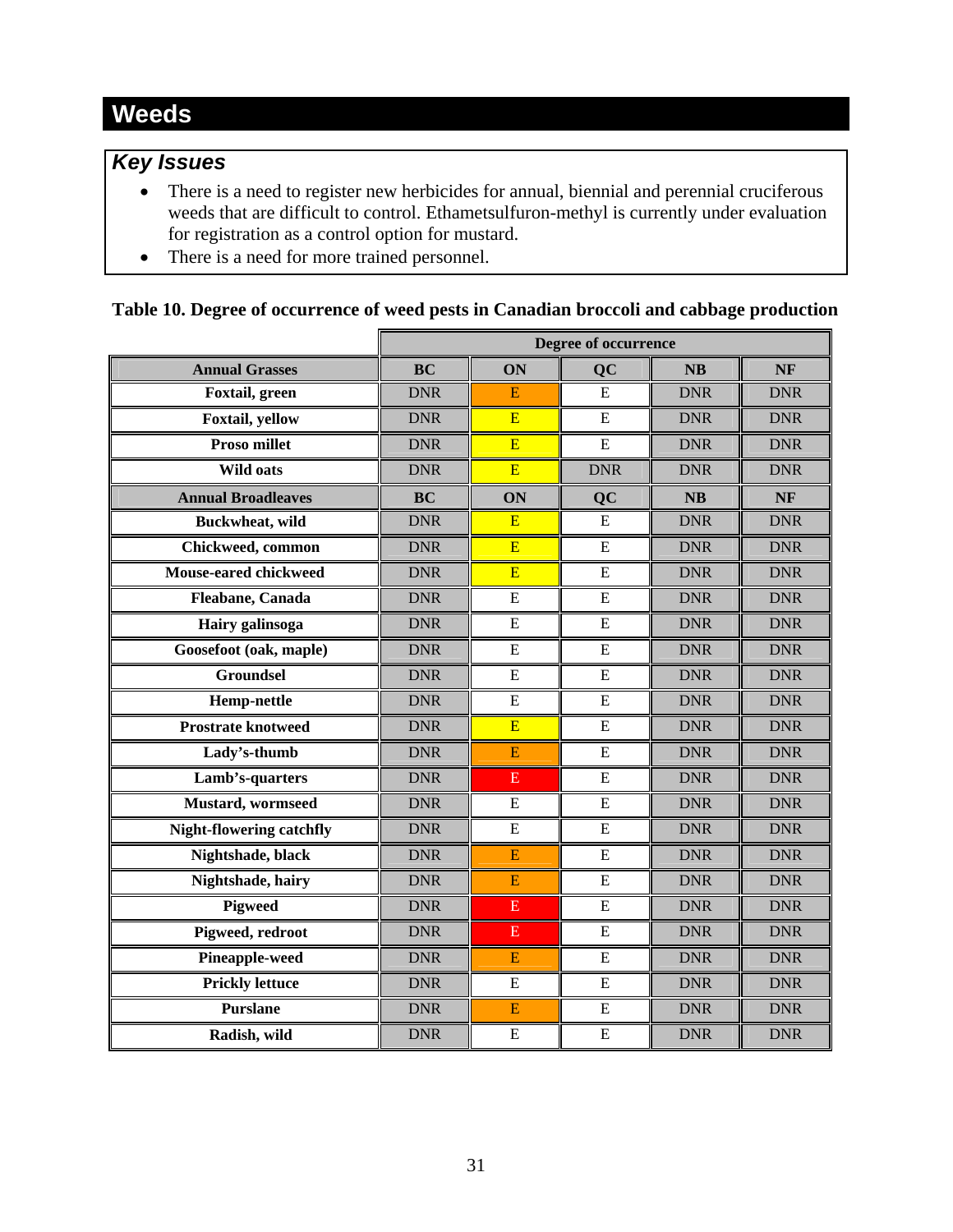|                                                                                                                                        | <b>Degree of occurrence</b> |                         |            |            |            |  |  |  |
|----------------------------------------------------------------------------------------------------------------------------------------|-----------------------------|-------------------------|------------|------------|------------|--|--|--|
| <b>Annual Broadleaves</b>                                                                                                              | <b>BC</b>                   | ON                      | <b>QC</b>  | <b>NB</b>  | NF         |  |  |  |
| Ragweed, common                                                                                                                        | <b>DNR</b>                  | Ε                       | E          | <b>DNR</b> | <b>DNR</b> |  |  |  |
| Ragweed, giant                                                                                                                         | <b>DNR</b>                  | E                       | E          | <b>DNR</b> | <b>DNR</b> |  |  |  |
| Shepherd's purse                                                                                                                       | <b>DNR</b>                  | E                       | E          | <b>DNR</b> | <b>DNR</b> |  |  |  |
| Smartweed, green                                                                                                                       | <b>DNR</b>                  | E                       | E          | <b>DNR</b> | <b>DNR</b> |  |  |  |
| Sowthistle, annual                                                                                                                     | <b>DNR</b>                  | E                       | E          | <b>DNR</b> | <b>DNR</b> |  |  |  |
| Spurry, corn                                                                                                                           | <b>DNR</b>                  | E                       | E          | <b>DNR</b> | <b>DNR</b> |  |  |  |
| <b>Stinkweed</b>                                                                                                                       | <b>DNR</b>                  | E                       | E          | <b>DNR</b> | <b>DNR</b> |  |  |  |
| <b>Thistle (Russian)</b>                                                                                                               | <b>DNR</b>                  | E                       | E          | <b>DNR</b> | <b>DNR</b> |  |  |  |
| <b>Velvetleaf</b>                                                                                                                      | <b>DNR</b>                  | $\overline{\mathbf{E}}$ | E          | <b>DNR</b> | <b>DNR</b> |  |  |  |
| <b>Perennial Grass and Sedge</b>                                                                                                       | <b>BC</b>                   | ON                      | QC         | <b>NB</b>  | <b>NF</b>  |  |  |  |
| Nutsedge, yellow                                                                                                                       | <b>DNR</b>                  | E                       | E          | <b>DNR</b> | <b>DNR</b> |  |  |  |
| Peppergrass, field                                                                                                                     | <b>DNR</b>                  | E                       | <b>DNR</b> | <b>DNR</b> | <b>DNR</b> |  |  |  |
| Quackgrass                                                                                                                             | <b>DNR</b>                  | ${\bf E}$               | E          | <b>DNR</b> | <b>DNR</b> |  |  |  |
| <b>Perennial Broadleaves</b>                                                                                                           | <b>BC</b>                   | ON                      | QC         | <b>NB</b>  | <b>NF</b>  |  |  |  |
| <b>Bindweed, field</b>                                                                                                                 | <b>DNR</b>                  | E                       | E          | <b>DNR</b> | <b>DNR</b> |  |  |  |
| <b>Burdock</b> , common                                                                                                                | <b>DNR</b>                  | E                       | E          | <b>DNR</b> | <b>DNR</b> |  |  |  |
| Carrot, wild                                                                                                                           | <b>DNR</b>                  | E                       | E          | <b>DNR</b> | <b>DNR</b> |  |  |  |
| Clover, alsike                                                                                                                         | <b>DNR</b>                  | E                       | E          | <b>DNR</b> | <b>DNR</b> |  |  |  |
| <b>Dandelion</b>                                                                                                                       | <b>DNR</b>                  | E                       | E          | <b>DNR</b> | <b>DNR</b> |  |  |  |
| Horsetail, field                                                                                                                       | <b>DNR</b>                  | E                       | E          | <b>DNR</b> | <b>DNR</b> |  |  |  |
| Mallow, round-leaved                                                                                                                   | <b>DNR</b>                  | E                       | E          | <b>DNR</b> | <b>DNR</b> |  |  |  |
| Milkweed, common                                                                                                                       | <b>DNR</b>                  | E                       | E          | <b>DNR</b> | <b>DNR</b> |  |  |  |
| Plaintain, broad-leafed                                                                                                                | <b>DNR</b>                  | ${\bf E}$               | E          | <b>DNR</b> | <b>DNR</b> |  |  |  |
| Rocket, yellow                                                                                                                         | <b>DNR</b>                  | E                       | E          | <b>DNR</b> | <b>DNR</b> |  |  |  |
| <b>Sheep sorrel</b>                                                                                                                    | <b>DNR</b>                  | ${\bf E}$               | E          | <b>DNR</b> | <b>DNR</b> |  |  |  |
| Sowthistle, perennial                                                                                                                  | <b>DNR</b>                  | Ε                       | E          | <b>DNR</b> | <b>DNR</b> |  |  |  |
| Thistle, Canada                                                                                                                        | <b>DNR</b>                  | E                       | Ε          | <b>DNR</b> | <b>DNR</b> |  |  |  |
| Wormwood, biennial                                                                                                                     | <b>DNR</b>                  | E                       | E          | <b>DNR</b> | <b>DNR</b> |  |  |  |
| Widespread yearly occurrence with high pest pressure                                                                                   |                             |                         |            |            |            |  |  |  |
| Localized yearly occurrence with high pest pressure OR widespread sporadic occurrence with high pest pressure                          |                             |                         |            |            |            |  |  |  |
| Widespread yearly occurrence with low to moderate pest pressure                                                                        |                             |                         |            |            |            |  |  |  |
| Localized yearly occurrence with low to moderate pest pressure OR widespread sporadic occurrence with low to<br>moderate pest pressure |                             |                         |            |            |            |  |  |  |
| Pest not present                                                                                                                       |                             |                         |            |            |            |  |  |  |
| NDR - No data reported                                                                                                                 |                             |                         |            |            |            |  |  |  |
| $\mathbf{E}-\mathbf{estabilished}$                                                                                                     |                             |                         |            |            |            |  |  |  |
| $D$ – invasion expected or dispersing                                                                                                  |                             |                         |            |            |            |  |  |  |

Source(s): Kristen Callow, Provincial Vegetable Specialist, OMAF.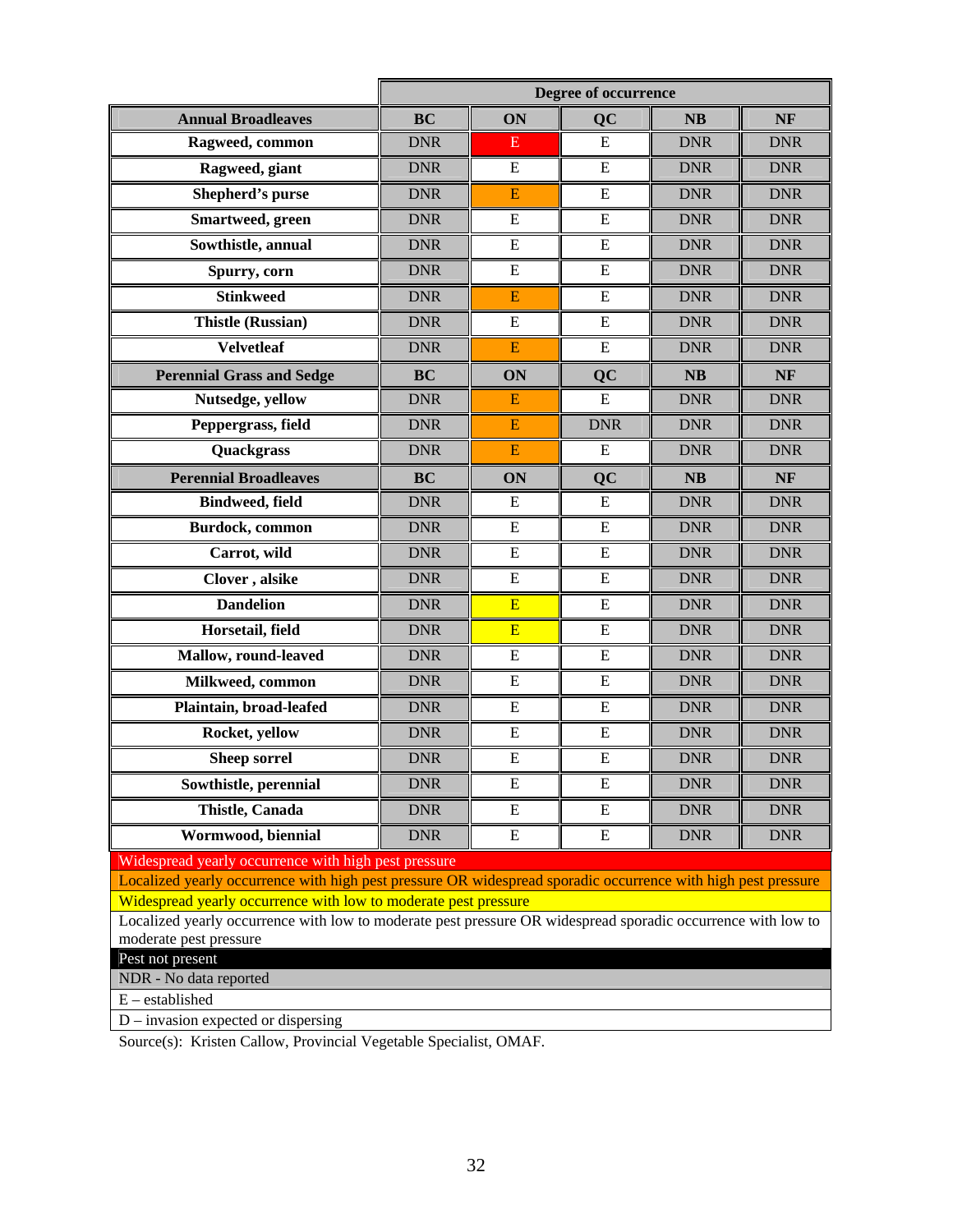## <span id="page-32-0"></span>*Major Weeds*

## **Annual Grasses**

#### *Pest Information*

*Damage:* Importance of annual grass species vary greatly across regions.

*Life Cycle:* Annual weeds complete their life cycle within one growing season, going from seed to maturity to seed production of seeds. The weeds die during the winter, but their seeds produce the next generation of plants in the spring. Annual weeds that emerge with the crop or shortly after can have a great influence on yields.

## **Annual Broadleaves**

#### *Pest Information*

*Damage:* The most serious weed problems in broccoli are shepherd's purse (*Capsella bursapastoris* L) and other weeds in the mustard (Cruciferae) family. There are no herbicides for the control of shepherd's purse in cole crops. Weeds in the sunflower family, such as ragweed (*Ambrosia artemisiifolia L.*) and galinsoga (*Galinsoga ciliata*) are also difficult to control. Weeds in the sunflower family are not controlled effectively trifluralin, the main herbicide used for control of broadleaves in broccoli. Lamb's quarters (*Chenopodium album L*) is also very difficult to control. Redroot pigweed (*Amaranthus retroflexus L*) is becoming much more prevalent and herbicide rotation may be ineffective, as resistance to some group 2 herbicides is being reported.

*Life Cycle:* See annual grasses life cycle.

## **Perennial Grasses**

#### *Pest Information*

*Damage:* The importance of perennial grass species varies greatly across regions.

*Life Cycle:* Perennials are plants that live for many years. They can spread by seed, but also can spread vegetatively through their root systems. The plants usually flower every year and continually expand their root system. Perennial weeds are usually controlled using herbicides when they are actively growing.

## **Perennial Broadleaves**

#### *Pest Information*

*Damage:* The importance of perennial broadleaf species varies greatly across regions. *Life Cycle:* See perennial grasses life cycle section.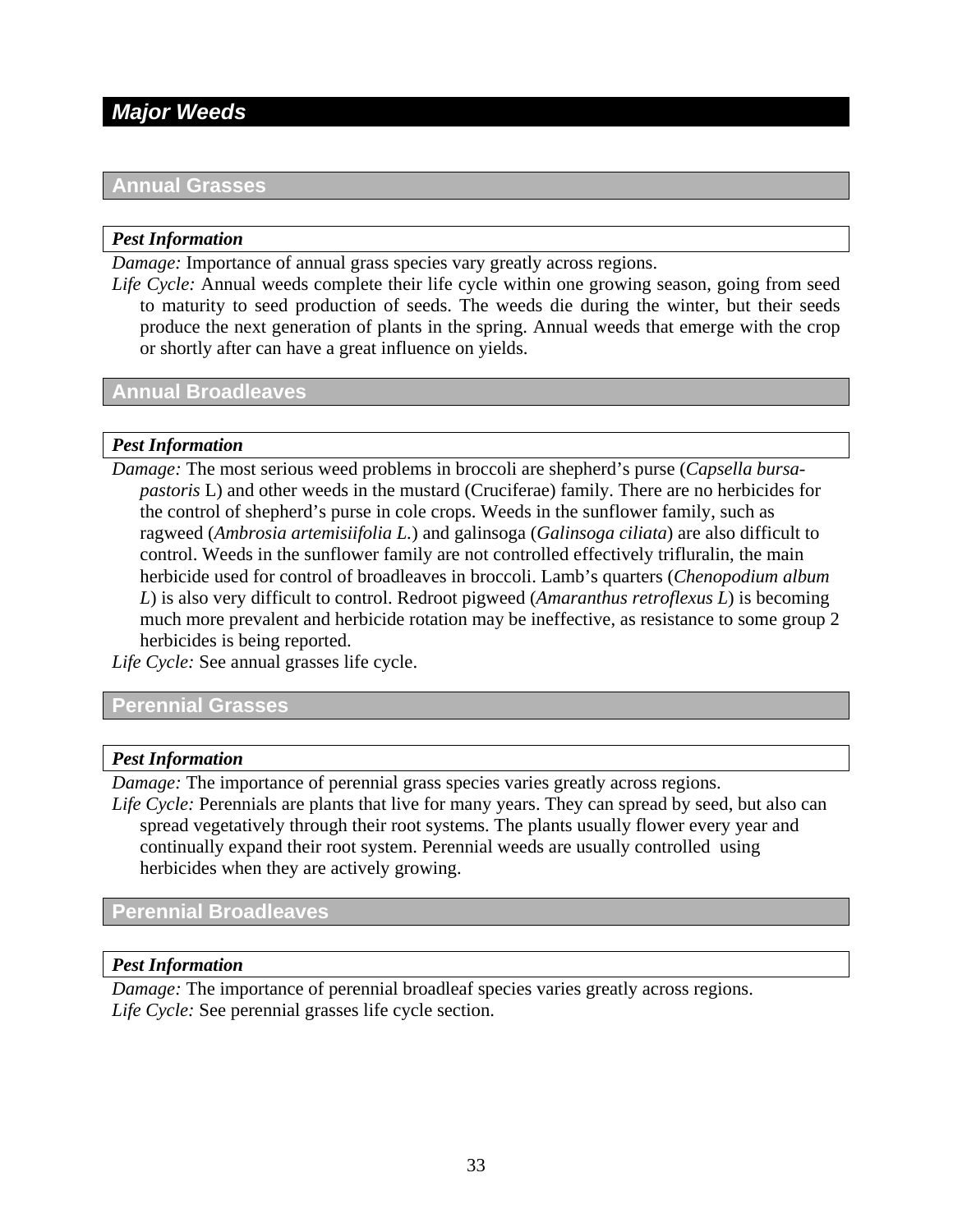## <span id="page-33-0"></span>*Pest Management*

*Chemical Controls:* Cole crops should not be planted into land that has had imazethapyr applied within the last 2 years. Weeds can be controlled pre-emergence with chlorthal dimethyl, trifluralin, s-metolachlor/benoxacor. Annual grasses can be controlled post-emergence with sethoxydim, fluzifop-p-butyl and fenoxaprop-p-ethyl. Annual broadleaves can be controlled post-emergence with clopyralid. Perennial grasses and broadleaves can be controlled postemergence by glyphosate.

*Cultural Controls:* Site selection should be based on the degree of weed occurrence in the previous season. Planting into land that is infested with weeds should be avoided if possible. Weeds should be controlled before they become established. Shallow cultivation can be used as a mechanical means of destroying weeds. Early control of weeds allows cole crops to successfully out compete and suppress weeds that emerge later. A good fertility program should be observed to maintain the crop's competitive advantage. Soil moisture and row width should be adjusted as well. Earlier plantings have greater pressure from perennial and annual broadleaves, as the first early flush of weeds in later planting can be controlled by reworking the land. This approach will shift weed populations towards annual grasses, which are easier to control with available herbicides. The use of transplants makes weed control much easier, as the crop is given a head start over the weeds. Transplants are also more tolerant to herbicide applications than emerging seedlings and produce more uniform stands, allowing a better choice of weed management techniques. Crop rotation is essential, allowing for the control of weed species favoured by one crop.

*Alternative Controls:* None identified. *Resistant cultivars:* None available.

## *Issues for Weeds*

- 1. There is concern over the limited effectiveness of currently registered herbicides for annual broadleaf control.
- 2. There is a need to register new products for the control of annual and perennial weeds.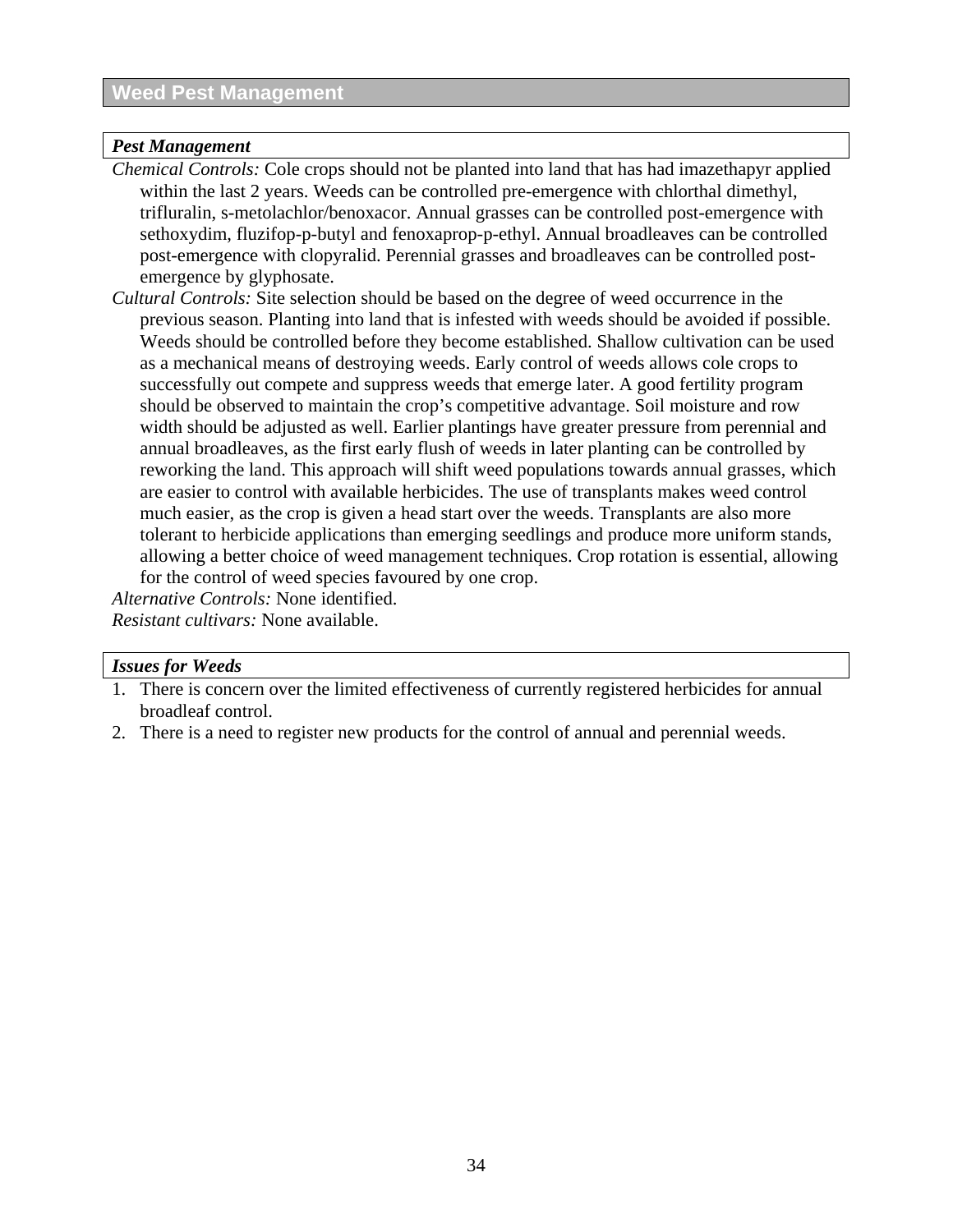| <b>Control product</b><br>(active ingredient /<br>$organism)^1$ | Classification <sup>2</sup> | <b>Mode of</b><br>action-<br>resistance<br>$\mathbf{group}^3$ | <b>PMRA</b><br>status of<br>active<br>ingredient <sup>4</sup> | Pests or group of pests<br>targeted | <b>Performance</b><br>of product<br>according to<br>recommended<br>use <sup>5</sup> | <b>Notes</b> |
|-----------------------------------------------------------------|-----------------------------|---------------------------------------------------------------|---------------------------------------------------------------|-------------------------------------|-------------------------------------------------------------------------------------|--------------|
| Clopyralid                                                      |                             |                                                               |                                                               | Post emergence -<br>broadleaf       |                                                                                     |              |
| Fenoxaprop-p-<br>ethyl                                          |                             |                                                               |                                                               | Post emergence - grass              |                                                                                     |              |
| Fluazifop-p-butyl-                                              |                             |                                                               |                                                               | Post emergence - grass              |                                                                                     |              |
| Napropamide                                                     |                             |                                                               |                                                               | Soil applied grass &<br>broadleaf   |                                                                                     |              |
| Sethoxydim                                                      |                             |                                                               |                                                               | Post emergence - grass              |                                                                                     |              |
| s-metolachlor or s-<br>metolachlor/<br>benoxaclor               |                             |                                                               |                                                               | Soil applied grass &<br>broadleaf   |                                                                                     |              |
| <b>Trifluralin</b>                                              |                             |                                                               |                                                               | Soil applied grass &<br>broadleaf   |                                                                                     |              |

**Table 11. Weed control products, classification and performance for Canadian broccoli and cabbage production** 

 $1$  Common trade name(s), if provided brackets, are for the purpose of product identification only. No endorsement of any product in particular is implied.

<sup>2</sup> Chemical classification according to "The Compendium of Pesticide Common Names", see http://www.hclrss.demon.co.uk/class\_pesticides.html <sup>3</sup> The mode of action group is based on the classification presented in the Pest Management Regulatory Agency Regulatory Directive DIR99-06, *Voluntary Pesticide Resista nce-Mana gemen<sup>t</sup> Labelling Based on Target Site/Mo de of Actio n*

<sup>4</sup> R-full registration (non-reduced risk), RE-under re-evaluation, DI-discontinued, BI-biological, RR-reduced risk, OP-organophosphate replacement, NR-not registered. Not all end-use products will be classed as reduced-risk. Not all end use products containing this active ingredient may be registered for use on this crop. Individual product labels should be consulted for up to date accurate information concerning specific registration details. The information in these tables should not be relied upon for pesticide application decisions. Not all end-use products will be classed as reduced-risk. Not all end use products containing this active i ngre dient may be registered for use on t his crop. Consult indivi d ual product labels for specific registration details. The followi ng website can be consulted for more information on pesticide registratio ns: http://www.eddenet.p mra-arla.gc.ca/4.0/4.0.asp

<span id="page-34-0"></span> $<sup>5</sup>$  A – Adequate (the pest control product (PCP), according to recommended use, maintains disease below economic threshold OR provides acceptable control),</sup>  $A^P$  – Provisionally adequate (the PCP, while having the ability to provide acceptable control, possesses qualities which may make it unsustainable for some or all uses), I – Inadequate (the PCP, according to recommended use, does not maintain disease below economic threshold OR provides unacceptable control) Source(s): PM RAEDDENet database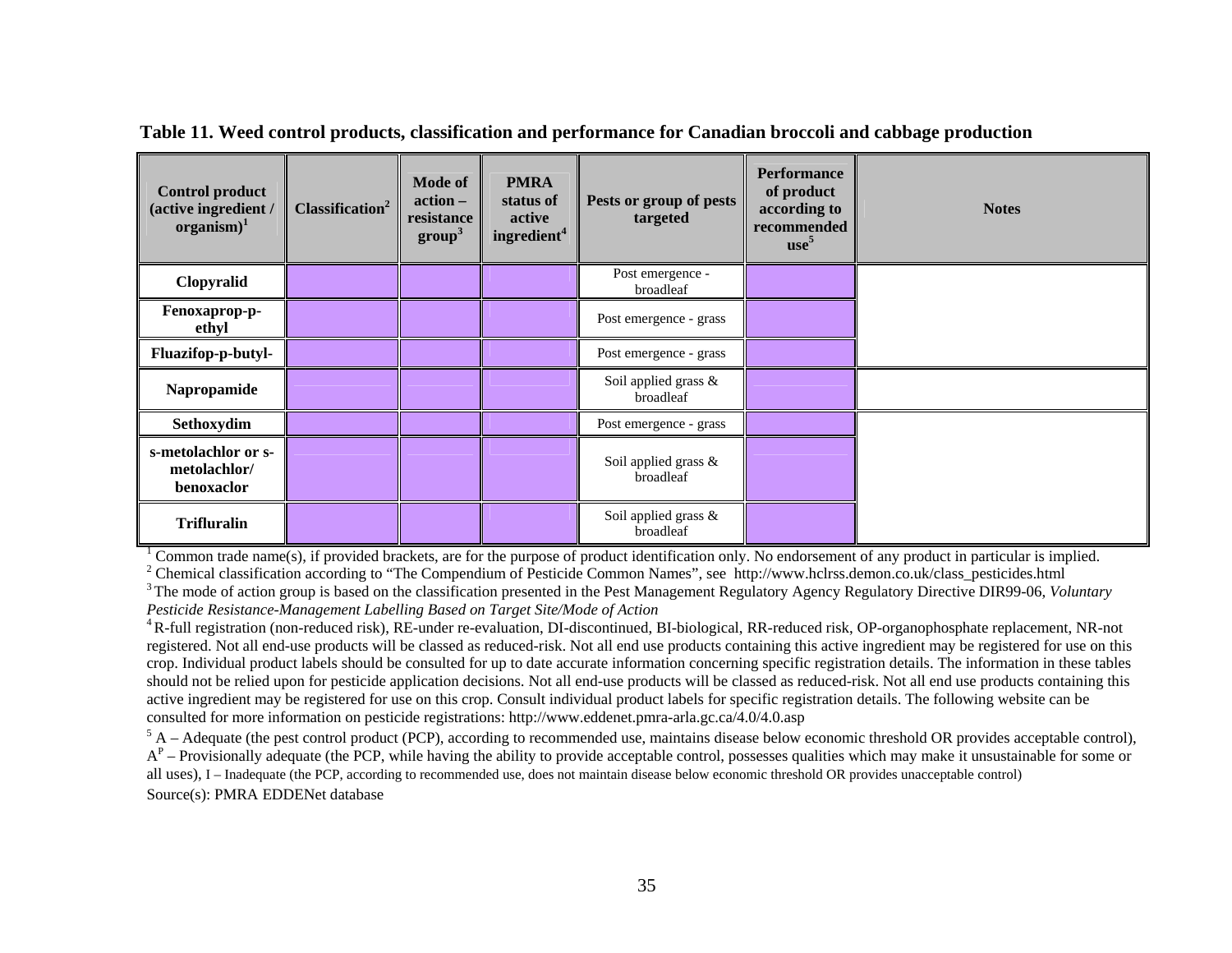## <span id="page-35-0"></span>**Table 12. Availability and use of weed pest management approaches for Canadian broccoli and cabbage production**

|             | <b>Practice \ Pest</b>                          | Annual grass | Annual broadleaf | Perennial grass | Perennial broadleaf |
|-------------|-------------------------------------------------|--------------|------------------|-----------------|---------------------|
|             | tillage                                         |              |                  |                 |                     |
|             | residue removal / management                    |              |                  |                 |                     |
|             | water management                                |              |                  |                 |                     |
| Prevention  | equipment sanitation                            |              |                  |                 |                     |
|             | row spacing / seeding depth                     |              |                  |                 |                     |
|             | removal of alternative hosts (weeds/volunteers) |              |                  |                 |                     |
|             | mowing / mulching / flaming                     |              |                  |                 |                     |
|             | resistant varieties                             |              |                  |                 |                     |
| Avoidance   | planting / harvest date adjustment              |              |                  |                 |                     |
|             | crop rotation                                   |              |                  |                 |                     |
|             | trap crops - perimeter spraying                 |              |                  |                 |                     |
|             | use of disease-free seed                        |              |                  |                 |                     |
|             | optimizing fertilization                        |              |                  |                 |                     |
|             | reducing mechanical damage / insect damage      |              |                  |                 |                     |
|             | thinning / pruning                              |              |                  |                 |                     |
|             | scouting - trapping                             |              |                  |                 |                     |
|             | records to track pests                          |              |                  |                 |                     |
|             | field mapping of weeds                          |              |                  |                 |                     |
| Monitoring  | soil analysis                                   |              |                  |                 |                     |
|             | weather monitoring for disease forecasting      |              |                  |                 |                     |
|             | grading out infected produce                    |              |                  |                 |                     |
|             | use of thresholds for application decisions     |              |                  |                 |                     |
| Suppression | biological pesticides                           |              |                  |                 |                     |
|             | pheromones                                      |              |                  |                 |                     |
|             | sterile mating technique                        |              |                  |                 |                     |
|             | beneficial organisms & habitat management       |              |                  |                 |                     |
|             | pesticide rotation for resistance management    |              |                  |                 |                     |
|             | ground cover / physical barriers                |              |                  |                 |                     |
|             | controlled atmosphere storage                   |              |                  |                 |                     |
|             | forecasting for applications                    |              |                  |                 |                     |
|             |                                                 |              |                  |                 |                     |

| no indication that the practice is available/used               |  |  |  |  |
|-----------------------------------------------------------------|--|--|--|--|
| available/used                                                  |  |  |  |  |
| available/not used                                              |  |  |  |  |
| not available                                                   |  |  |  |  |
| Source(s): Information in the crop profile for individual pests |  |  |  |  |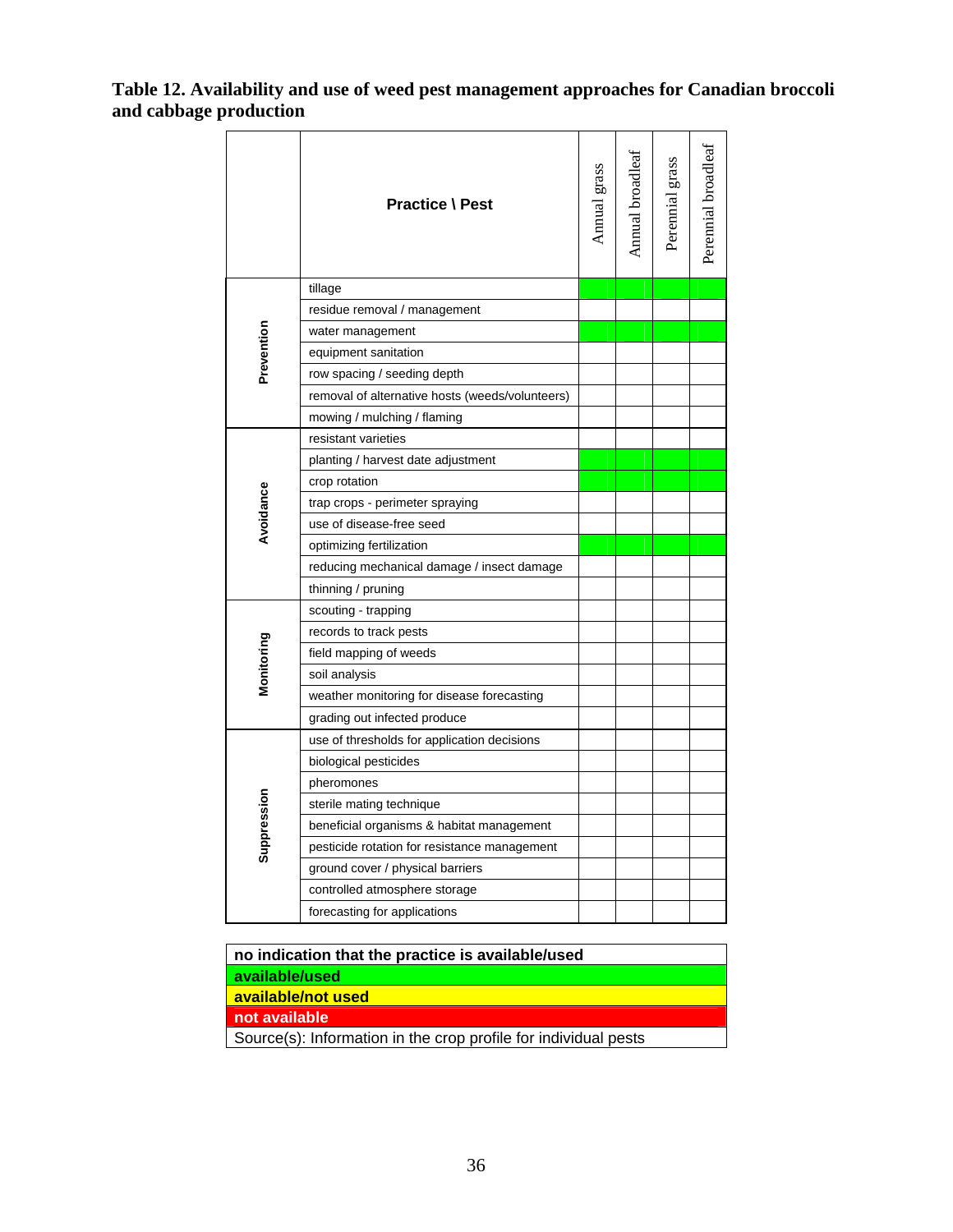## <span id="page-36-0"></span>**References used in this document**

Diseases and Pest of Vegetable Crops in Canada. 1994. R.J.Howard, J.A.Garland, W.L. Seaman, eds.

Vegetables of Canada. 1997. D.B. Munro & E. Small, NRC Research Press

Common Sense Pest Control. 1991. Olkowski, Daar & Olkowski. Taunton Press,

Destructive and Useful Insects,  $5<sup>th</sup>$  ed. 1993. Metcalfe & Metcalfe.

Color Atlas of Post-Harvest Diseases & Disorders of Fruits & Vegetables, Vol.2: Vegetables. 1992. A.L Snowdon, CRC Press ISBN 084937734 x

Natural Enemies of Vegetable Insect Pests. 1993. M.P. Hoffman & A.C. Frodsham, Cornell Coop Extension Public, Resource Centre, 7 Business/Technology Park Cornell Univ., Ithaca, NY, USA 14850 (607) 255-2080

American Phytopathological Society (APS) Compendiums (lettuce, beet, cucurbit, onion, garlic and tomato).

Mineral Nutrition of Higher Plants. 2<sup>nd</sup> ed. Academic Press. 1995. Marschner, Horst.

Petoseed Publications (Crucifer Diseases, Onion Diseases) Petoseed, Saticoy, California USA (805) 647-1188 ext 1333.

## **Ontario Ministry of Agriculture and Food**

Growing Vegetable Transplants in Plug Trays. Order No. 96-023, Agdex No.250/22. Bacterial Diseases of Cruciferous Crops. Order No. 88-046, Agdex No. 252/635. Black Rot of Crucifer Crops. Order No. 02-025, Agdex No. 252/635. Fungal Diseases of Cruciferous Crops. Order No. 85-043, Agdex No. 252/635. Swede Midge http://www.gov.on.ca/OMAFRA/english/crops/facts/03-035.htm Vegetable Production Recommendations 2002-2003-363 Integrated Pest Management for Crucifers in Ontario, Publication 701. Guide to Weed Control, 2002. OMAF Publication 75. Managing Cutworms in Vegetable Crops. Order No. 00-055, Agdex 250/625 Managing Wireworms in Vegetable Crops. Order No. 00-047, Agdex 250/625 Thrips on Onions and Cabbage. Order No. 99-027, Agdex 250/612 Caterpillar Pests of Cruciferous Crops. Order No. 99-035, Agdex 252/625 Leafminers Attacking Field Vegetables and Greenhouse Crops. Order No. 00-039, Agdex 290/620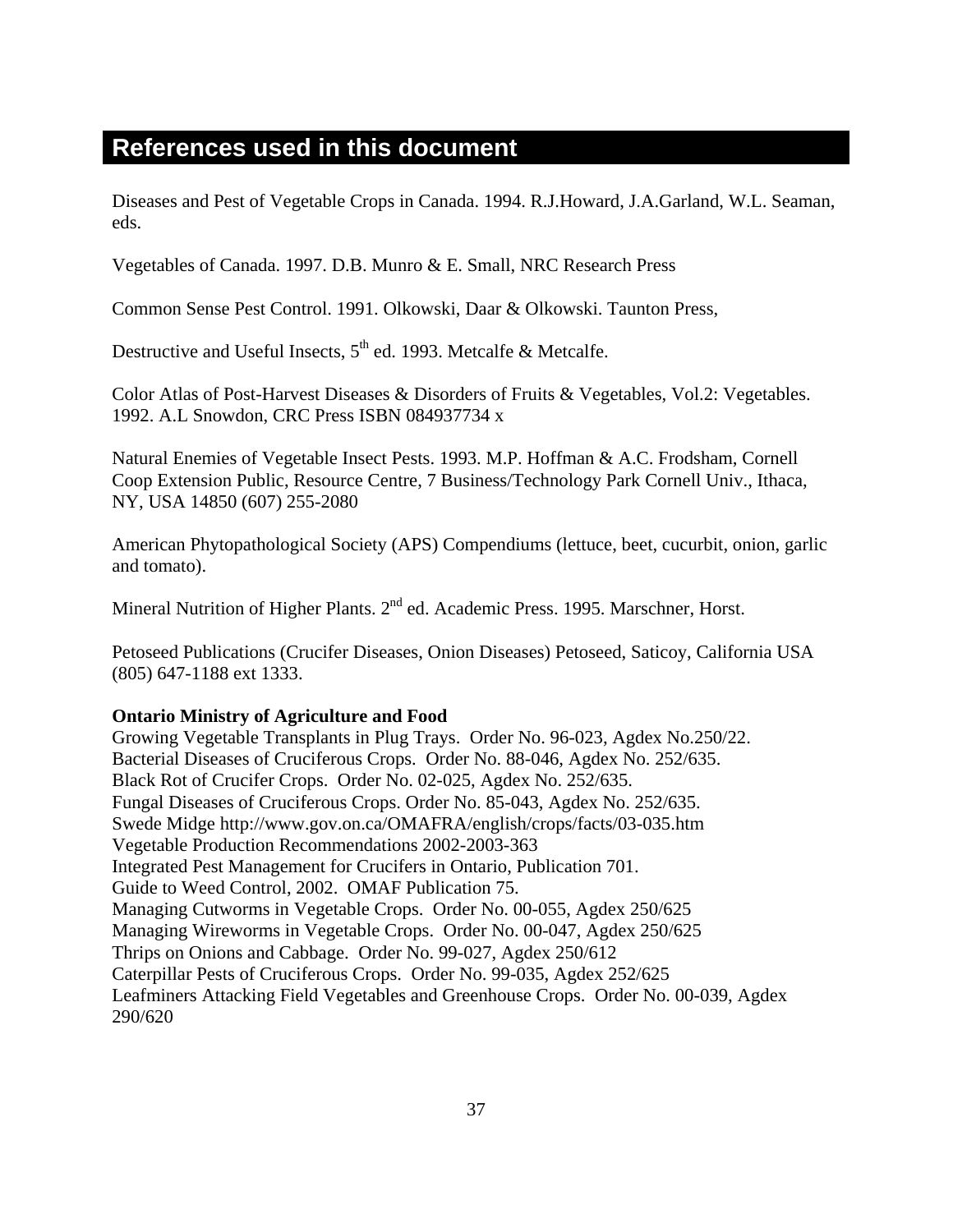## <span id="page-37-0"></span>**British Columbia Ministry of Agriculture Food and Fisheries**

BCMAFF Vegetable Production Guide for Commercial Growers 2001/2002 Edition BCMAFF Major Insect and Allied Pests of Vegetables in British Columbia, 1994 BCMAFF Fact sheet: Diamondback Moth (Plutella xylostella) BCMAFF Fact sheet: Integrated Pest Management

#### **Canadian Food Inspection Agency**

www.inspection.gc.ca/english/plaveg/hort/swede.shtml www.inspection.gc.ca/english/plaveg/protect/dir/d-02-06e.shtml www.inspection.gc.ca/english/plaveg/protect/dir/smidgee.shtml www.inspection.gc.ca/english/corpaffr/newcom/2002/20020529e.shtml www.inspection.gc.ca/english/sci/surv/2002maps/connas2002.jpg www.inra.fr/Internet/Produits/HYPPZ/RAVAGEUR/6connas.htm

## **IPM / ICM resources for production of broccoli in Canada**

#### **University of Guelph**

http://www.uoguelph.ca/plant/ http://tdg.uoguelph.ca/www/CRSC/mainpath.html http://tdg.uoguelph.ca/omafra/start.html

#### **University of British Columbia**

http://unixg.ubc.ca:780/~plantsci/index.html

#### **Canada - Other**

http://www.umanitoba.ca/Agriculture/Agriculture.html http://lilas.grr.ulaval.ca/ http://home.cc.umanitoba.ca/~frist/ http://www.agrenv.mcgill.ca/ http://www.usask.ca/agriculture/cropsci/

## **Cornell University**

http://www.hort.cornell.edu/ http://www.hort.cornell.edu/extension/commercial/vegetables/index.html http://www.cce.cornell.edu/topics/agriculture.html

#### **Oregon State University**

http://oregonstate.edu/dept/hort/

#### **Purdue University, Horticulture**

http://www.hort.purdue.edu/hort/

#### **University of California**

http://aggie-horticulture.tamu.edu/ http://envhort.ucdavis.edu/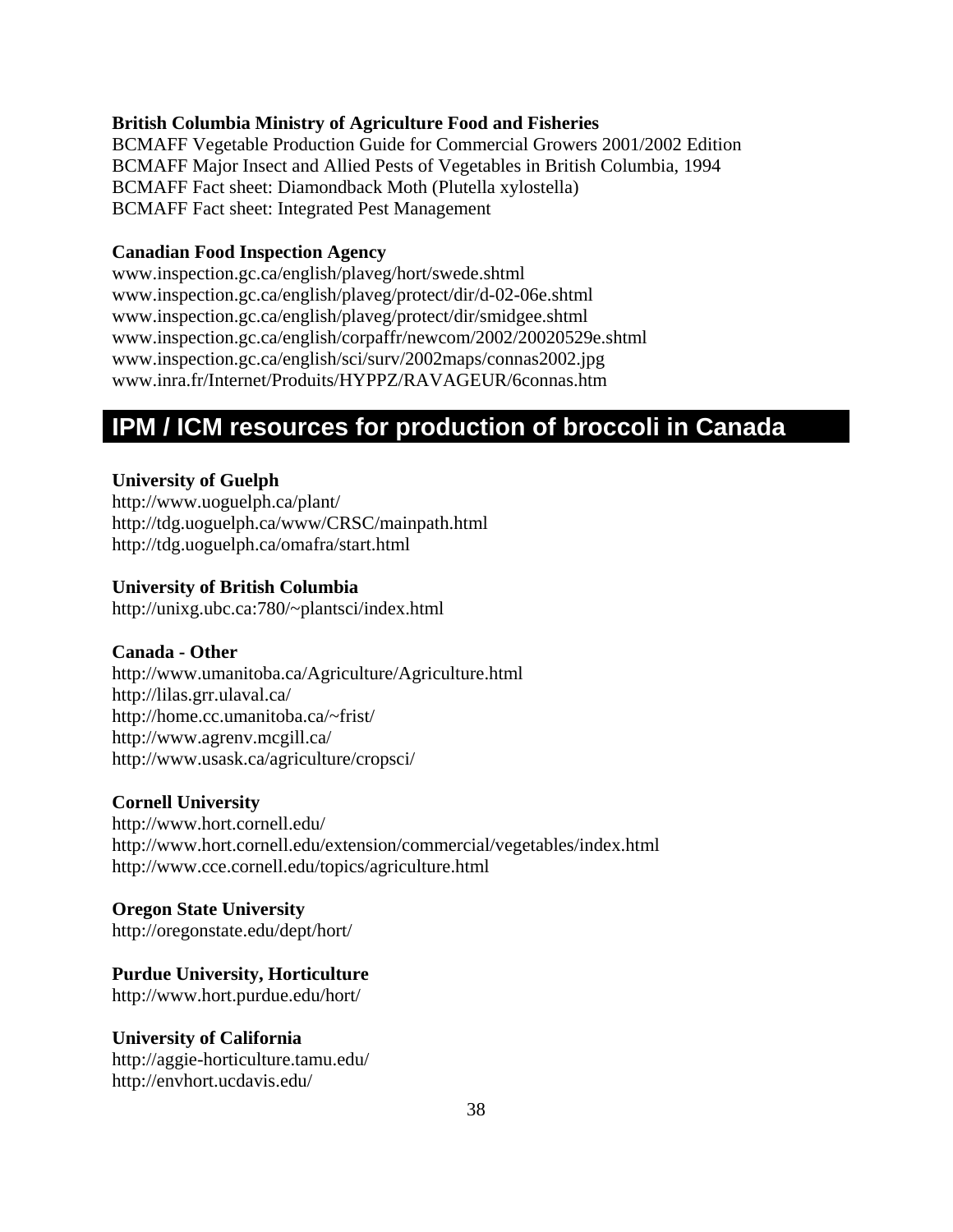#### **Iowa state University extension**

http://hancock134.exnet.iastate.edu/ref.page.html

#### **USDA Research centers**

#### **Horticulture crops quality lab. (Beltsville):**

http://www.ars-grin.gov/ars/Beltsville/barc/psi/hcql/hcqlhome.html

#### **Vegetable lab. (Beltsville)**

http://www.ars-grin.gov/ars/Beltsville/barc/psi/vl/home.htm

## **Horticultural crops research units (Corvallis):**

http://www.ars-grin.gov/ars/PacWest/Corvallis/hcrl/hcrl.html

#### **Horticultural research lab (Orlando):**

http://www.ars-grin.gov/ars/SoAtlantic/Orlando/orlando.html

#### **Other**

http://hort.ifas.ufl.edu/ http://www.extension.umn.edu/Hort/ http://hort.unl.edu/ http://www2.ncsu.edu/ncsu/cals/hort\_sci/ http://taipan.nmsu.edu/aght/agronomy.html http://www.hcs.ohio-state.edu/hcs/EM/OnlineCropDatabase.html http://140.254.84.23:8080/ http://129.93.226.104/ http://gnv.ifas.ufl.edu/www/agator\_home.htm http://hortweb.cas.psu.edu/extension/vegcrp.html http://www.hort.iastate.edu/ http://hcs.osu.edu/ http://www.cas.psu.edu/docs/CASDEPT/IPM/index.html http://www.oznet.ksu.edu/dp\_hfrr/ http://www.hrt.msu.edu/ http://www.okstate.edu/OSU\_Ag/asnr/hortla/ National agricultural library (USDA): http://www.nalusda.gov/ Agriweb Canada: http://aceis.agr.ca/agriweb/agriweb.htm Counsel Canadienne de l'horticulture: http://www.hortcouncil.ca/ Cole Crop IPM Poster, 2002, Agriculture Environment Partnership Initiative